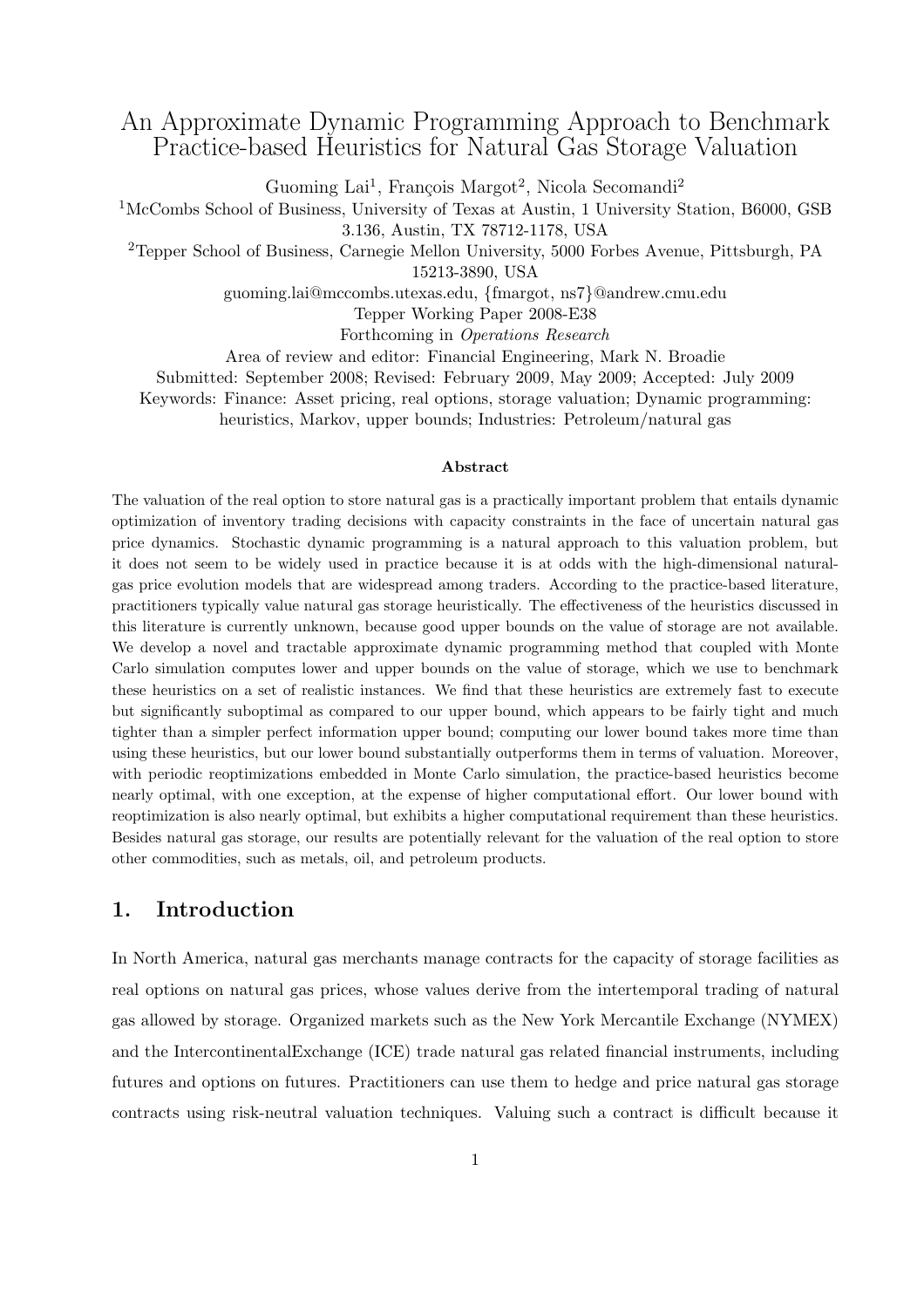entails dynamic optimization of inventory trading decisions with capacity constraints in the face of uncertain natural gas price dynamics. This is an important problem that has received significant attention within the energy trading community.

Stochastic dynamic programming (Stokey and Lucas [36], Puterman [30], Bertsekas [4]) is the natural approach to this valuation problem (Weston [40]), but it is tractable only when a lowdimensional spot price model is employed to describe the stochastic evolution of the price of natural gas (Clewlow and Strickland [14, Chapter 8], Seppi [34], Eydeland and Wolyniec [16, Chapter 4], Geman [18, Chapter 3]). Natural gas storage traders do not appear to like this approach, since they doubt that the dynamics implied by such price models are consistent with the dynamics of the NYMEX or ICE financial instruments they trade to hedge price risk. For example, in discussing the viability of using stochastic dynamic programming for natural gas storage valuation, Eydeland and Wolyniec [16, p. 367] make the following observations:

Great care must be taken when specifying and calibrating spot processes for the use in optimization, so that they are consistent with the hedging strategy to be pursued. Additionally, even for a given set of forward information, the critical surface may exhibit unstable behavior that renders it of limited use as a hedging tool.

Consequently, according to the practice-based literature (Maragos [27, pp. 449-453], Eydeland and Wolyniec [16, pp. 351-367], Gray and Khandelwal [21, 20]), the preferred modeling approach among natural gas storage traders seems to be modeling the full dynamics of the futures term structure using high-dimensional forward models (Clewlow and Strickland [14, Chapter 8], Seppi [34], Eydeland and Wolyniec [16, Chapter 5], Geman [18, Chapter 3]). This modeling choice overwhelms stochastic dynamic programming and makes the use of alternative valuation approaches necessary. Thus, according to this practice-based literature, practitioners typically value natural gas storage heuristically. Interestingly, commercial software products for the valuation of natural gas storage (see, e.g., FEA [17], KYOS [26]) include heuristic valuation models that can accommodate the stated high-dimensional forward models.

Two such heuristics combine linear programming and spread option valuation methods with or without periodic reoptimization embedded in Monte Carlo simulation; we label the four resulting heuristics LP, LPN, RLP, and RLPN, where LP abbreviates linear program, LPN indicates the so called LP with "net" capacity constraints, and the prefix R indicates reoptimization (Gray and Khandelwal [21] refer to the LP and RLP heuristics as the static and dynamic basket-of-spreads models). An additional heuristic is based on reoptimization of a deterministic dynamic program,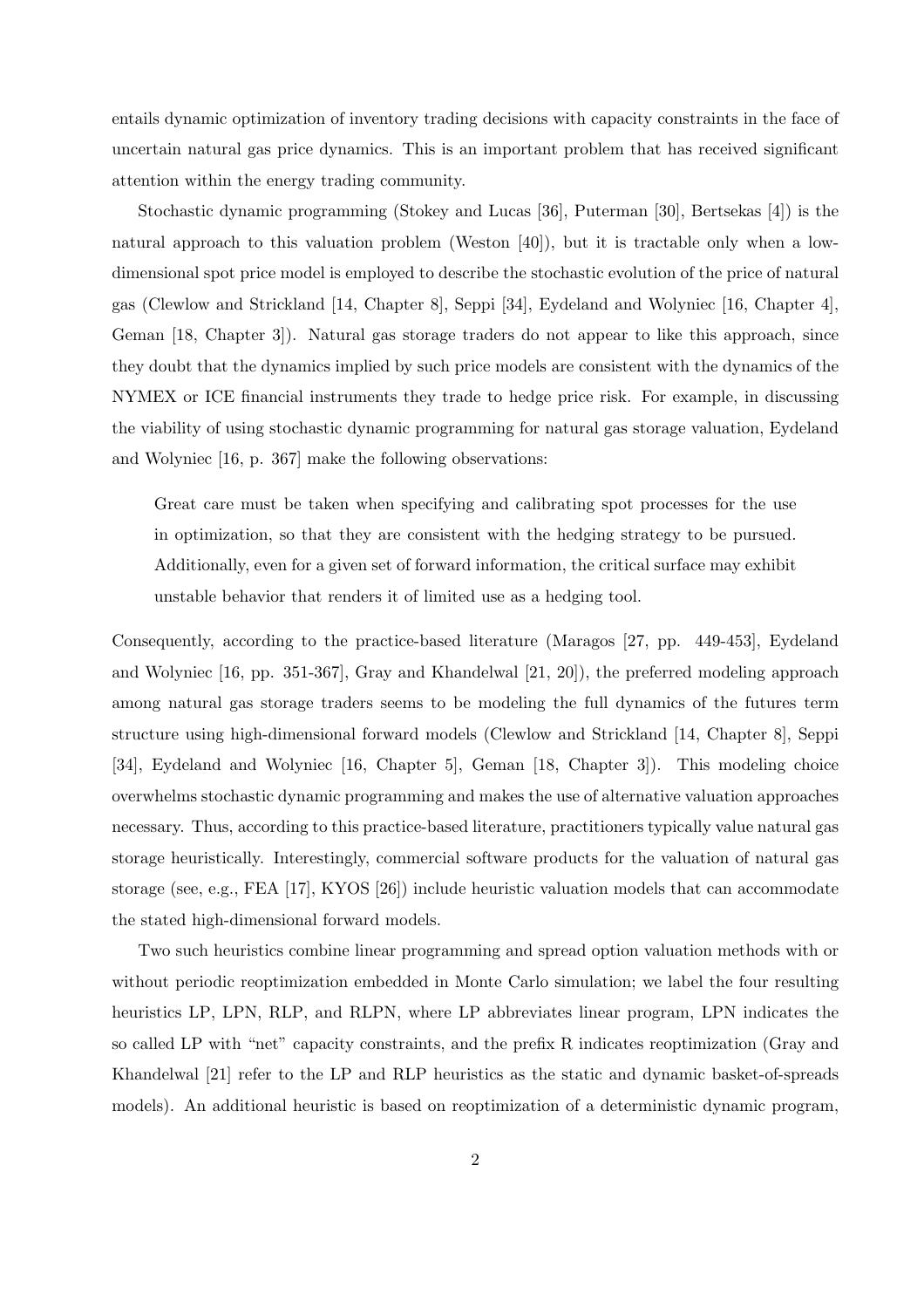|             | Table 1. Models and I sheles beauted in this I aper. |             |  |  |  |  |  |  |  |
|-------------|------------------------------------------------------|-------------|--|--|--|--|--|--|--|
|             | Policy                                               |             |  |  |  |  |  |  |  |
|             | Model Without Reoptimization With Reoptimization     |             |  |  |  |  |  |  |  |
|             |                                                      | RІ          |  |  |  |  |  |  |  |
| $L_{\rm P}$ | LP                                                   | <b>RLP</b>  |  |  |  |  |  |  |  |
| <b>LPN</b>  | LPN                                                  | <b>RLPN</b> |  |  |  |  |  |  |  |
| A DP        | ADP                                                  | RADP        |  |  |  |  |  |  |  |

Table 1: Models and Policies Studied in this Paper.

which computes the intrinsic value of storage, within Monte Carlo simulation; we label this heuristic RI, where I abbreviates intrinsic and R stands for reoptimization (Gray and Khandelwal [21] refer to this heuristic as the rolling-intrinsic model). The effectiveness of these heuristics is currently unknown since good upper bounds on the value of storage are not available. Our objective in this paper is to assess it.

We contribute to the existing literature in two ways. First, we develop a novel and tractable approximate dynamic programming (ADP) method to value the real option to store a commodity, such as natural gas, which uses a high-dimensional model of the evolution of the forward curve. Our approach is based on transforming the intractable full information stochastic dynamic program that models the storage valuation problem into a tractable and approximate lower dimensional Markov decision process (MDP). We leverage our structural analysis of the optimal policy of this model, which exhibits two stage and price-state dependent basestock targets, to speed up its computation.

We use the optimal policy and value function of the ADP model within Monte Carlo simulation to compute both lower and upper bounds on the value of storage, that is, the optimal value function of the exact MDP in the initial stage and state. We compute the upper bound by applying the information relaxation and duality approach developed by Brown et al. [9]. We denote our upper bound by DUB, where D and UB abbreviate dual and upper bound, respectively. We also compute a perfect information upper bound, which we label PIUB, as a benchmark for DUB. Moreover, we compute another lower bound by reoptimizing our ADP model within Monte Carlo simulation. Thus, we obtain two lower bounds, the ADP and the RADP lower bounds. We point out that removing the price stochasticity from our ADP model yields the RI model, in which case the RADP and RI bounds coincide. Table 1 summarizes the models and policies that we analyze in this paper.

Second, we use DUB and the two ADP and RADP lower bounds to benchmark the practicebased heuristics on a set of realistic instances based on NYMEX price data and additional data available in the energy trading literature. We find that the intrinsic value of storage accounts for a relatively small amount of the total value of storage, but its computation is extremely fast. The LP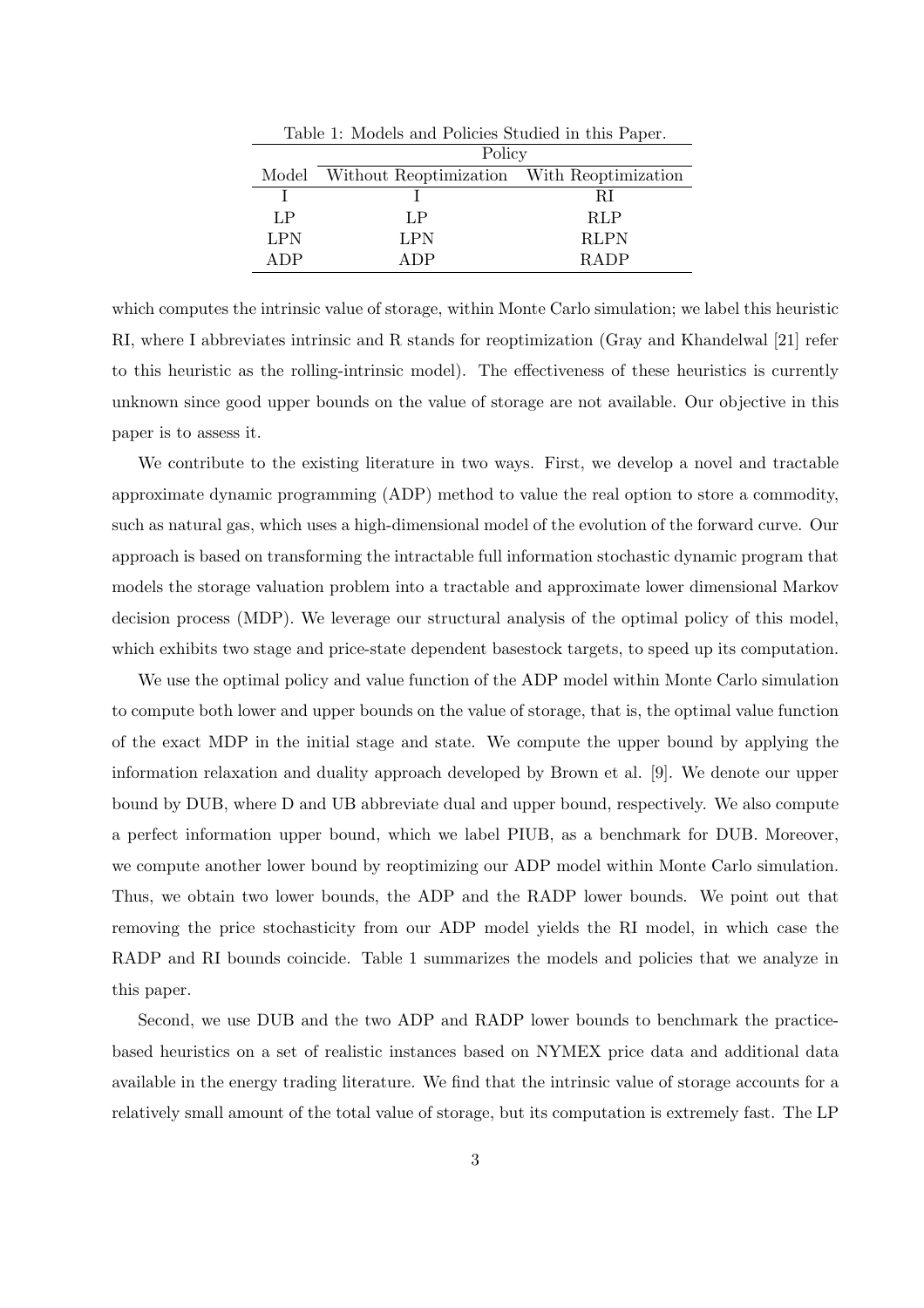heuristic is also very fast and captures significantly more value than the intrinsic value of storage, but its suboptimality is large when compared to DUB, which is fairly tight and much tighter than PIUB. The speed of the LPN heuristic is comparable to that of the LP heuristic, but its valuations are lower than those of the latter heuristic; sometimes they are also below the intrinsic value of storage. Our ADP lower bound exhibits less suboptimality, in most cases, but higher computational requirement than these heuristics.

Moreover, reoptimization improves the valuation performance of all the policies. In almost all the instances, the RLP, RI, and RADP lower bounds are all nearly optimal when compared to DUB. In contrast, the RLPN lower bound improves but remains substantially suboptimal. Of course, all these reoptimized lower bounds are more expensive to compute. In particular, the computational requirement of the RADP lower bound is higher than those of the other lower bounds. Overall, the RI heuristic strikes the best compromise between computational efficiency and valuation quality on our instances. DUB plays a critical role in making these assessments.

These results are important to natural gas storage traders as they provide scientific validation, support, and guidance for the use of heuristic storage valuation models in practice. Moreover, when we (artificially) eliminate the seasonality in the NYMEX natural gas forward curves that we use, we observe that these results remain substantially similar provided that reoptimization is used. (For brevity, these results are not included in this paper, but are available upon request.) This suggests that our findings related to the reoptimization case have potential relevance for the valuation of the real option to store other commodities, whose forward curves do not exhibit the pronounced seasonality of the natural gas forward curve, e.g., metals, oil, and petroleum products (Geman [18]).

Our work is related to the literature on the valuation of commodity and energy real options (Trigeorgis [39], Smith and McCardle [35], Geman [18]). We are not the first ones to study the valuation of the real option to store natural gas. Thompson et al. [37] and Chen and Forsyth [13] propose continuous-time stochastic control methods for this pricing problem, based on lowdimensional representations of the evolution of the spot price of natural gas. In contrast, we develop a discrete-time stochastic dynamic programming model that uses the high-dimensional representation of the evolution of the natural gas forward curve discussed in the practice-based literature.

Ghiuvea et al. [19] and Barrera-Esteve et al. [3] propose to value natural gas storage as an extended swing option (Jaillet et al. [24]). This approach employs low-dimensional models of the natural gas spot price evolution and imposes exogenous restrictions on the policy space. In contrast,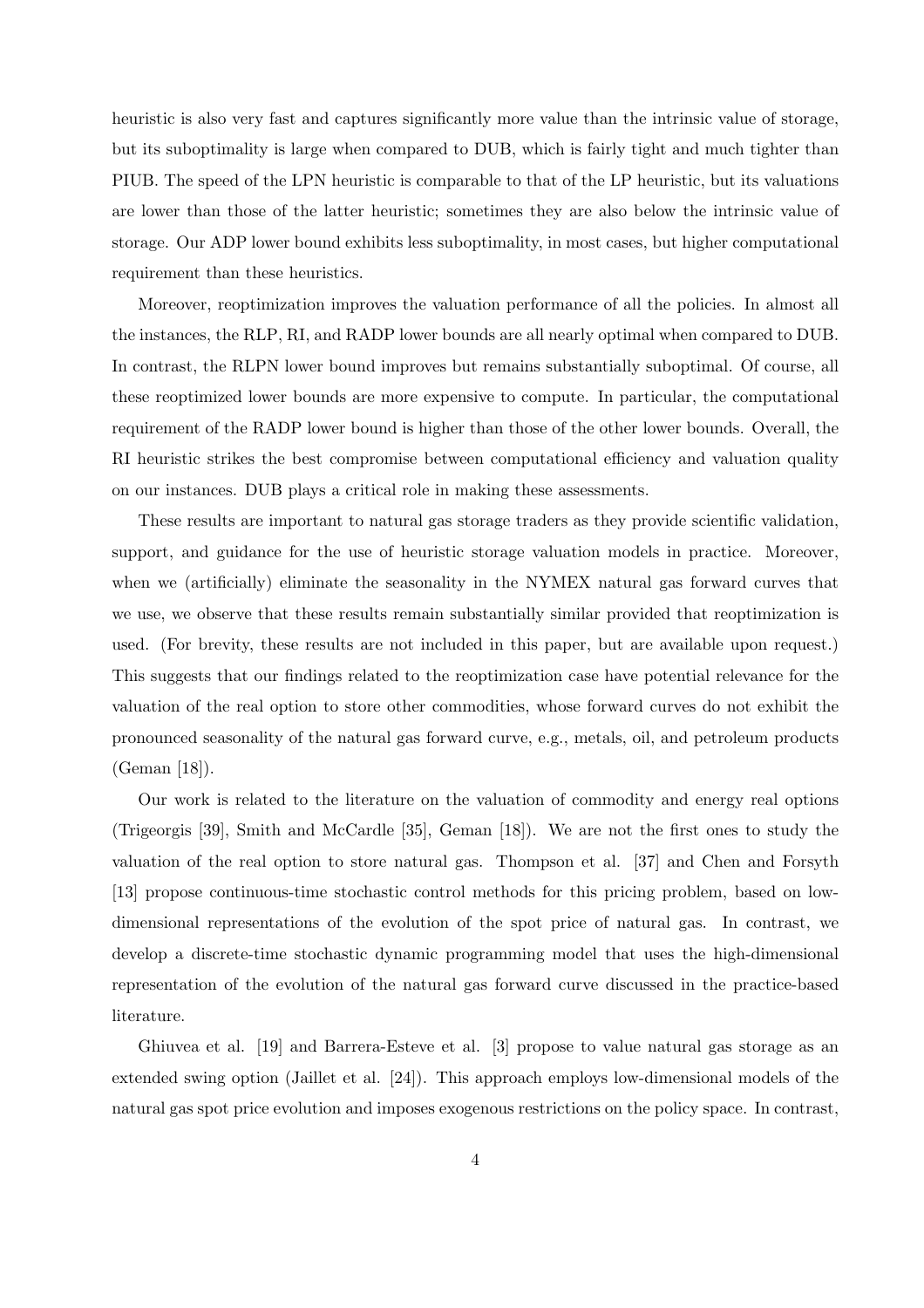our model uses a high-dimensional representation of the natural gas forward curve and does not impose arbitrary constraints on the trading decisions.

ADP methods typically rely on Monte Carlo simulation and statistical functional approximation to heuristically compute an approximation of the optimal value function of an MDP (Bertsekas and Tsitsiklis [5], Powell [29]). Carmona and Ludkovski [12] and Boogert and de Jong [7] apply such ADP methods to obtain a statistical approximation of the optimal value function of the MDP formulation of the storage valuation problem. Unlike these authors, we do not employ statistical functional approximation to compute our ADP and RADP policies, although we use Monte Carlo simulation for policy evaluation. Moreover, even if the models of Carmona and Ludkovski [12] and Boogert and de Jong [7] could in principle be used with high-dimensional forward price models, these authors do not explore this possibility.

The heuristics that we study in this paper can be interpreted as control algorithms, in the sense of Secomandi [32]. These are optimization-based models that compute heuristic control policies for intractable MDPs. Secomandi [32] analyzes control algorithms for inventory and revenue management, but does not consider the problem that we study.

Adelman [1] discusses math-programming-based ADP approaches that compute lower and upper bounds for problems different than ours. In contrast, DUB is based on the theory developed by Brown et al. [9], who generalize the work of Rogers [31], Andersen and Broadie [2], and Haugh and Kogan [23] on pricing American options (see also Davis and Karatzas [15]). The problem we study is significantly more difficult than the valuation of these options because it features an inventory component that is absent in these papers. Brown et al. [9] illustrate their theory using inventory management examples, but do not consider the problem that we focus on. As discussed by Secomandi [33], this is significantly different from the problems studied in the inventory management literature (Zipkin [41], Porteus [28]).

Gray and Khandelwal [21, 20], Carmona and Ludkovski [12], and Secomandi [33] compare different approaches for natural gas storage valuation. Different from our work, Gray and Khandelwal [21, 20] and Carmona and Ludkovski [12] do not develop an upper bound on the value of storage. Similar to our finding, Secomandi [33] finds that a reoptimized deterministic model can perform very well for natural gas storage valuation, but restricts his study to a one-factor mean-reverting spot price model, while we use a multi-factor forward curve model. Moreover, we benchmark other heuristics that he does not consider.

Our stage and price-state dependent basestock target characterization of the optimal policy of our ADP model extends that established by Secomandi [33]: in each stage, the basestock targets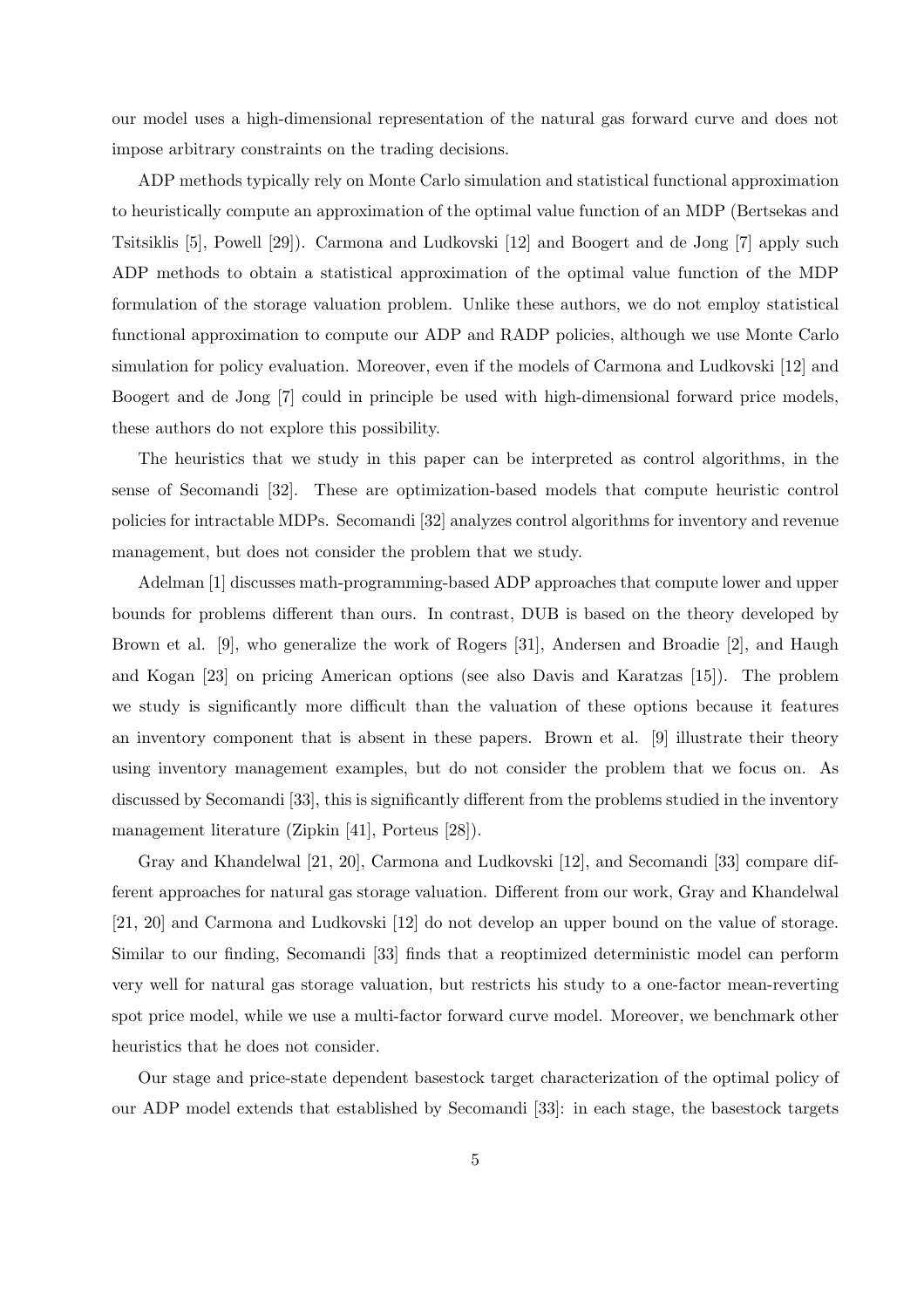in his model depend only on one price state variable, whereas ours depend on two such variables.

The remainder of this paper is organized as follows. We present the natural gas storage valuation problem and an exact formulation of this problem in §2. We discuss the practice-based heuristics in §3, our ADP model and the upper bounds DUB and PIUB in §4, and our computational implementation of these models in §5. We analyze our numerical results in §6 and conclude in §7.

## 2. Valuation Problem and Exact Model

In this section, we describe the natural gas storage valuation problem and formulate an exact model of this problem. A natural gas storage contract gives a merchant the right to inject, store, and withdraw natural gas at a storage facility up to given limits during a finite time horizon. The injection and withdrawal capacity limits are expressed in million British thermal units (mmBtus) per unit of time, e.g., day. There are also limits on the minimum and maximum amounts of the natural gas inventory that the merchant can hold under such a contract. Some contracts specify injection and withdrawal capacities as functions of inventory, the so called ratchets (Eydeland and Wolyniec [16, pp. 353-354]). For simplicity, we do not deal with this aspect in this paper (see Remark 4 in §3). There are proportional charges and fuel losses associated with injections and withdrawals.

The wholesale natural gas market in North America features about one hundred geographically dispersed markets for the commodity. NYMEX and ICE trade financial contracts associated with about forty of these markets. The most liquid market is Henry Hub, Louisiana, which is the delivery location of the NYMEX natural gas futures contract. NYMEX also trades options on this contract. Moreover, NYMEX and ICE trade basis swaps, which are financially settled forward locational price differences relative to Henry Hub. Thus, these financial instruments make practical the risk-neutral valuation of natural-gas related cash flows.

The quantity of interest to us is the value of a given natural gas storage contract at the time of its inception. This value depends on how the natural gas price changes over time because a merchant uses this contract to support his trading activity in the natural gas commodity market as follows: buying natural gas and injecting it into the storage facility at a given point in time, storing it for some time, and withdrawing it out of the facility and selling it at a later point in time. Such a contract can be valued as the discounted risk-neutral expected value of the cash flows from optimally operating it during its tenure, while also respecting its operational constraints.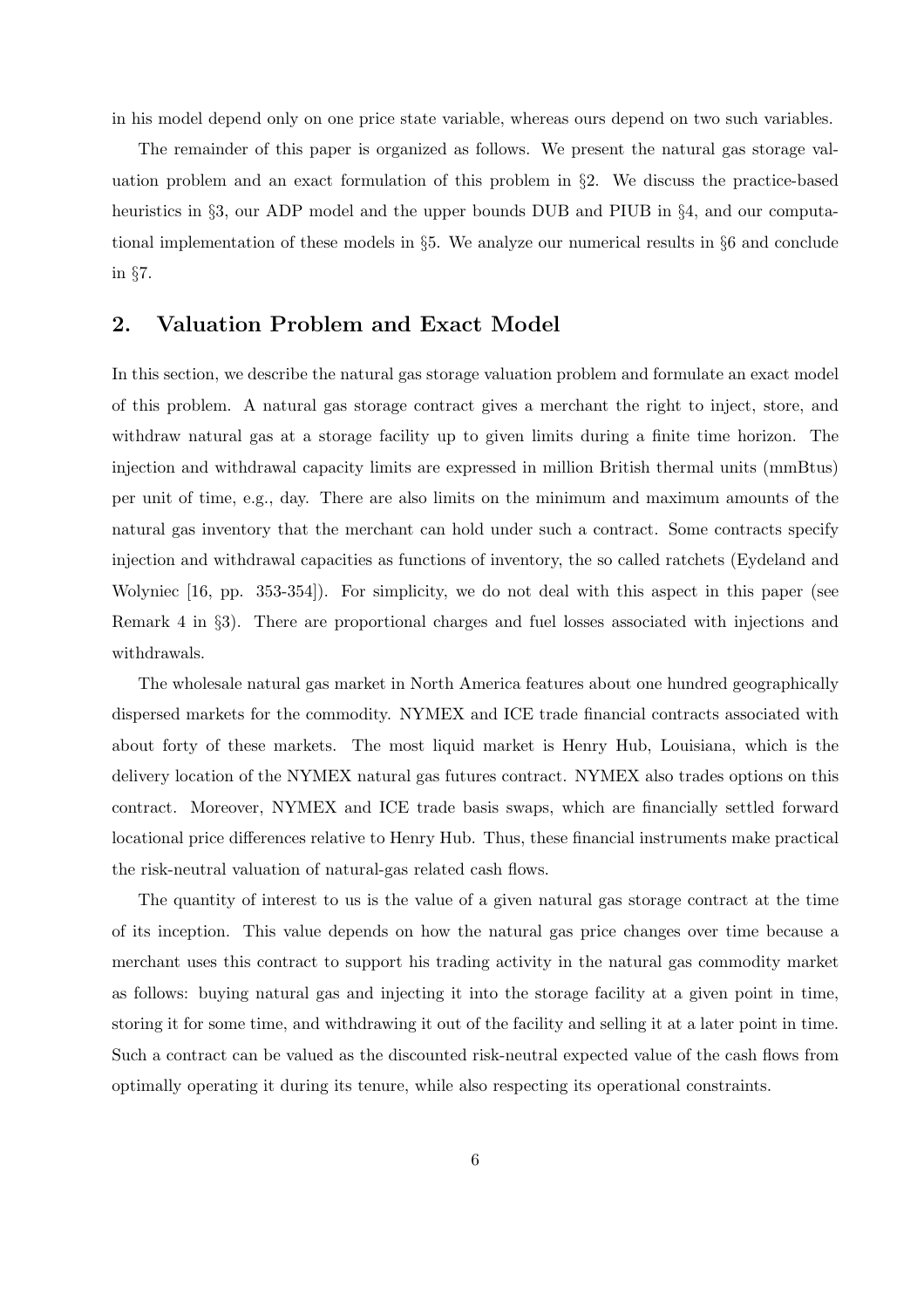Of primary interest to traders is the value of the "forward" or "monthly-volatility" component of a storage contract (Maragos [27, p. 440], Eydeland and Wolyniec [16, p. 365]). The value of this component can be hedged by trading futures contracts, and corresponds to the value of the cash flows associated with making natural gas trading decisions on a monthly basis. Thus, we restrict attention to the valuation of such cash flows. We acknowledge that decisions under a storage contract can be made more frequently than a month, e.g., daily, so that this contract could generate cash flows more often than once per month. These cash flows could be replicated using instruments such as balance-of-the-month/week contracts and Gas Daily options (Eydeland and Wolyniec [16, p. 365]). Incorporating these cash flows in the valuation of a storage contract would clearly increase its value. However, given our focus in this paper, extending our work in this direction is a topic for further research.

The contract tenure spans N futures maturities in set  $\mathcal{I} := \{0, \ldots, N-1\}$ . Inventory trading decisions are made at each maturity time  $T_i$  with  $i \in \mathcal{I}$ . We use the standard notation  $F(T_i, T_j)$  to denote the futures price at time  $T_i$  with maturity at time  $T_j$ ,  $\forall i, j \in \mathcal{I}, j \geqslant i$ ;  $F(T_i, T_i)$  is the spot price at time  $T_i$ . For the most part we replace the notation  $F(T_i, T_j)$  with the alternative notation  $F_{i,j}$  to simplify the exposition: the former notation is useful when dealing with continuous time dynamics of futures prices, the latter simplifies the writing of discrete time dynamic programs. We define the forward curve at time  $T_i$  as  $\mathbf{F}_i := (F_{i,j}, j \in \mathcal{I}, j \geq i), \forall i \in \mathcal{I}$ ; by convention  $\mathbf{F}_N := 0$ . Notice that  $\mathbf{F}_i$  includes the spot price at time  $T_i$ . We define the forward curve at time  $T_i$  without including the spot price as  $\mathbf{F}'_i := (F_{i,j}, j \in \mathcal{I}, j > i), \forall i \in \mathcal{I} \setminus \{N-1\}; \, \mathbf{F}'_{N-1} := 0.$ 

A multidimensional version of the celebrated Black [6] model of futures price evolution is a simple model of the dynamics of the forward curve that is discussed in the practice-based literature (Eydeland and Wolyniec [16, Chapter 5] and Gray and Khandelwal [21, 20]). In this model, the riskneutral dynamics of the price of the natural gas futures associated with maturity  $T_i$  are described by a driftless geometric Brownian motion, with maturity-specific constant volatility  $\sigma_i > 0$  and standard Brownian motion increment  $dZ_i(t)$ . Moreover, the standard Brownian motion increments corresponding to two different maturity times  $T_i$  and  $T_j$  are instantaneously correlated with constant correlation coefficient  $\rho_{i,j} \in [-1,1]$ , and  $\rho_{i,i} := 1$ . This is the following N-factor model:

$$
\frac{dF(t,T_i)}{F(t,T_i)} = \sigma_i dZ_i(t), \ \forall i \in \mathcal{I}
$$
\n(1)

$$
dZ_i(t)dZ_j(t) = \rho_{i,j}dt, \ \forall i, \ j \in \mathcal{I}, \ i \neq j. \tag{2}
$$

In our numerical experiments reported in §6, we use this model as representative of the highdimensional forward models that, as discussed in §1, seem to be employed in practice.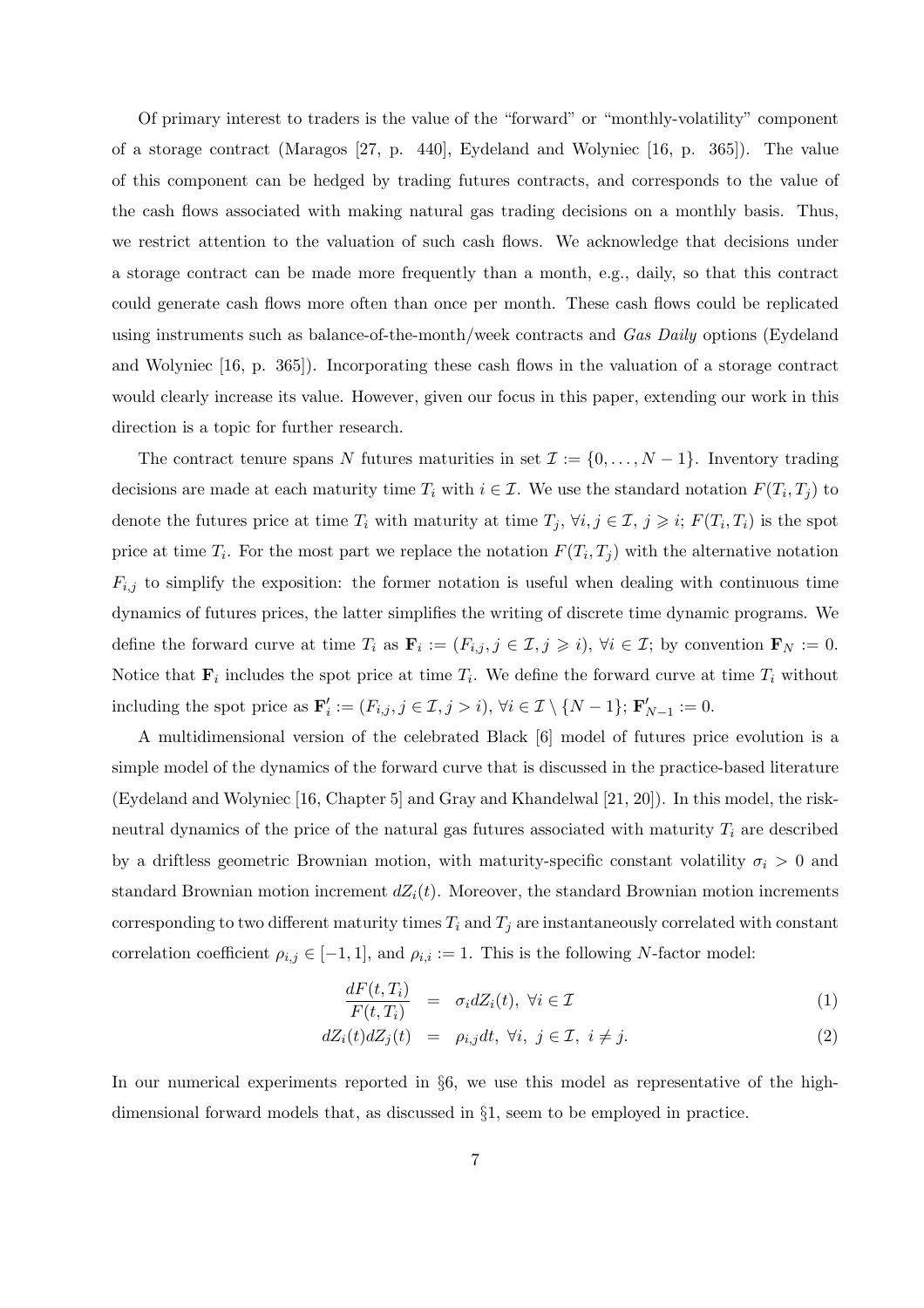**Remark 1** (Interpretation of multidimensional Black model  $(1)-(2)$ ). It is easy to see that model  $(1)-(2)$  is equivalent to a model of the risk-neutral evolution of the forward curve where the dynamics of the price of each contract depend on  $N$  independent factors and  $N$  constant volatility functions, which together make the futures prices at a given point in time in the future correlated random variables. Clewlow and Strickland [14, §8.6] discuss such a model. These types of models are related to the so called string and BGM models (Kennedy [25], Brace et al. [8]) used to value fixed income instruments (see also Eydeland and Wolyniec [16, pp. 205-206]).

We now formulate the storage valuation problem as an MDP by modifying the one-factor spotprice periodic-review model of Secomandi [33]. Our formulation does not depend on the type of model used to represent the forward curve dynamics. In other words, it is not specific to model (1)-(2). For example, it is also relevant when one employs a different forward price model, e.g., a model of the type discussed in Remark 1, but possibly with less than N factors; in this case one can in fact obtain a simplified MDP formulation by replacing the forward curve in the state definition with fewer price-related state variables.

We denote an action by  $a$ . We use a monthly inventory review period, so that each review time corresponds to a futures price maturity. A positive action corresponds to a withdrawal followed by a sale, a negative action to a purchase followed by an injection, and zero is the do nothing action. The commercial part of an action taken at time  $T_i$ , that is, a purchase or a sale, occurs at time  $T_i$ , while the operational component of this action, that is, an injection or a withdrawal, is executed in between times  $T_i$  and  $T_{i+1}$ , that is, during a review period. This means that the natural gas purchased (respectively, sold) at time  $T_i$  is available (respectively, unavailable) in storage at time  $T_{i+1}$ .

We normalize the storage contract minimum inventory level to 0, and denote its maximum level as  $\overline{x} \in \mathbb{R}_+$ . Thus, the set of feasible inventory levels is  $\mathcal{X} := [0, \overline{x}]$ . We denote the constant injection and withdrawal capacities in each review period as  $C^{I} < 0$  and  $C^{W} > 0$ , respectively. Their absolute values express the maximum amount of inventory that can be injected into and withdrawn out of the facility in each review period. We define the feasible injection and withdrawal action sets, respectively, and the action set with feasible inventory  $x$  at any review time as

$$
\mathcal{A}^{I}(x) \quad := \quad [C^{I} \lor (x - \overline{x}), 0] \tag{3}
$$

$$
\mathcal{A}^W(x) \quad := \quad [0, x \wedge C^W] \tag{4}
$$

$$
\mathcal{A}(x) := \mathcal{A}^{I}(x) \cup \mathcal{A}^{W}(x), \tag{5}
$$

where  $\cdot \wedge \cdot \equiv \min\{\cdot, \cdot\}$  and  $\cdot \vee \cdot \equiv \max\{\cdot, \cdot\}.$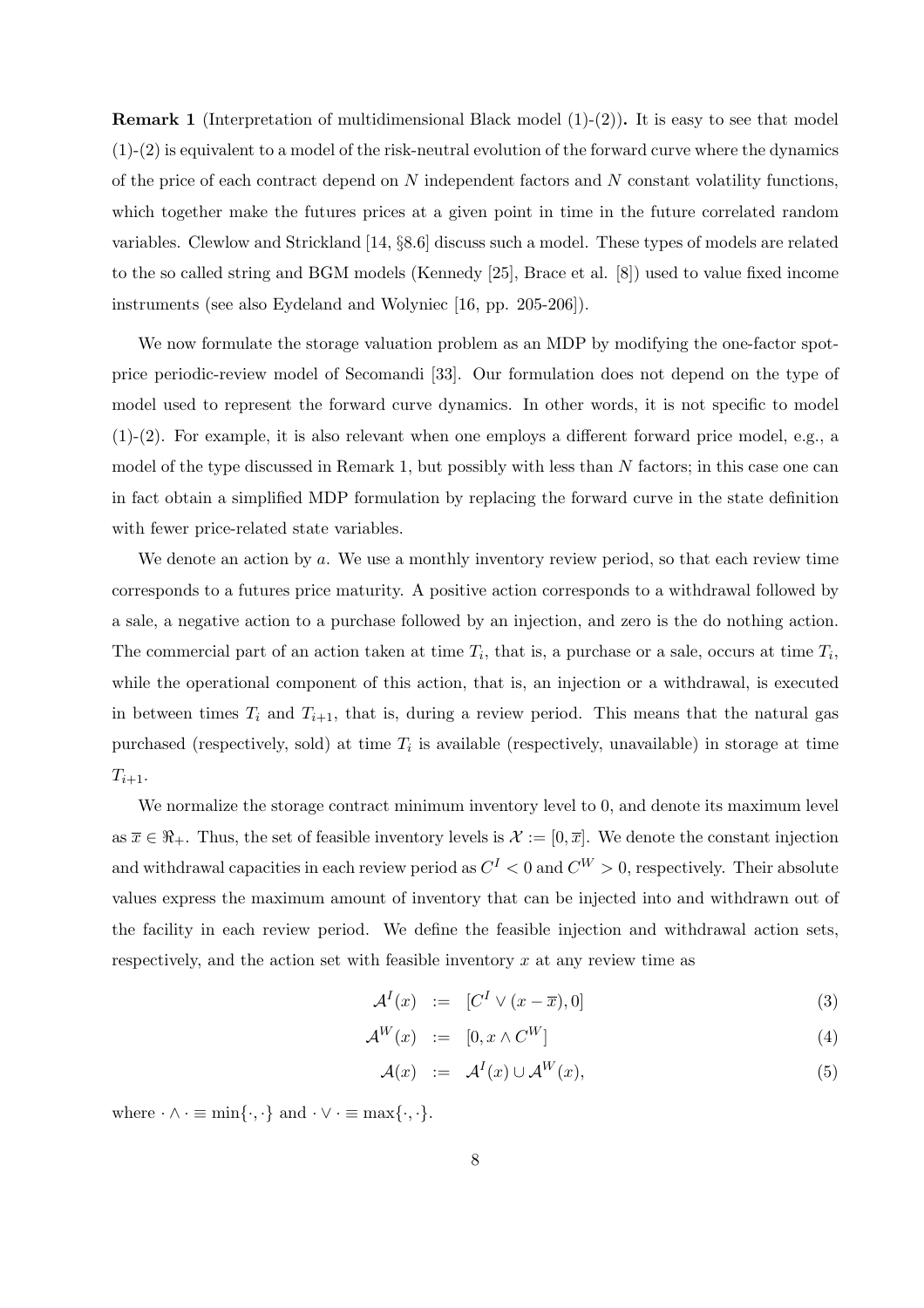We denote the immediate reward associated with action a at time  $T_i$  as  $r(a, s_i)$ , where  $s_i$  is the spot price at time  $T_i$ , that is,  $s_i \equiv F_{i,i}$ . Let  $\alpha^W \in (0,1]$  and  $\alpha^I \geq 1$  be commodity price adjustment factors needed to model in kind fuel losses. Letting  $c^W$  and  $c^I$  be positive constant marginal withdrawal and injection costs, respectively, the immediate reward function is

$$
r(a,s) := \begin{cases} (\alpha^I s + c^I) a & \text{if } a \in \Re_+ \\ 0 & \text{if } a = 0 \\ (\alpha^W s - c^W) a & \text{if } a \in \Re_+ \end{cases}, \forall s \in \Re_+.
$$
 (6)

In theory, the storage value under model  $(1)-(2)$  can be computed by optimally solving the following stochastic dynamic program:

$$
V_N(x_N, \mathbf{F}_N) := 0, \forall x_N \in \mathcal{X}
$$
  
\n
$$
V_i(x_i, \mathbf{F}_i) = \max_{a \in \mathcal{A}(x_i)} r(a, s_i) + \delta \mathbb{E} \left[ V_{i+1}(x_i - a, \tilde{\mathbf{F}}_{i+1}) | \mathbf{F}'_i \right], \forall i \in \mathcal{I}, (x_i, \mathbf{F}_i) \in \mathcal{X} \times \Re_+^{N-i};
$$
\n(7)

here  $V_i(x_i, \mathbf{F}_i)$  is the optimal value function in stage i and state  $(x_i, \mathbf{F}_i)$  (in (7) we exploit our convention that  $\mathbf{F}_N \equiv 0$ ;  $\delta$  in (8) is the one review-period constant risk-free discount factor; and expectation  $\mathbb E$  in (8) is taken with respect to the risk-neutral distribution of random vector  $\tilde{\mathbf{F}}_{i+1}$ conditional on  $\mathbf{F}_i$  (in the remainder we use  $\tilde{\cdot}$  to denote a random entity). In practice, the number of maturities N associated with natural gas storage contracts is at least twelve, so that model  $(7)-(8)$ is computationally intractable because of its high-dimensional state space.

Remark 2 (Action set restriction in (8)). The maximization in (8) only allows one type of action, that is, only one of the buy-and-inject, do-nothing, and withdraw-and-sell actions is available. This is without loss of generality by the definition of the reward function (6), that is, performing separate buy-and-inject and withdraw-and-sell actions in the same stage is never optimal.

Remark 3 (Physical holding cost). Model (7)-(8) does not feature any cost for physically holding inventory in between review times. To account for this cost component, we could let  $h$  denote such unit cost and add the term  $-hx_i$  to the right hand side of (8). However, according to the practice-based literature natural gas storage contracts typically do not seem to include a holding cost. Thus, we proceed without modeling this cost component.

## 3. Practice-based Heuristics

In this section, we describe the practice-based policies LP, LPN, and I, and their reoptimization versions RLP, RLPN, and RI.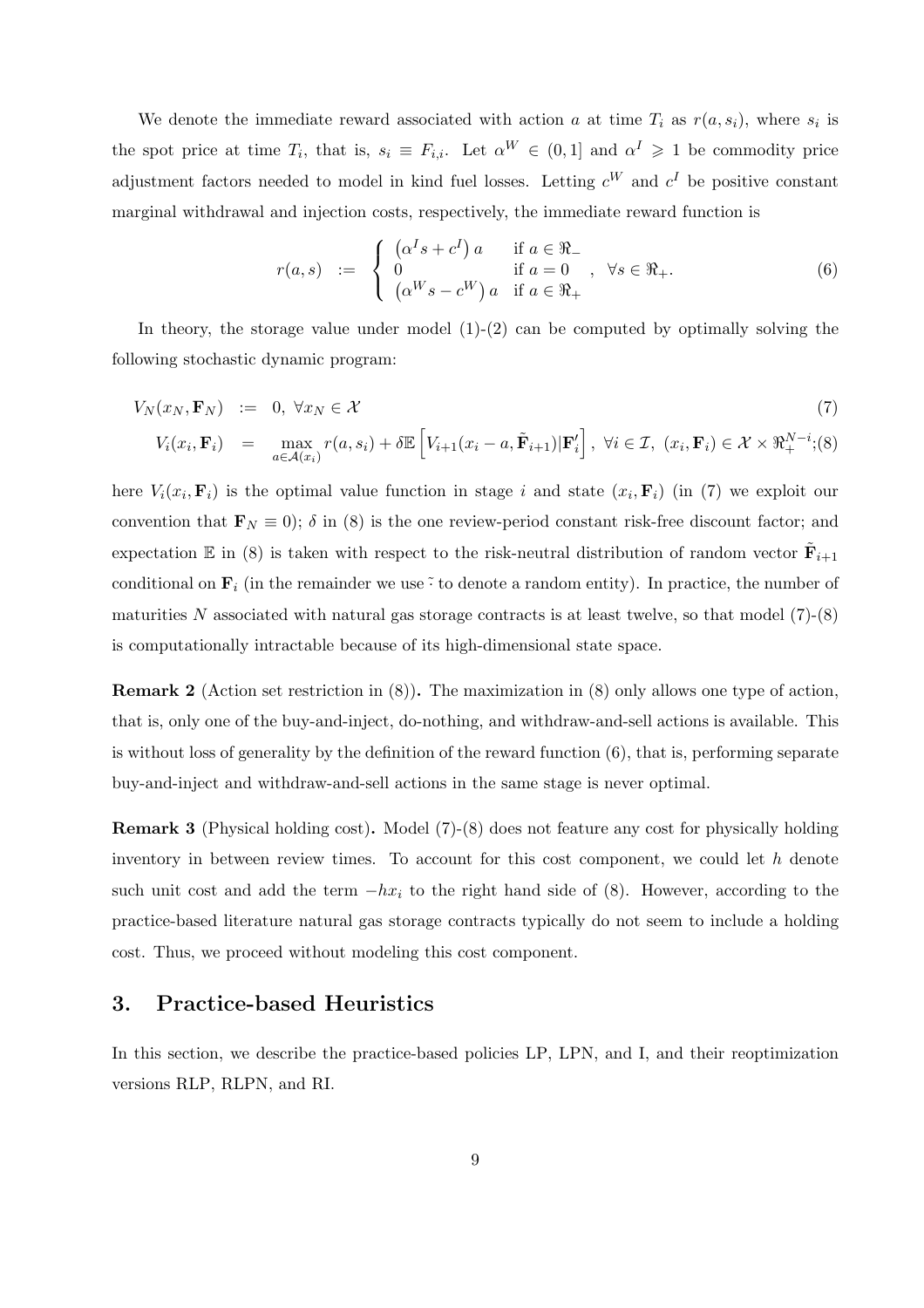#### 3.1 Models Based on Spread Options

The LP policy is based on spread option valuation and linear programming (as explained below, it also includes a spot sale of inventory at time  $T_0$ ). A spread option is an option on the difference between two prices with a positive strike price (Carmona and Durrleman [11]). The LP policy uses spread options on the difference between futures prices  $F_{i,j}$  and  $F_{i,i}$ , with  $i < j$ , adjusted for fuel, and strike price equal to the sum of the values of the time  $T_i$  injection and withdrawal marginal costs. We refer to such an option as the  $i-j$  spread option. Its time  $T_0$  value is

$$
S_0^{i,j}(F_{0,i}, F_{0,j}) := \delta^i \mathbb{E} \left[ \left\{ \delta^{j-i} \alpha^W \tilde{F}_{i,j} - \left( \alpha^I \tilde{F}_{i,i} + \delta^{j-i} c^W + c^I \right) \right\}^+ | F_{0,i}, F_{0,j} \right].
$$
 (9)

This is the time  $T_0$  value of injecting one unit of natural gas at time  $T_i$  and withdrawing it at time  $T_j$  provided that the value of this trade is nonnegative at time  $T_i$  ({ $\cdot$ }<sup>+</sup> := max{ $\cdot$ , 0}).

The LP policy works with portfolios of spread options  $\{q_{i,j}, i, j \in \mathcal{I}, i < j\}$ ; here  $q_{i,j}$  is the notional amount of natural gas associated with spread option  $i-j$ . Such a portfolio includes notional amounts for spread options whose injections and withdrawals are associated with maturities 0, 1, ...,  $N-2$ , and 1, 2, ...,  $N-1$ , respectively. The LP policy also uses a spot sale  $y_0$  that allows one to sell some or all of the inventory available at time  $T_0$  (typically storage contracts do not entail a positive initial inventory, but this decision variable is useful in the reoptimization version of this linear program).

The initial step of the LP policy is to approximate the value of storage at time  $T_0$  by constructing a portfolio of spread options and a spot sale as an optimal solution to linear program (10)-(18) below. The decision variables in this linear program are the notional amounts in set  $\{q_{i,j}, i, j \in \mathcal{I}, i < j\}$ ; the inventory levels in set  $\{x_i, i \in \mathcal{I} \setminus \{0\} \cup \{N\}\}\)$  (these are not needed but simplify the formulation); and the spot sale  $y_0$ . This linear program, which only depends on the time  $T_0$  information set  ${x_0, \mathbf{F}_0}$ , follows

$$
U_0^{LP}(x_0, \mathbf{F}_0) := \max_{y_0, q, x} s_0 y_0 + \sum_{i \in \mathcal{I}} \sum_{j \in \mathcal{I}, i < j} S_0^{i,j} (F_{0,i}, F_{0,j}) q_{i,j} \tag{10}
$$

s.t. 
$$
x_{i+1} = x_i + \sum_{j \in \mathcal{I}, j > i} q_{i,j} - y_0 1\{i = 0\} - \sum_{j \in \mathcal{I}, j < i} q_{j,i}, \ \forall i \in \mathcal{I}
$$
 (11)

$$
x_i \leq \overline{x}, \ \forall i \in \mathcal{I} \setminus \{0\} \cup \{N\} \tag{12}
$$

$$
\sum_{j \in \mathcal{I}, j > i} q_{i,j} \leqslant -C^I, \ \forall i \in \mathcal{I} \setminus \{N - 1\}
$$
\n
$$
(13)
$$

$$
y_0 \leqslant C^W \tag{14}
$$

$$
\sum_{i \in \mathcal{I}, i < j} q_{i,j} \leq C^W, \ \forall j \in \mathcal{I} \setminus \{0\} \tag{15}
$$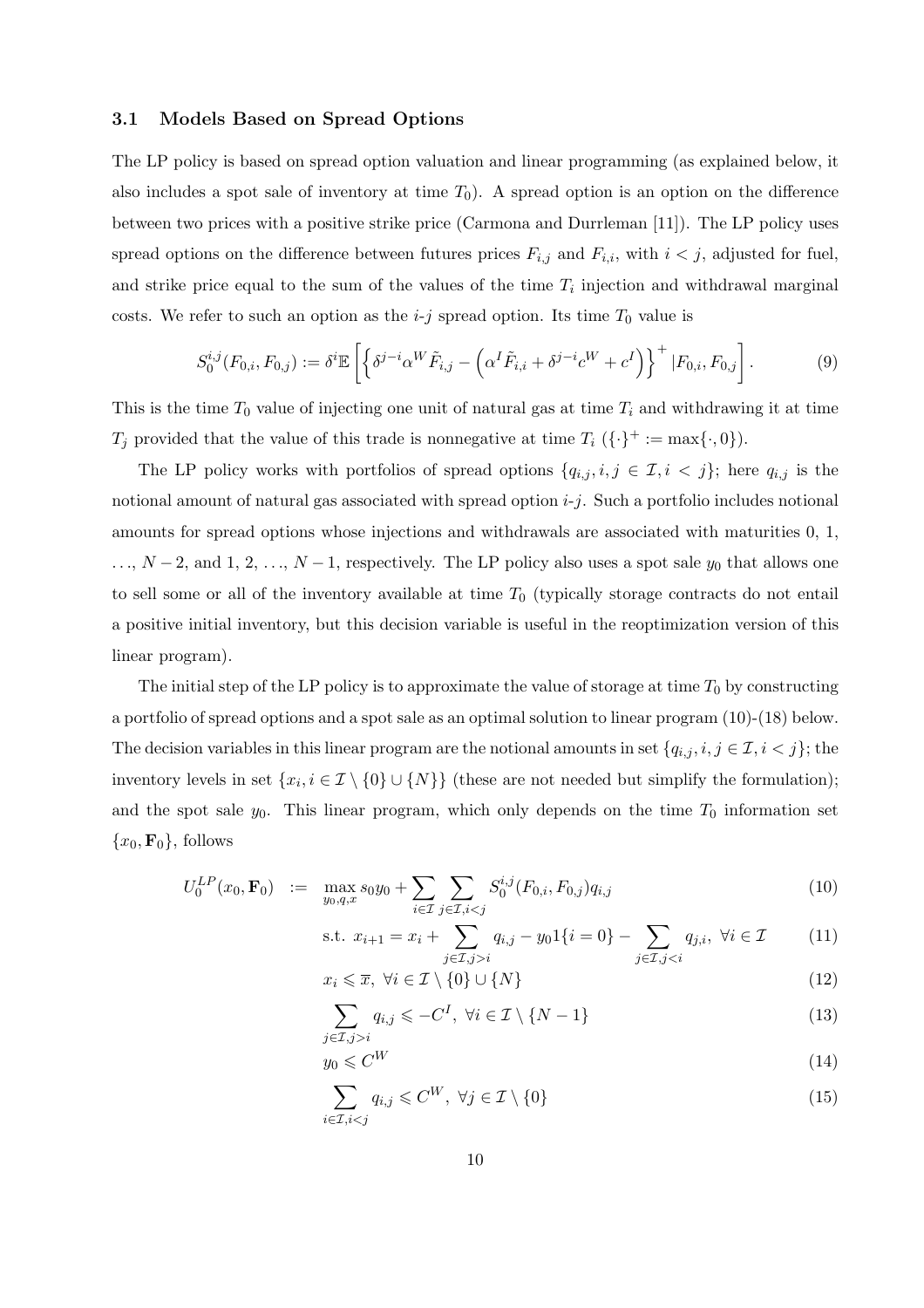$$
y_0 \geqslant 0 \tag{16}
$$

$$
q_{i,j} \geqslant 0, \ \forall i, \ j \in \mathcal{I}, \ i < j \tag{17}
$$

$$
x_i \geqslant 0, \ \forall i \in \mathcal{I} \setminus \{0\} \cup \{N\}.
$$
\n
$$
(18)
$$

The objective function (10) is the value of the portfolio of spot sale and spread options. Constraint sets (11) and (12) express inventory balance and bounding conditions, respectively  $(1\{\cdot\})$  in (11) is the indicator function of event  $\{\cdot\}$ , which is equal to 1 if this event is true and 0 otherwise). Constraint sets  $(13)-(15)$  enforce capacity constraints. Constraint sets  $(16)-(18)$  pose nonnegativity conditions on the decision variables.

A version of this model is discussed by Eydeland and Wolyniec [16, p. 362] and Gray and Khandelwal [20] (see also Byers [10]). There is no closed form formula for the coefficients in its objective function. However, they can be numerically computed or, alternatively, they can be approximated using closed form formulas, such as Kirk's formula that we use in §6 (Carmona and Durrleman [11]). Once these coefficients are known, this model can be optimally solved very efficiently.

Let  $y_0^{LP}(x_0, \mathbf{F}_0)$  and  $\{q_{i,j}^{LP}(x_0, \mathbf{F}_0), i, j \in \mathcal{I}, i < j\}$  be an optimal portfolio, that is, an optimal solution to model (10)-(18). This portfolio can be used to construct a feasible policy for model (7)-(8), which we call the LP policy. The ensuing description of this policy is based on our own understanding of how this could be done in practice.

We define the following quantities:

$$
q_{i,j}^{LP,+}(F_{i,i}, F_{i,j}) := \begin{cases} 0 & \text{if } \delta^{j-i} \alpha^W F_{i,j} - (\alpha^I F_{i,i} + \delta^{j-i} c^W + c^I) \leq 0 \\ q_{i,j}^{LP}(x_0, \mathbf{F}_0) & \text{otherwise.} \end{cases}
$$
(19)

These quantities depend on  $\{x_0, \mathbf{F}_0\}$  but we suppress this dependence in our notation for ease of exposition. Given  $\mathbf{F}^i := (\mathbf{F}_j)_{j=0}^i$ , the sequence of forward curves observed up to and including time  $T_i$ , the LP policy uses the quantities defined by (19) and the optimal spot-sale  $y_0^{LP}(x_0, \mathbf{F}_0)$  to obtain the following action at time  $T_i$ :

$$
y_0^{LP}(x_0, \mathbf{F}_0)1\{i=0\} + \sum_{j \in \mathcal{I}, j < i} q_{j,i}^{LP,+}(F_{j,j}, F_{j,i}) - \sum_{j \in \mathcal{I}, j > i} q_{i,j}^{LP,+}(F_{i,i}, F_{i,j}).\tag{20}
$$

Notice that this action does not depend on the inventory level  $x_i$ ; nevertheless the LP policy is feasible for model (7)-(8) as shown in Proposition 1. We denote the time  $T_0$  value of the LP policy by  $V_0^{LP}(x_0, \mathbf{F}_0)$ , which can be estimated using Monte Carlo simulation as discussed in §5.

Proposition 1 shows that the optimal objective function value of model (10)-(18) is no greater than the value of the LP policy, and that both of these values are lower bounds on  $V_0(x_0, \mathbf{F}_0)$ .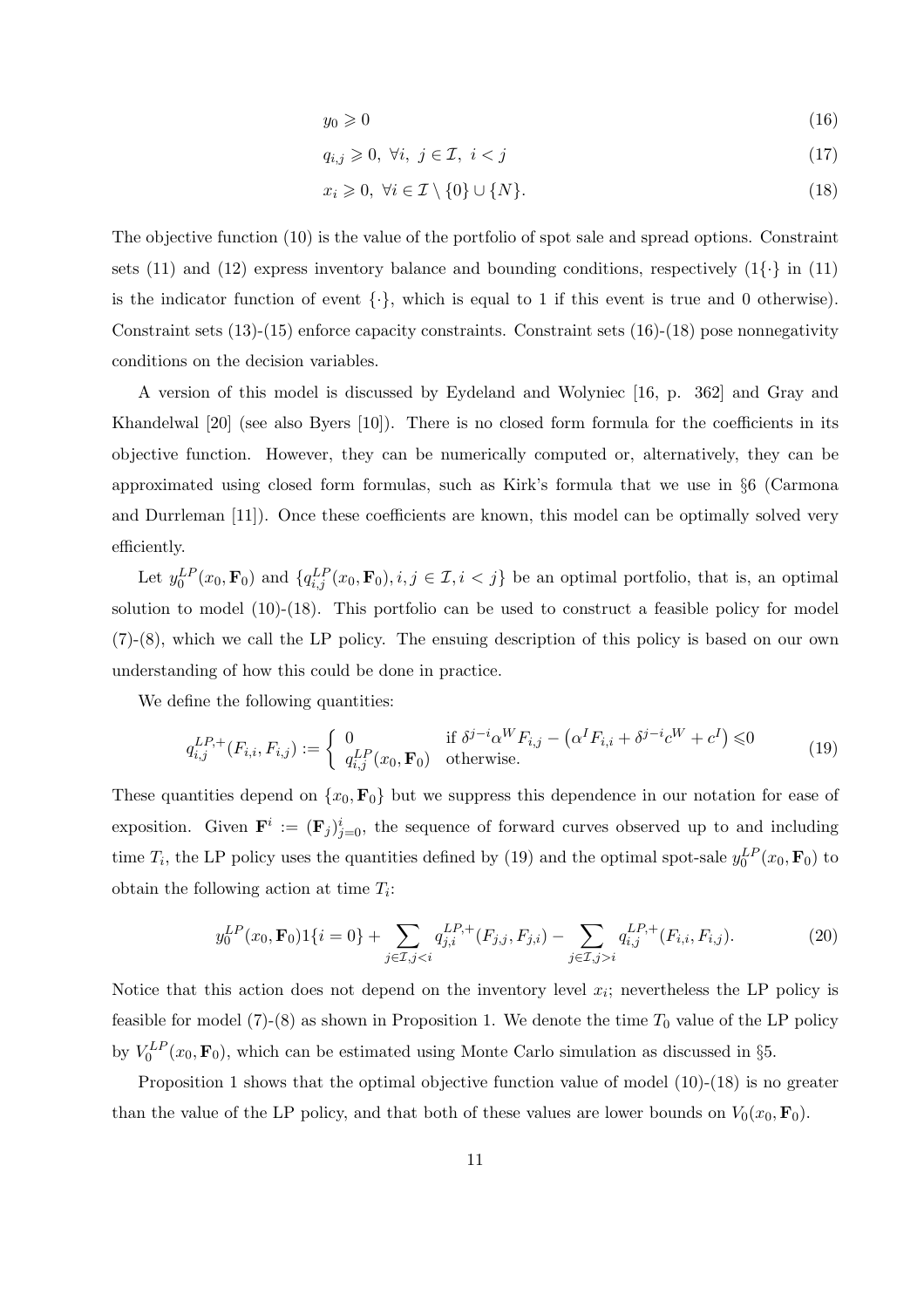**Proposition 1** (LP policy value). It holds that  $U_0^{LP}(x_0, \mathbf{F}_0) \leq V_0^{LP}(x_0, \mathbf{F}_0) \leq V_0(x_0, \mathbf{F}_0)$ .

**Proof.** Constraint sets (11)-(18) are sufficient for the feasibility of the LP policy for model (7)-(8). To see this, notice that constraints  $(12)-(18)$  enforce feasibility (in model  $(7)-(8)$ ) of the inventory levels generated by the LP policy, when this policy exercises all the spread options that define it. If this policy exercises a strictly smaller number of these spread options, then its resulting inventory levels would be strictly smaller, but always nonnegative, than they would be otherwise. This is true because, aside from stage 0, the LP policy only withdraws and sells natural gas that was previously bought and injected. Moreover, constraint sets  $(13)-(15)$  make sure that each action of the LP policy respects the capacity limits  $C^{I}$  and  $C^{W}$ . The claimed result follows from observing that the objective function (10) underestimates the value of the LP policy, because it "double counts" the injection or withdrawal costs of the LP policy, and that this policy is feasible but not necessarily optimal for model  $(7)-(8)$ .  $\Box$ 

Remark 4 (Minimum inventory requirements or ratcheted capacity). If one were to impose requirements on the minimum inventory level at given maturity times, or if the injection and/or the withdrawal capacities were ratcheted, model (10)-(18) would have to be reformulated as an integer linear program. In this case, Proposition 1 would not necessarily hold. For brevity and simplicity of exposition, we do not discuss these aspects in this paper.

Conversations with practitioners reveal that a version of model (10)-(18) that combines constraints (13)-(15) is sometimes used in practice. In this formulation, which we refer to as the reformulated linear program, constraints (13) for all  $i \in \mathcal{I}\setminus\{N-1\}$ , (14), and (15) for all  $j \in \mathcal{I}\setminus\{0, N-1\}$ , are replaced with the following "net" constraints:

$$
C^I \leqslant y_0 - \sum_{j \in \mathcal{I}, j > 0} q_{0,j} \leqslant C^W \tag{21}
$$

$$
C^I \leqslant \sum_{j \in \mathcal{I}, j < i} q_{j,i} - \sum_{j \in \mathcal{I}, j > i} q_{i,j} \leqslant C^W, \ \forall i \in \mathcal{I} \setminus \{0, N - 1\}. \tag{22}
$$

The objective function of the reformulated linear program is obviously higher than  $U_0^{LP}(x_0, \mathbf{F}_0)$ . But it may not yield a lower bound to the value of storage since constraints (21)-(22) do not ensure that an optimal portfolio composition in the reformulated linear program also gives rise to a feasible policy for model  $(7)-(8)$ . It is however possible to use an optimal solution to this linear program to derive such a feasible policy, as now described. The following scheme reflects our own understanding of how one might do this, and defines what we call the LPN policy.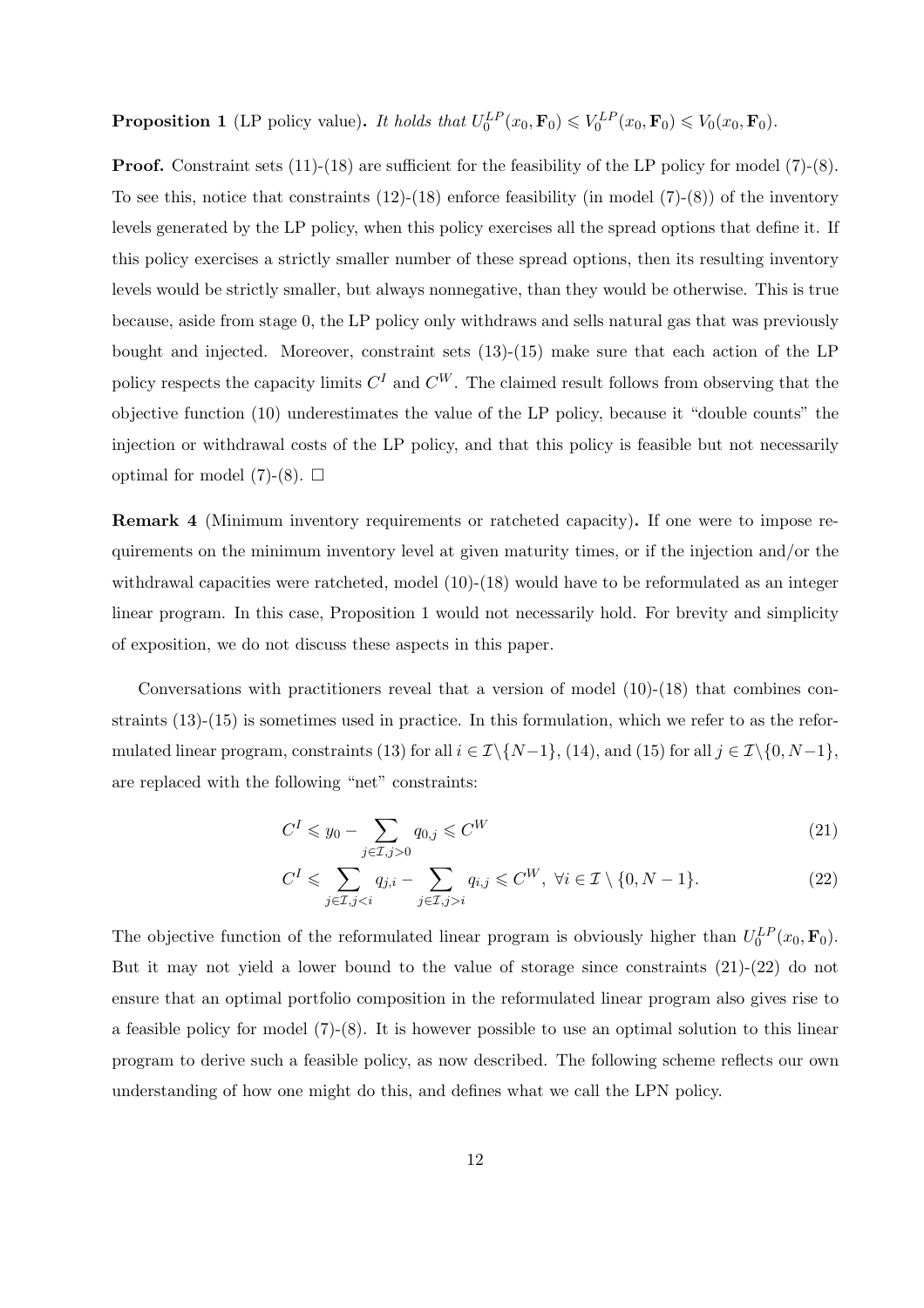In the initial stage, 0, the LPN policy subtracts from the optimal value of the spot sale the sum of all the optimal notional amounts corresponding to spread options that expire in the money in this stage; withdraws or injects an amount of natural gas equal to the resulting difference according to its sign; and does nothing otherwise. In each other stage i, excluding the last one  $(N-1)$ , this policy subtracts from the total amount of natural gas to be withdrawn during this stage, which is associated with spread options that expired in the money in earlier stages, the total amount of natural gas to be injected during this stage, which is associated with spread options that expire in the money at time  $T_i$ . Call this the net action. There are two possibilities.

(1) The net action is a valid action as defined by (3)-(4), given the current inventory level, that is, it satisfies the injection and withdrawal capacity constraints and leads to a feasible inventory level in the next stage; in this case, the LPN policy executes the net action.

(2) The net action violates one of the capacity constraints (3)-(4).

 $(2a)$  If the net action is negative, some spread options that expire in the money at time  $T_i$  cannot be operationally exercised, that is, the constraint being violated is (3). In this case, the LPN policy sorts these options in decreasing order of their values at this time, and sequentially executes as many options as possible starting from the most valuable one, without violating injection constraint (3); it then discards the rest of these options from further consideration in any of the remaining stages (partial exercise of an option is possible here, in which case the LPN policy only discards the remaining notional amount of this option).

(2b) If the net action is positive, then some natural gas associated with options that were executed during an earlier stage cannot be withdrawn and must be carried forward, that is, the constraint being violated is (4). The LPN policy withdraws and sells as much natural gas as possible and adds the residual amount of natural gas to a pool of inventory that will be considered as a withdrawal in the computation of the net action in each remaining stage, irrespective of price, until it is completely withdrawn and sold in one of these stages.

In the last stage  $(N - 1)$ , the LPN policy withdraws and sells as much as possible of any remaining inventory (as this was natural gas associated with spread options that were exercised in some earlier stage).

The time  $T_0$  value of the LPN policy can be estimated using Monte Carlo simulation as discussed in §5.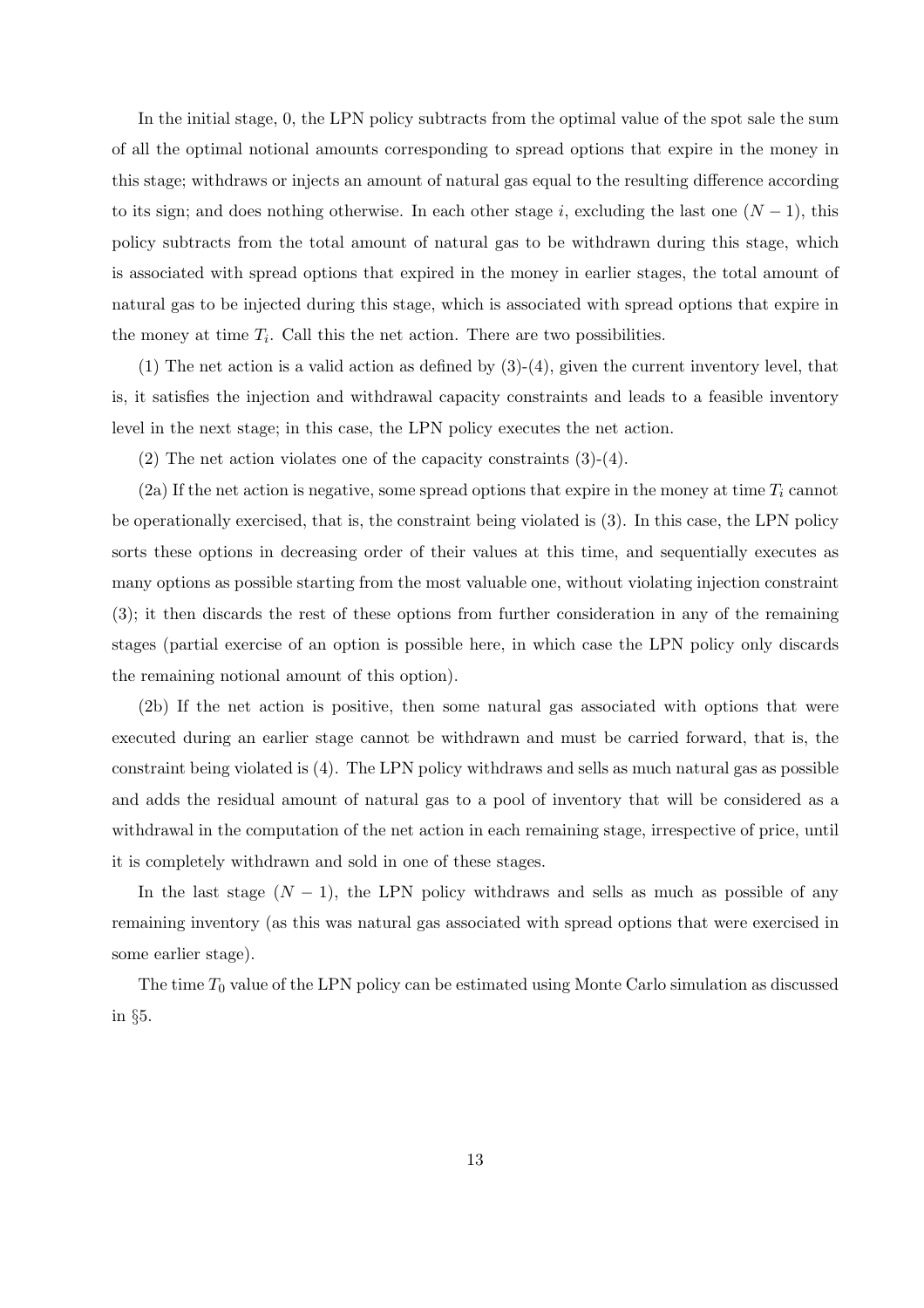#### 3.2 Model Based on Forward Contracts

Another model of interest is the so called intrinsic value model, which computes the value of storage that can be attributed to seasonality, as expressed by the forward curve in the initial stage (Secomandi [33]). This model is

$$
U_N^I(x_N; \mathbf{F}_0) := 0, \ \forall x_N \in \mathcal{X} \tag{23}
$$

$$
U_i^I(x_i; \mathbf{F}_0) := \max_{a \in \mathcal{A}(x_i)} r(a, F_{0,i}) + \delta U_{i+1}^I(x_i - a; \mathbf{F}_0), \ \forall i \in \mathcal{I}, \forall x_i \in \mathcal{X}.
$$
 (24)

This model computes an optimal policy that only considers the information available at time  $T_0$ . This is the I policy, which corresponds to a sequence of purchases-and-injections or withdrawalsand-sales, one for each stage, determined based on the information available at the initial time. The cash flows associated with this policy can be secured at time  $T_0$  by transacting in the forward market for natural gas at this time. The time  $T_0$  value of the I policy is  $U_0^I(x_0; \mathbf{F}_0)$ .

#### 3.3 Models Based on Reoptimization

It is typically possible to improve the performance of the LP, LPN, and I policies by reoptimizing their associated linear and dynamic programs at each maturity to take advantage of the price and inventory information that becomes available over time, implementing the action pertaining to the maturity when the reoptimization is performed, and repeating this process up to and including the last maturity; reoptimization of the LP and I models is discussed by Gray and Khandelwal [20], that of the I model by Maragos [27]. For brevity, we do not provide the details of this process. The time  $T_0$  values of the reoptimization versions of the LP, LPN, and I policies, that is, the RLP, RLPN, and RI policies, are clearly lower bounds on the value of storage and can be estimated by Monte Carlo simulation as discussed in §5.

## 4. ADP Model

In this section, we discuss our ADP model, some structural results for this model, and how we use it to compute lower and upper bounds on the value of storage.

## 4.1 ADP Policy

Our approach to reduce the computationally intractable and exact model (7)-(8) to a computationally tractable and approximate model uses information and value function approximations, which allow us to reduce the high dimensionality of model  $(7)-(8)$  and compute an approximate and feasible policy for this model.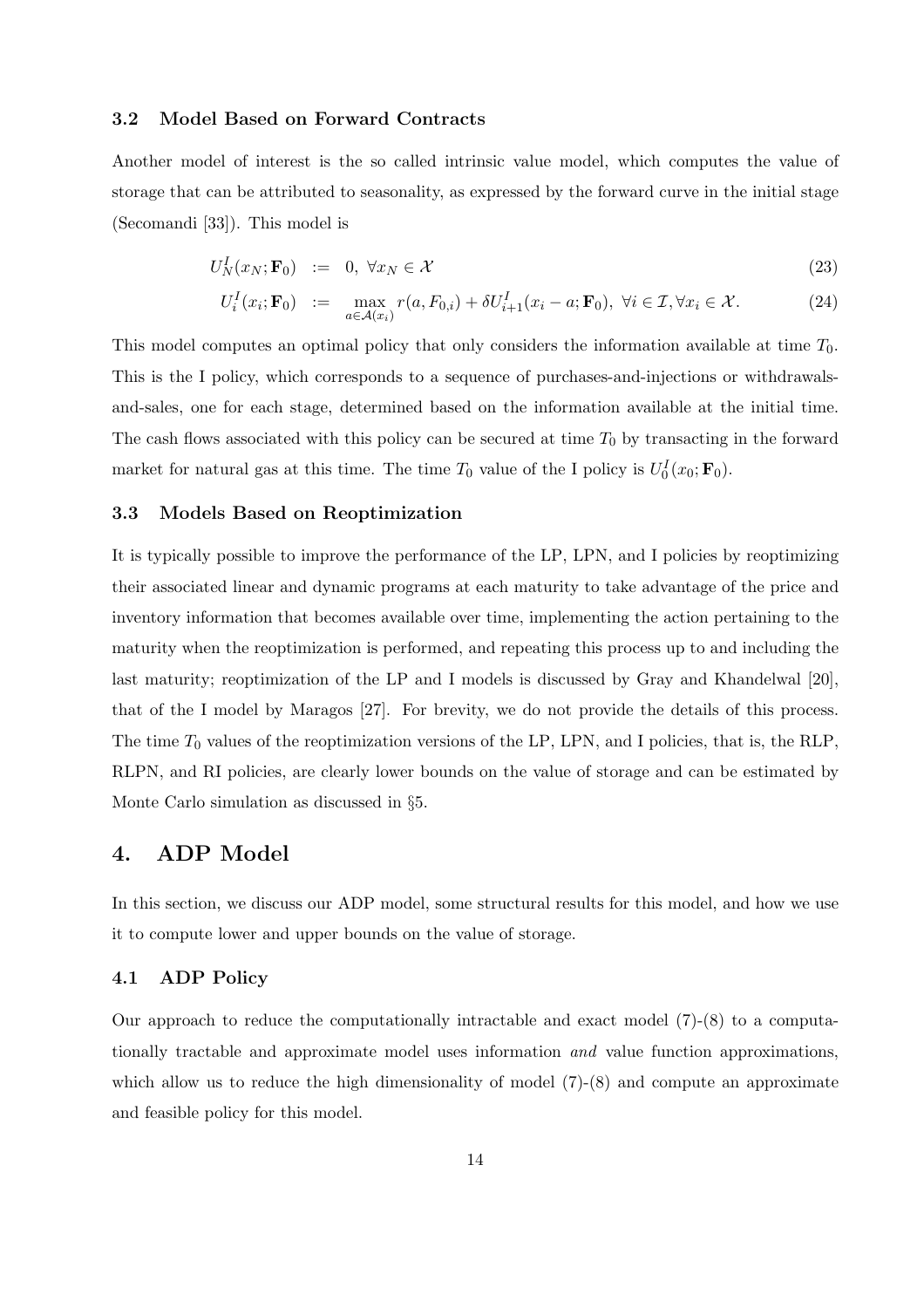We introduce the ADP model by reformulating the exact model. To this aim, define the forward curve at time  $T_i$  excluding the spot and prompt month futures prices as  $\mathbf{F}_i'' := (F_{i,j}, j \in \mathcal{I}, j > i+1)$ ,  $\forall i \in \mathcal{I} \setminus \{N-2, N-1\};$   $\mathbf{F}_{N-2}'' := 0$ . Also define the function

$$
V'_{i}(x_{i}, s_{i}, \mathbf{F}''_{i-1}) := \mathbb{E}\left[V_{i}(x_{i}, s_{i}, \tilde{\mathbf{F}}'_{i}) \mid s_{i}, \mathbf{F}''_{i-1}\right], \ \forall i \in \mathcal{I} \setminus \{0\}, \ (x_{i}, s_{i}, \mathbf{F}_{i}) \in \mathcal{X} \times \Re_{+}^{N-i}.\tag{25}
$$

Thus, expression (8) in stage  $i \in \mathcal{I} \setminus \{N-1\}$  and state  $(x_i, \mathbf{F}_i)$  can be reformulated as

$$
V_i(x_i, \mathbf{F}_i) = \max_{a \in \mathcal{A}(x_i)} r(a, s_i) + \delta \mathbb{E} \left[ V_{i+1}(x_i - a, \tilde{\mathbf{F}}_{i+1}) | \mathbf{F}'_i \right]
$$
  
\n
$$
= \max_{a \in \mathcal{A}(x_i)} r(a, s_i) + \delta \mathbb{E} \left[ \underbrace{\mathbb{E} \left[ V_{i+1}(x_i - a, s_{i+1}, \tilde{\mathbf{F}}'_{i+1}) | \tilde{s}_{i+1} = s_{i+1}, \mathbf{F}''_i \right]}_{V'_{i+1}(x_i - a, \tilde{s}_{i+1}, \mathbf{F}''_i)} | F_{i, i+1} \right]
$$
  
\n
$$
= \max_{a \in \mathcal{A}(x_i)} r(a, s_i) + \delta \mathbb{E} \left[ V'_{i+1}(x_i - a, \tilde{s}_{i+1}, \mathbf{F}''_i) | F_{i, i+1} \right].
$$
 (26)

The maximization in (26) is computationally intractable. Thus, we make the following approximations to make it tractable:

- 1. Information: We replace  $\mathbf{F}'_i$  in (26) with  $(F_{0,i+2},\ldots,F_{0,N-1})$ , which is information known at time  $T_0$ . This effectively reduces the dimensionality of maximization (26) because the third argument of the function  $V'_{i+1}(\cdot,\cdot,\cdot)$  becomes equal to the "constant"  $(F_{0,i+2},\ldots,F_{0,N-1}),$ that is, a quantity known at time  $T_0$ .
- 2. Value function: We replace the function  $V'_{i+1}(\cdot,\cdot,(F_{0,i+2},\ldots,F_{0,N-1}))$  with the function  $U_{i+1}^{ADP}(\cdot,\cdot)$ , which we specify below.

With these approximations, the maximization in (26) becomes

$$
\max_{a \in \mathcal{A}(x_i)} r(a, s_i) + \delta \mathbb{E} \left[ U_{i+1}^{ADP}(x_i - a, \tilde{s}_{i+1}) \mid F_{i,i+1} \right],
$$
\n(27)

which is tractable. To complete this argument, we need to specify the function  $U_{i+1}^{ADP}(\cdot,\cdot)$ . We do so by introducing the approximate value function

$$
u_i^{ADP}(x_i, s_i, F_{i,i+1}) := \max_{a \in \mathcal{A}(x_i)} r(a, s_i) + \delta \mathbb{E} \left[ U_{i+1}^{ADP}(x_i - a, \tilde{s}_{i+1}) \mid F_{i,i+1} \right],
$$
  

$$
\forall i \in \mathcal{I}, \ (x_i, s_i, F_{i,i+1}) \in \mathcal{X} \times \mathbb{R}_+^2,
$$
 (28)

letting

$$
U_N^{ADP}(x_N, s_N) := 0, \ \forall x_N \in \mathcal{X},\tag{29}
$$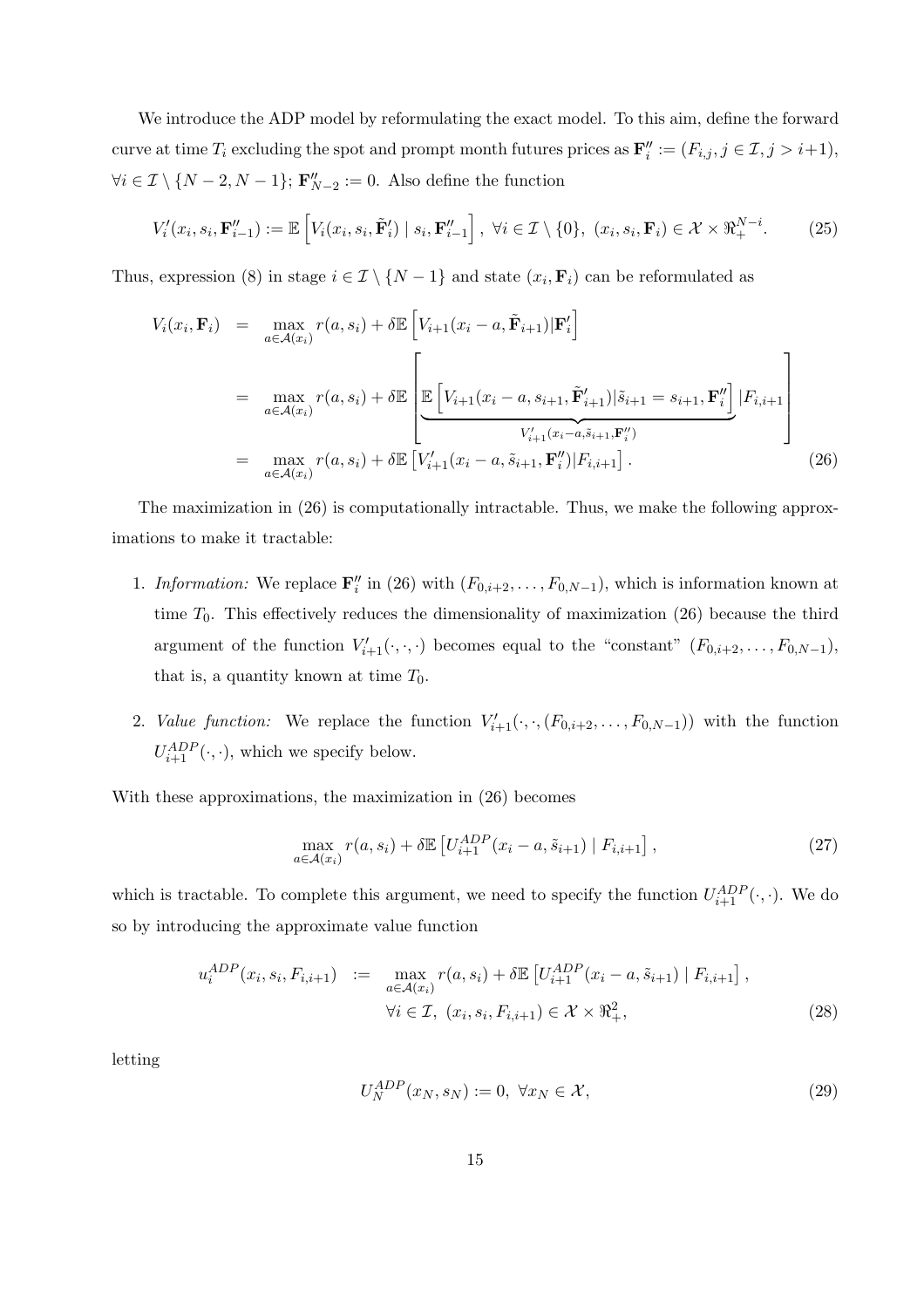where we exploit the fact that  $s_N \equiv 0$ , and finally leveraging (25) to define

$$
U_i^{ADP}(x_i, s_i) := \mathbb{E}\left[u_i^{ADP}(x_i, s_i, \tilde{F}_{i,i+1}) \mid s_i, F_{0,i+1}\right], \ \forall i \in \mathcal{I}, \ (x_i, s_i) \in \mathcal{X} \times \mathbb{R}_+, \tag{30}
$$

with  $F_{0,N} = F_{N-1,N} := 0$ . Expressions (28)-(30) define our ADP model.

The ADP model can be used to generate a feasible policy for the exact model (7)-(8) through the maximization in the right-hand side of (28). We call this policy the ADP policy. We denote by  $a_i^{ADP}(x_i, s_i, F_{i,i+1})$  the action of this policy in stage i and state  $(x_i, s_i, F_{i,i+1})$ ; if set

$$
\underset{a \in \mathcal{A}(x_i)}{\arg \max} r(a, s_i) + \delta \mathbb{E} \left[ U_{i+1}^{ADP}(x_i - a, \tilde{s}_{i+1}) \mid F_{i,i+1} \right], \tag{31}
$$

is not a singleton, we set  $a_i^{ADP}(x_i, s_i, F_{i,i+1})$  equal to the element in this set with the smallest absolute value.

We denote the value of the ADP policy by  $U_0^{ADP}(x_0, \mathbf{F}_0)$ . This value can be estimated by Monte Carlo simulation as discussed in §5. Notice that we evaluate the value of the ADP policy in this manner because the approximate value function computed by the ADP model (28)-(30) is not necessarily equal to the value function of the ADP policy when this policy is evaluated under the full information available in model  $(7)-(8)$ . In other words, when implementing the ADP policy one has access to all the relevant price information, that is, the entire forward curve at a given time; when computing this policy in the ADP model only partial information is available, that is, the current spot and prompt month futures prices at a given time and the forward curve in the initial stage.

The following result holds because the ADP policy is feasible for the exact model.

## **Proposition 2** (ADP policy value). It holds that  $V_0^{ADP}(x_0, \mathbf{F}_0) \leq V_0(x_0, \mathbf{F}_0)$ .

Remark 5 (ADP model and exact model). It can be verified that the ADP model computes the exact value of storage in stage 0 when the number of maturities is equal to one, two, or three, that is,  $U_0^{ADP}(x_0, \mathbf{F}_0) = V_0(x_0, \mathbf{F}_0)$  when  $N = 1, 2, 3$ . This does not necessarily hold for  $N \geq 4$ , when  $U_0^{ADP}(x_0, \mathbf{F}_0)$  is not necessarily smaller or larger than  $V_0(x_0, \mathbf{F}_0)$ .

Remark 6 (Other ADP models). It is possible to formulate models similar to (28)-(30) by removing fewer price-related state variables from the state definition of the exact model (7)-(8). For example, one may keep in the state both the spot price and the prompt month futures price and condition on the futures price two months in the future. However, this choice yields a model that is computationally harder to solve to optimality.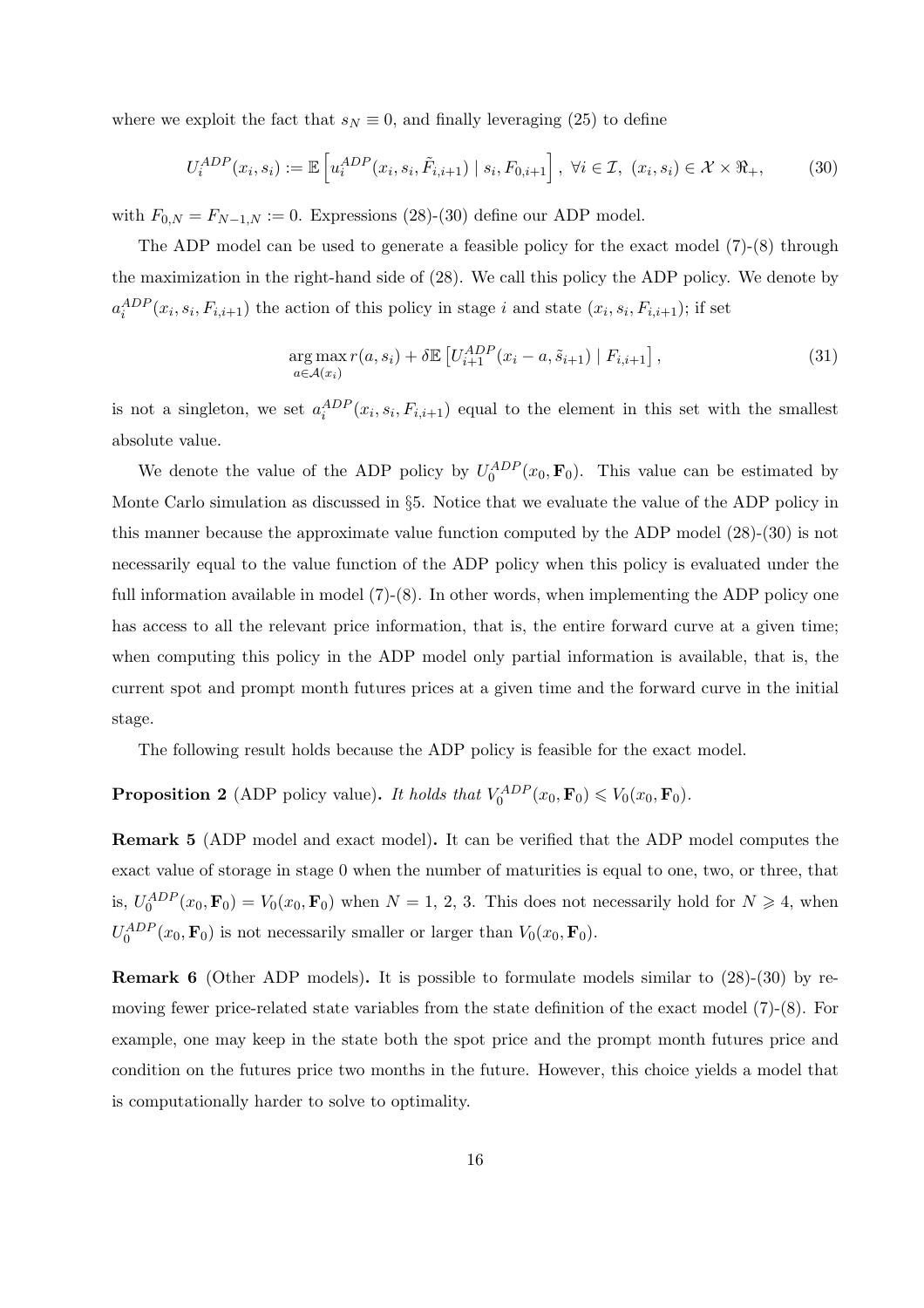

Figure 1: Illustration of the behaviors of the basestock targets with respect to the spot price and the prompt month futures price in one of the instances discussed in §6.

## 4.2 ADP policy Structure

We discuss our computational implementation of the ADP model in §5. This implementation takes advantage of the properties of the optimal value function and policy of the ADP model established in Theorem 1. This theorem characterizes the optimal policy of model ADP as having a stage and price-state dependent basestock target structure; that is, in each stage there exist two critical inventory levels, which depend on the available price information, such that it is optimal to buy-and-inject-up (respectively, withdraw-and-sell-down) to get as close as possible to the lower (respectively, higher) critical level from any inventory level below (respectively, above) such level. This structure makes the computation of an optimal policy more efficient. This theorem also establishes the behavior of these targets in the price related information, in one case under the assumption that the distribution of the spot price in the next stage conditional on the prompt month futures price in the current stage, denoted by  $\Phi(s_{i+1}|F_{i,i+1})$ , stochastically increases in the latter quantity; that is, this distribution satisfies the property that  $1 - \Phi(s_{i+1}|F_{i,i+1})$  increases in  $F_{i,i+1}$  for each given  $s_{i+1}$  (see, e.g., Lemma 3.9.1(b) in Topkis [38]). For example, this assumption is satisfied by the multidimensional Black model  $(1)-(2)$ . Figure 1 illustrates the stated behaviors of the basestock targets for a given stage in one of the instances discussed in §6. Theorem 1 relies on the theory of supermodular functions (Topkis [38]); a real valued function  $f$  defined on a lattice Z is supermodular on Z if  $f(z') + f(z'') \leq f(z' \wedge z'') + f(z' \vee z'')$  for all z' and  $z'' \in \mathcal{Z}$ , with  $z' \wedge z'' := (z_1' \wedge z_1'', \ldots, z_n' \wedge z_n'')$  and  $z' \vee z'' := (z_1' \vee z_1'', \ldots, z_n' \vee z_n'')$ , where *n* is the dimension of  $z'$ and  $z''$ , that is,  $z' = (z'_1, \ldots, z'_n)$  and  $z'' = (z''_1, \ldots, z''_n)$ .

**Theorem 1** (Optimal policy for ADP model). (a) The function  $U_i^{ADP}(x_i, s_i)$  is concave in  $x_i$  for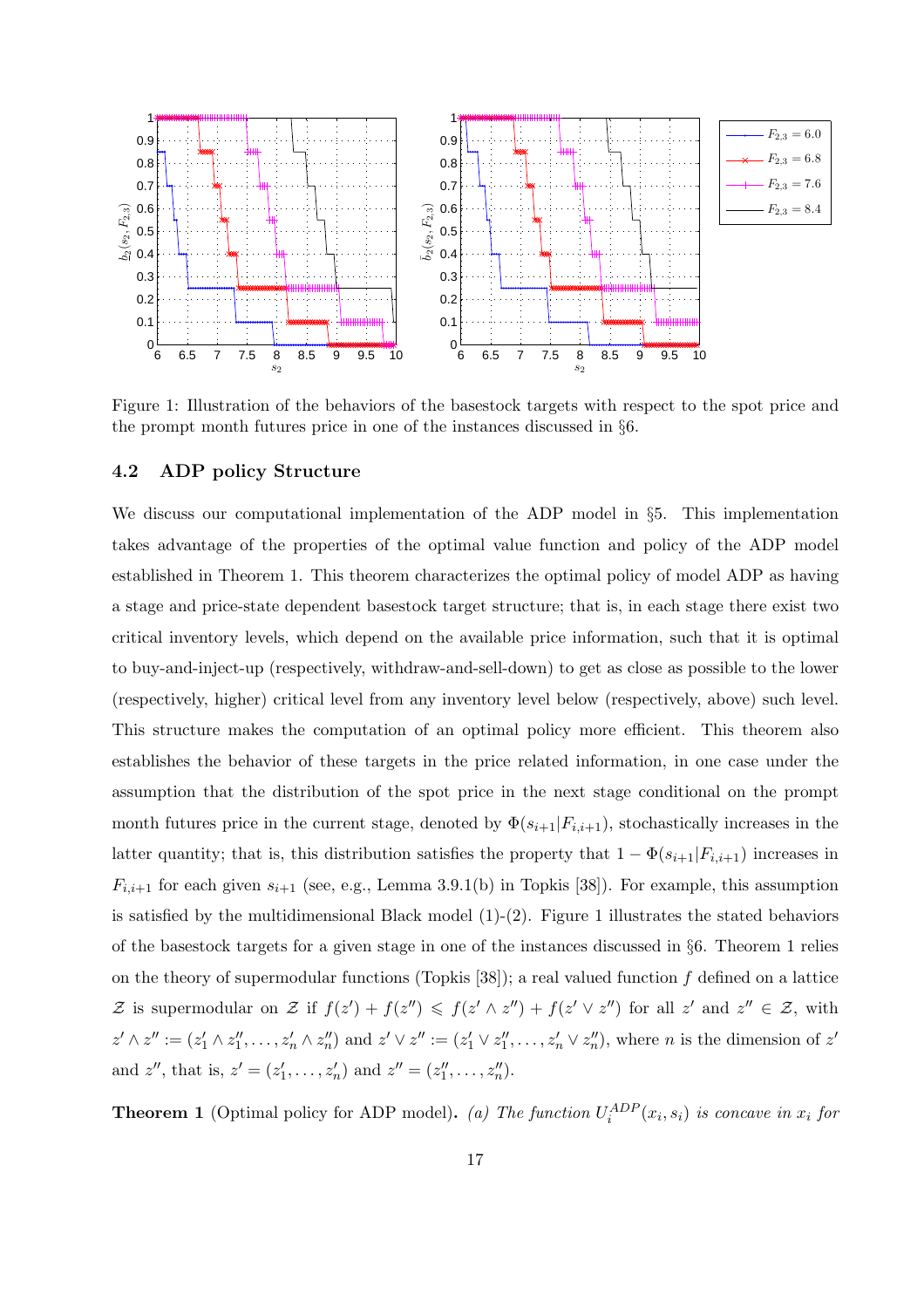each given  $s_i$  in each stage i, and the optimal policy for model ADP in each stage i features two basestock targets,  $\underline{b}_i(s_i, F_{i,i+1}), b_i(s_i, F_{i,i+1}) \in \mathcal{X}$ , such that  $\underline{b}_i(s_i, F_{i,i+1}) \leq b_i(s_i, F_{i,i+1})$  and

$$
a_i^{ADP}(x_i, s_i, F_{i,i+1}) = \begin{cases} C^I \vee (x_i - \underline{b}_i(s_i, F_{i,i+1})) & \text{if } x_i \in \mathcal{X}_i^I(s_i, F_{i,i+1})\\ 0 & \text{if } x_i \in \mathcal{X}_i^{DN}(s_i, F_{i,i+1})\\ C^W \wedge (x_i - \overline{b}_i(s_i, F_{i,i+1})) & \text{if } x_i \in \mathcal{X}_i^W(s_i, F_{i,i+1}) \end{cases} \tag{32}
$$

where

$$
\mathcal{X}_i^I(s_i, F_{i,i+1}) \quad := \quad [0, \underline{b}_i(s_i, F_{i,i+1})) \tag{33}
$$

$$
\mathcal{X}_i^{DN}(s_i, F_{i,i+1}) \ := \ [\underline{b}_i(s_i, F_{i,i+1}), \overline{b}_i(s_i, F_{i,i+1})] \tag{34}
$$

$$
\mathcal{X}_i^W(s_i, F_{i,i+1}) \quad := \quad (\bar{b}_i(s_i, F_{i,i+1}), \bar{x}]. \tag{35}
$$

Moreover, (b)  $U_i^{ADP}(x_i, s_i)$  is supermodular in  $(x_i, s_i) \in \mathcal{X} \times \mathbb{R}_+$  for all  $i \in \mathcal{I}$ ; (c)  $\underline{b}_i(s_i, F_{i,i+1})$ and  $b_i(s_i, F_{i,i+1})$  decrease in  $s_i$  for given  $F_{i,i+1}$  and for all  $i \in \mathcal{I}$ ; and (d) under the assumption that the distribution of random variable  $\tilde{s}_{i+1}$  conditional on  $F_{i,i+1}$  stochastically increases in  $F_{i,i+1}$ for all  $i \in \mathcal{I} \setminus \{N-1\}$ ,  $\underline{b}_i(s_i,F_{i,i+1})$  and  $\overline{b}_i(s_i,F_{i,i+1})$  increase in  $F_{i,i+1}$  for given  $s_i$  and for all  $i \in \mathcal{I} \setminus \{N-1\}.$ 

**Proof.** (a) The proof of the concavity of  $U_i^{ADP}(x_i, s_i)$  in  $x_i$  for each given  $s_i$  in each stage i is omitted for brevity (it is a simple adaptation of the proof of Proposition 1 in Secomandi [33]). For the proof of the rest of this part, focus on stage  $i$ . Define the feasible inventory and action set  $\mathcal{B} := \{(x, a) : x \in \mathcal{X}, a \in \mathcal{A}(x)\}\$ , which is both convex and a lattice. By the concavity of  $U_i^{ADP}(x_i, s_i)$  in  $x_i$  for each given  $s_i$  and Lemma 2.6.2(b) in Topkis [38],  $U_{i+1}^{ADP}(x_i - a, s_{i+1})$  is supermodular in  $(x_i, a) \in \mathcal{B}$  for each given  $s_{i+1}$ . Thus, by Lemma 2.6.1(a) and Corollary 2.6.2 in Topkis [38],  $\delta \mathbb{E}$ £  $U_{i+1}^{ADP}(x_i-a,\tilde{s}_{i+1}) | F_{i,i+1}]$  is supermodular in  $(x_i,a) \in \mathcal{B}$  for each given  $F_{i,i+1}$ . Since  $r(a, s_i)$  is trivially supermodular in  $(x_i, a) \in \mathcal{B}$  for each given  $s_i$ , it follows from Lemma 2.6.1(b) in Topkis [38] that  $r(a, s_i)+\delta \mathbb{E}$ £  $U_{i+1}^{ADP}(x_i-a,\tilde{s}_{i+1}) \mid F_{i,i+1}]$  is supermodular in  $(x_i,a) \in \mathcal{B}$ for each given pair  $(s_i, F_{i,i+1})$ . Thus, any optimal action  $a_i^{ADP}(x_i, s_i, F_{i,i+1})$  increases in  $x_i$  for each given pair  $(s_i, F_{i,i+1})$  by Theorem 2.8.2 in Topkis [38]. This implies the existence of two feasible inventory levels  $\underline{b}_i(s_i, F_{i,i+1}) \leq \overline{b}_i(s_i, F_{i,i+1})$  that depend on the pair  $(s_i, F_{i,i+1})$  and partition the feasible inventory set into the stated sets  $\mathcal{X}_i^I(s_i, F_{i,i+1}), \mathcal{X}_i^{DN}(s_i, F_{i,i+1}),$  and  $\mathcal{X}_i^W(s_i, F_{i,i+1}),$  where it is respectively optimal to buy and inject, do nothing, and withdraw and sell. In particular, if  $x_i \in \mathcal{X}_i^{DN}(s_i, F_{i,i+1}),$  then the relevant part of (32) holds. Otherwise, in determining an optimal action in the extended state  $(x_i, s_i, F_{i,i+1})$ , relax the injection and withdrawal limits  $C<sup>I</sup>$  and  $C<sup>W</sup>$ on this action and let  $x_{i+1} = x_i - a$ . Thus, the relevant maximization is

$$
\max_{x_{i+1} \in \mathcal{X}} r(x_i - x_{i+1}, s_i) + \delta \mathbb{E} \left[ U_{i+1}^{ADP}(x_{i+1}, \tilde{s}_{i+1}) \mid F_{i,i+1} \right]. \tag{36}
$$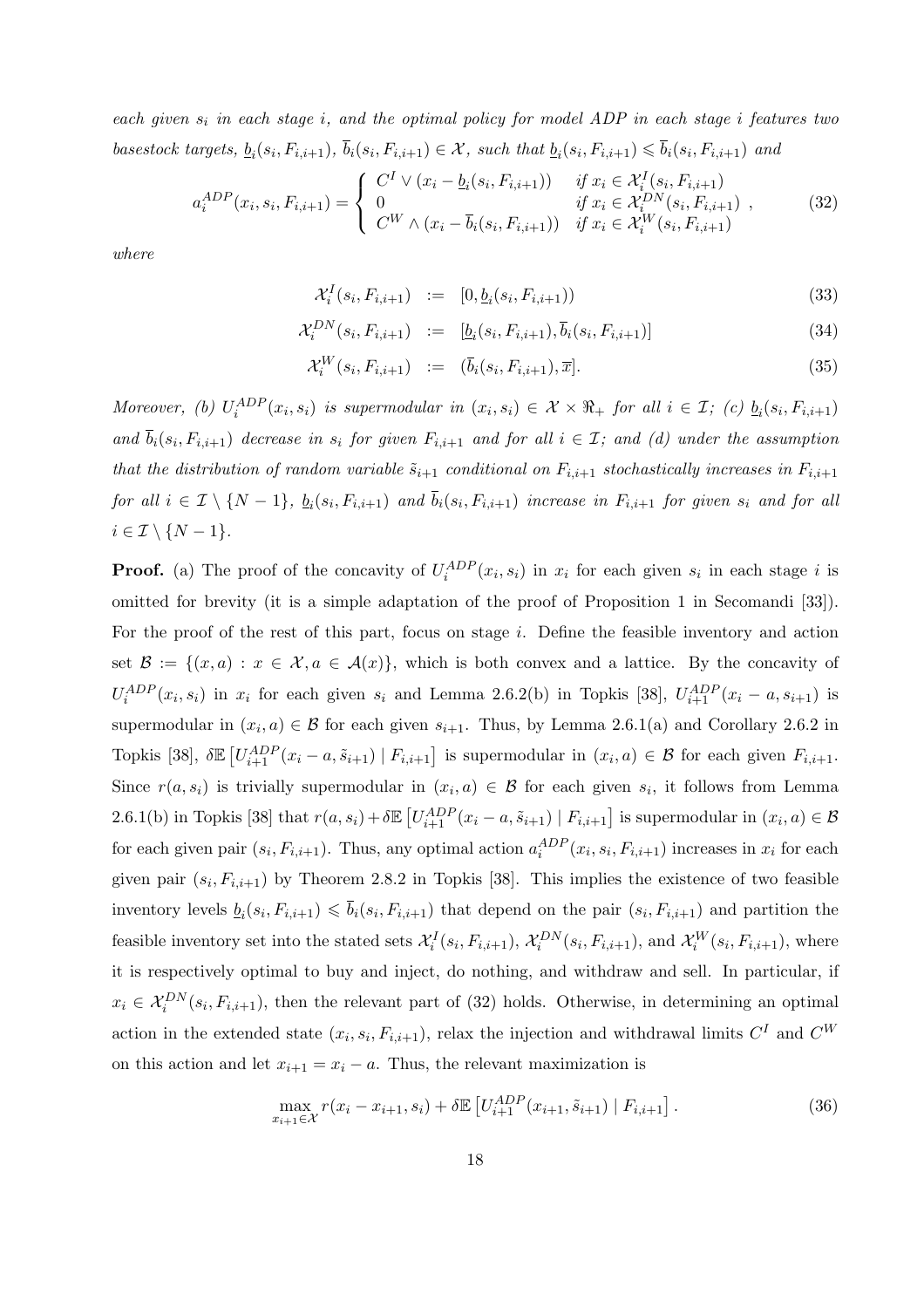Suppose that  $x_i \in \mathcal{X}_i^I(s_i, F_{i,i+1})$ . Then, maximization (36) can be written as

$$
\max_{x_{i+1} \in \mathcal{X}} - (\alpha^I s_i + c^I) x_{i+1} + \delta \mathbb{E} \left[ U_{i+1}^{ADP}(x_{i+1}, \tilde{s}_{i+1}) \mid F_{i,i+1} \right] + (\alpha^I s_i + c^I) x_i,
$$
(37)

which shows that any optimal solution to this problem does not depend on  $x_i$ . Hence,  $\underline{b}_i(s_i, F_{i,i+1})$ is an optimal solution to (37) and the pertinent part of (32) holds. Similar arguments establish the validity of (32) when  $x_i \in \mathcal{X}_i^W(s_i, F_{i,i+1}).$ 

(b)-(c) By reverse induction on i. The function  $U_N^{ADP}(x_N, s_N)$  is trivially supermodular in  $(x_N, s_N)$  on the lattice  $\mathcal{X} \times \mathbb{R}_+$ . Let the induction hypothesis be that  $U_j^{ADP}(x_j, s_j)$  is supermodular in  $(x_j, s_j) \in \mathcal{X} \times \mathbb{R}_+$  for all stages  $j = i + 1, \ldots, N - 1$ . Consider the determination of an optimal action in stage i in feasible extended state  $(x_i, s_i, F_{i,i+1})$ . The relevant optimization is

$$
\max_{a \in \mathcal{A}(x_i)} r(a, s_i) + \delta \mathbb{E} \left[ U_{i+1}^{ADP}(x_i - a, \tilde{s}_{i+1}) \mid F_{i,i+1} \right].
$$

It follows from Lemmas 2.6.1(a)-(b) and 2.6.2(b) and Corollary 2.6.2 in Topkis [38] that the objective function of this problem is supermodular in  $(x_i, a, s_i) \in \mathcal{B} \times \Re_+$  for each given  $F_{i,i+1}$ . Theorem 2.8.2 in Topkis [38] implies that  $a_i^{ADP}(x_i, s_i, F_{i,i+1})$  increases in  $(x_i, s_i)$  for each given  $F_{i,i+1}$ , which implies that  $\underline{b}_i(s_i, F_{i,i+1})$  and  $\overline{b}_i(s_i, F_{i,i+1})$  decrease in  $s_i$  for each given  $F_{i,i+1}$ . Moreover, Theorem 2.7.6 in Topkis [38] implies that  $u_i^{ADP}(x_i, s_i, F_{i,i+1})$  is supermodular in  $(x_i, s_i) \in \mathcal{X} \times \Re_+$  for each given  $F_{i,i+1}$ . Corollary 2.6.2 in Topkis [38] implies that  $U_i^{ADP}(x_i, s_i)$  is supermodular in  $(x_i, s_i) \in \mathcal{X} \times \mathbb{R}_+$ . Thus, parts (b)-(c) are true for every stage by the principle of mathematical induction.

(d) Consider stage  $i \in \mathcal{I} \setminus \{N-1\}$  and pick a feasible extended state  $(x_i, s_i, F_{i,i+1})$ . Suppose that  $x_i \in \mathcal{X}_i^I(s_i, F_{i,i+1}),$  so that the relevant optimization is (37). Recall the assumption that the distribution of random variable  $\tilde{s}_{i+1}$  conditional on  $F_{i,i+1}$  stochastically increases in  $F_{i,i+1}$ for all  $i \in \mathcal{I} \setminus \{N-1\}$ . Then, Theorem 3.10.1 and Lemma 2.6.1(a) in Topkis [38] imply that  $\delta \mathbb{E}$ £  $U_{i+1}^{ADP}(x_{i+1}, \tilde{s}_{i+1}) | F_{i,i+1}]$  is supermodular in  $(x_{i+1}, F_{i,i+1}) \in \mathcal{X} \times \Re_+$ . The term  $-(\alpha^I s_i + \epsilon^I s_i)$  $(c^I)x_{i+1}$  is trivially supermodular in  $(x_{i+1}, F_{i,i+1}) \in \mathcal{X} \times \mathbb{R}_+$ . Thus, given  $s_i$ , any optimal  $x_{i+1}$ , including  $\underline{b}_i(s_i, F_{i,i+1})$ , increases in  $F_{i,i+1}$  by Theorem 2.8.2 in Topkis [38]. The stated behavior of  $\overline{b}_i(s_i, F_{i,i+1})$  in  $F_{i,i+1}$  given  $s_i$  can be established in a similar manner.  $\Box$ 

#### 4.3 RADP Policy

The ADP policy is computed at time  $T_0$ , that is, the ADP model is solved only at this time. We also consider a reoptimization version of the ADP policy, that is, the RADP policy, which we obtain by re-solving the ADP model in each stage after the initial stage given the information available at that time. In other words, we reoptimize model ADP at each time  $T_j$ ,  $j \in \mathcal{I} \setminus \{0\}$ , by using  $\mathbf{F}_j$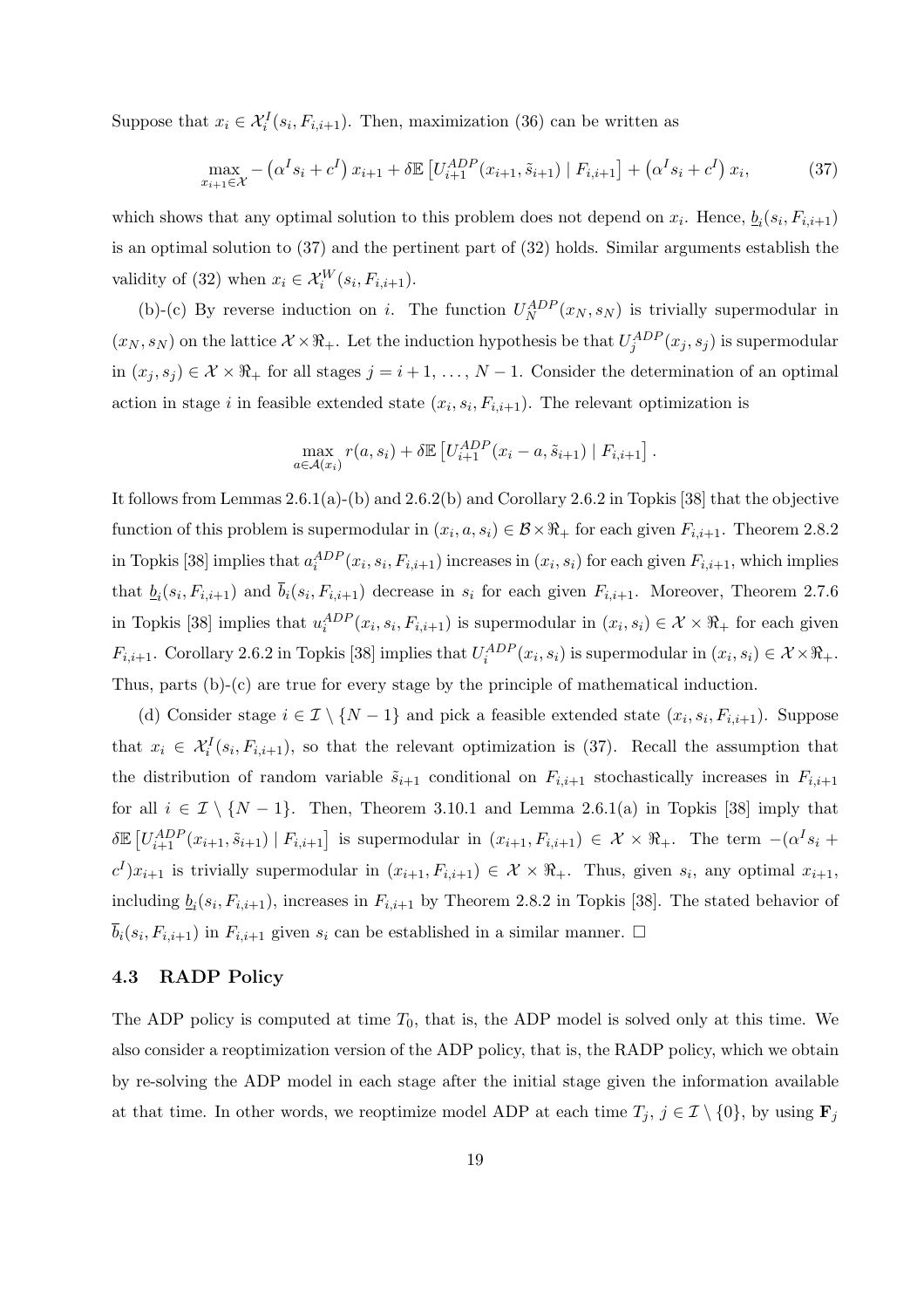rather than  $\mathbf{F}_0$  as in (28)-(30). Specifically, we replace  $F_{0,i+1}$  with  $F_{j,i+1}$  in (30). The time  $T_0$  value of the resulting RADP policy is typically different, and in fact higher, than that of the ADP policy. In other words, the RADP policy can typically take advantage of sequential reoptimization. Since the RADP policy is feasible for the exact model, its time  $T_0$  value is a lower bound on  $V_0(x_0, \mathbf{F}_0)$ .

#### 4.4 Upper Bounds

We also use the ADP model to compute an upper bound on the value of storage. Following Brown et al. [9], we define the penalty terms

$$
p_i^{ADP}(x_i, a, s_{i+1}, F_{i,i+1}) := U_{i+1}^{ADP}(x_i - a, s_{i+1}) - \mathbb{E}\left[U_{i+1}^{ADP}(x_i - a, \tilde{s}_{i+1}) \mid F_{i,i+1}\right],
$$
  

$$
\forall i \in \mathcal{I}, (x_i, a) \in \mathcal{X} \times \mathcal{A}(x_i),
$$
 (38)

which are based on the optimal value function of the ADP model computed at time  $T_0$ . We denote by  $P_0$  a sequence of pairs of spot and prompt-month future prices for maturities 0 through  $N-1$ ; that is,  $P_0 := ((s_i, F_{i,i+1}))_{i=0}^{N-1}$ . Given  $P_0$ , we solve the following DUB model:

$$
U_N^{DUB}(x_N; P_0) := 0, \ \forall x_N \in \mathcal{X}
$$
  
\n
$$
U_i^{DUB}(x_i; P_0) = \max_{a \in \mathcal{A}(x_i)} r(a, s_i) - p_i^{ADP}(x_i, a, s_{i+1}, F_{i,i+1}) + \delta U_{i+1}^{DUB}(x_i - a; P_0),
$$
  
\n
$$
\forall i \in \mathcal{I}, \ x_i \in \mathcal{X}.
$$
\n(40)

This is a perfect price information model whose immediate rewards are penalized according to the penalty terms (38). We obtain an upper bound on the value of storage in the manner stated in Proposition 3, which follows from Brown et al. [9].

Proposition 3 (DUB). Define

$$
V_0^{DUB}(x_0, \mathbf{F}_0) := \mathbb{E}\left[U_0^{DUB}(x_0; \tilde{P}_0) \mid \mathbf{F}_0\right].
$$
\n(41)

It holds that  $V_0(x_0, \mathbf{F}_0) \leq V_0^{DUB}(x_0, \mathbf{F}_0)$ .

The upper bound  $V_0^{DUB}(x_0, \mathbf{F}_0)$  can be estimated by Monte Carlo simulation (see §5).

It is not necessary to use the DUB model to obtain an upper bound on the value of storage. For example, setting the penalty terms defined in (38) equal to zero and proceeding analogously to the computation of upper bound (41) yields the perfect information upper bound on the value of storage, labeled PIUB (this follows from Brown et al. [9]). This upper bound provides a benchmark for the performance of upper bound  $V_0^{DUB}(x_0, \mathbf{F}_0)$ .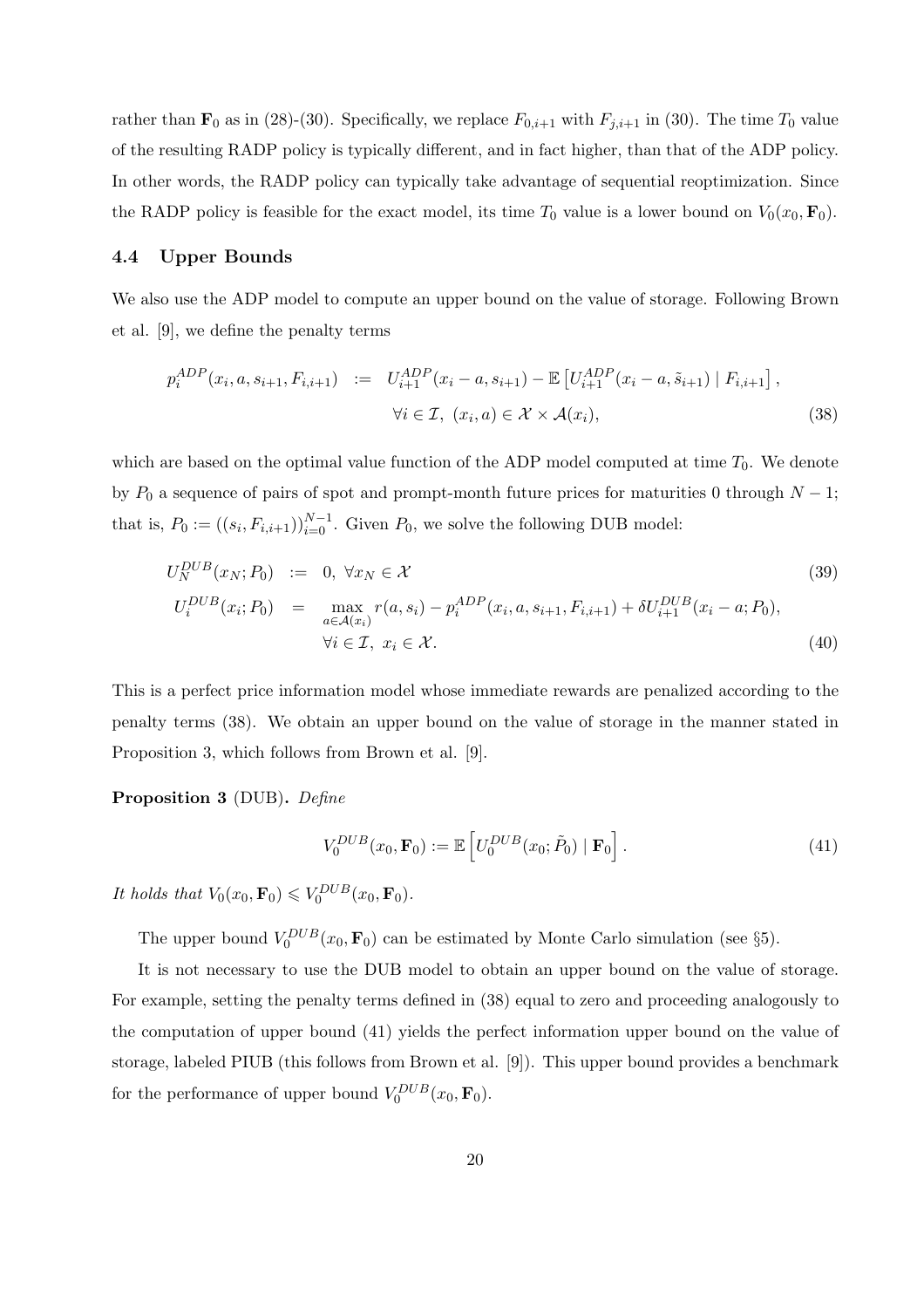## 5. Numerical Implementation

In this section, we describe a software implementation of the models and policies discussed in §§3-4. In particular, the I and ADP models have continuous state spaces. Thus, we introduce discretizations of the domains of the state variables and of the distribution functions of the relevant random variables.

#### 5.1 Price Evolution and Discretization

The forward curve evolves in continuous time according to the multidimensional Black model (1)- (2). In computing, but not evaluating, the ADP policy, we use a discretized simplification of the dynamics of the forward curve. This is done as follows.

For all  $i \in \mathcal{I} \setminus \{N-1\}$ , we construct a 3-dimensional binomial tree (Haugh [22, §3.3]) to represent the evolution of the pair  $(F(t, T_i), F(t, T_{i+1}))$ , starting with the pair  $(F_{0,i}, F_{0,i+1})$  and ending with a probability mass function  $G_{i,i+1}(\cdot, \cdot \mid F_{0,i}, F_{0,i+1})$  for the random pair  $(\tilde{s}_i, \tilde{F}_{i,i+1})$  conditional on the initial pair. We generate this tree using a given number  $m_i$  of time discretization steps. From  $G_{i,i+1}(\cdot, \cdot \mid F_{0,i}, F_{0,i+1}),$  for each value  $s_i$  with positive probability of occurring, we extract the probability mass function  $H_{i,i+1}(\cdot \mid s_i, F_{0,i+1})$  of random variable  $\tilde{F}_{i,i+1}$  conditional on the pair  $(s_i, F_{0,i+1})$ . For each value  $F_{i,i+1}$  having a positive probability in  $H_{i,i+1}(\cdot \mid s_i, F_{0,i+1})$ , we use a 2-dimensional binomial tree evolving  $F(t, T_{i+1})$  starting from  $F_{i,i+1}$  to obtain the probability mass function  $L_{i+1}(\cdot | F_{i,i+1})$  of the random variable  $\tilde{s}_{i+1}$  given  $F_{i,i+1}$ . Here, we use a number m of time discretization steps. For each  $i \in \mathcal{I} \setminus \{N-1\}$ , the discretizations of the domains of  $s_i$ ,  $F_{i,i+1}$ , and  $s_{i+1}$  are byproducts of how we construct these probability mass functions.

We generate the discretization of  $s_{N-1}$  separately, using the values with positive probability in the probability mass function  $L_{N-1}(\cdot | F_{0,N-1})$ , which we obtain from a 2-dimensional binomial tree for the evolution of  $F(t, T_{N-1})$  starting from  $F_{0,N-1}$ .

#### 5.2 Computing and Evaluating the Policies

In solving the ADP model, we use a regular discretization of the feasible inventory set  $\mathcal X$  in each stage  $i \in \mathcal{I}$ . Assume that there exists a number Q with the property that it is the largest number such that the maximum inventory level,  $\bar{x}$ , the injection capacity,  $C<sup>I</sup>$ , and the withdrawal capacity,  $C^W$ , are all integer multiples of Q. The regular discretization uses a number  $1 + \overline{x}/Q$  of equally spaced points (see Secomandi [33, §3.3]). In our experiments discussed in §6,  $Q = 0.05$  and  $\bar{x} = 1$ , so that the inventory discretization includes 21 points. As given in (29), we set  $U_N^{ADP}(x_N, s_N)$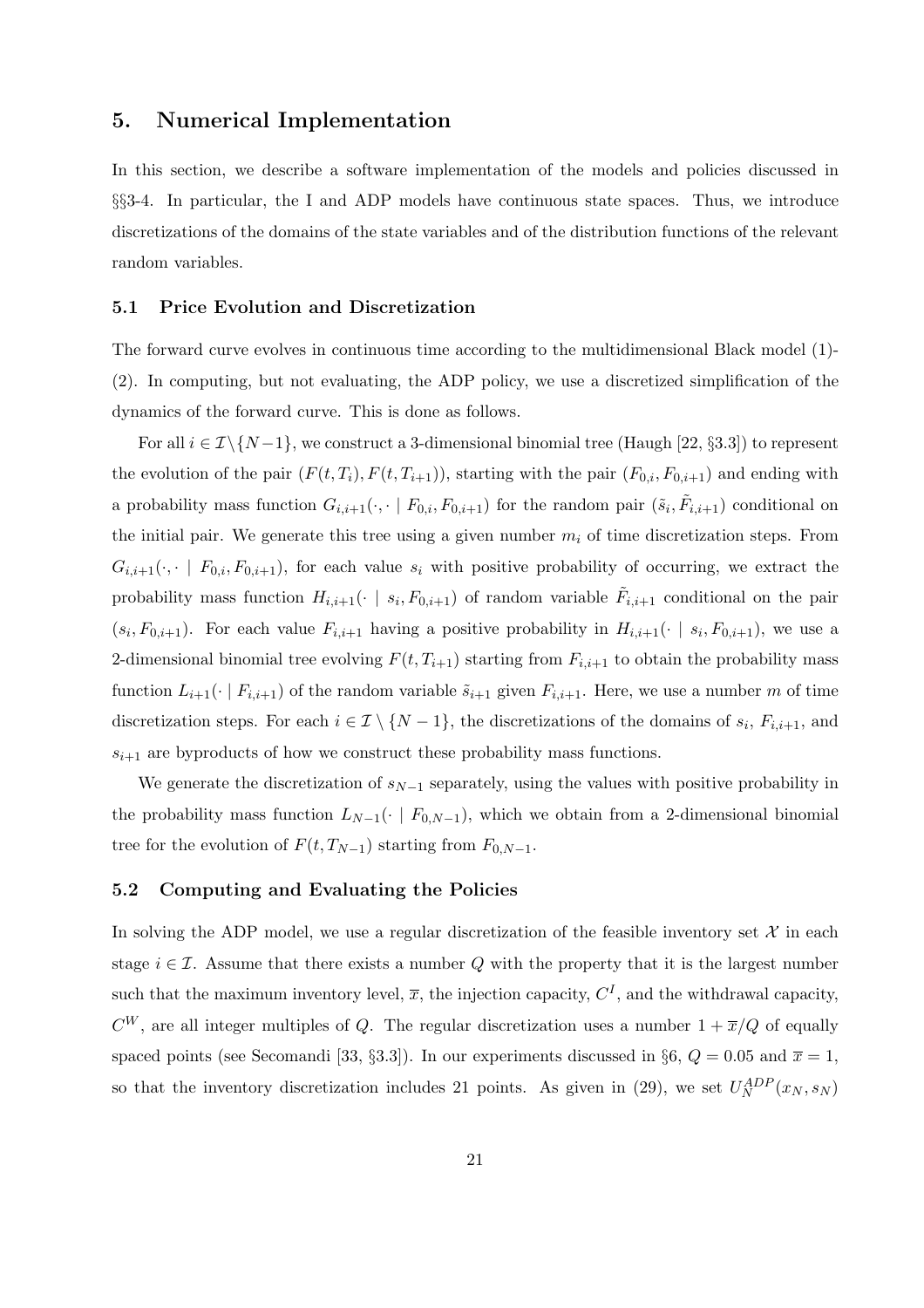equal to 0 for all the discrete values of  $x_N$  (recall our convention that  $s_N \equiv 0$ ). For each  $i \in \mathcal{I}$ , when computing  $U_i^{ADP}(x_i, s_i)$  for discretized state  $(x_i, s_i)$ , we can thus assume that the values of  $U_{i+1}^{ADP}(x_{i+1}, s_{i+1})$  are known for all values of  $x_{i+1}$  and  $s_{i+1}$  in their respective discretizations.

Given a discretized state  $(x_i, s_i)$ , the computation of  $U_i^{ADP}(x_i, s_i)$  starts with computing the approximate value function  $u_i^{ADP}(x_i, s_i, F_{i,i+1})$  for all the  $F_{i,i+1}$  values having a positive probability in  $H_{i,i+1}(\cdot \mid s_i, F_{0,i+1})$ . The possible actions in  $\mathcal{A}(x_i)$  are further restricted to actions a such that  $x_i - a$  is a point of the discretization of set X. We compute the expectation over  $\tilde{s}_{i+1}$  in (28) using  $L_{i+1}(\cdot \mid F_{i,i+1})$ . Here, some rounding operation is typically required. Suppose that  $\overline{s}_{i+1}$  has a positive probability in  $L_{i+1}(\cdot \mid F_{i,i+1})$ . If  $\overline{s}_{i+1}$  is not in the discretization of  $s_{i+1}$  used in stage  $i + 1$ , it is rounded to the nearest value in this discretization and its corresponding entry in the table that stores  $U_{i+1}^{ADP}(\cdot, \cdot)$  is used in (28).

In the determination of an optimal action in (28), we apply the basestock policy established in Theorem 1. In particular, given the pair  $(s_i, F_{i,i+1})$ , we first find optimal actions for inventory levels 0 and  $\bar{x}$  with the withdrawal and injection limits removed. This gives us the basestock targets corresponding to  $(s_i, F_{i,i+1})$ . Then, by leveraging (32), we can easily compute an optimal action and the value of the approximate value function for all inventory levels when these limits are enforced. We store these quantities in tables. Finally, we compute the expectation over  $\tilde{F}_{i,i+1}$  in (30) using  $H_{i,i+1}(\cdot | s_i, F_{0,i+1}).$ 

The I policy is trivial to compute. Given the forward curve  $\mathbf{F}_0$  and the same regular discretization of inventory set  $\mathcal X$  that we use to solve model ADP, we solve a deterministic dynamic program with storage and withdrawal/injection capacity constraints. The key issue for the LP and LPN policies is the valuation of spread options. We use Kirk's approximation for this purpose (Carmona and Durrleman [11]).

We apply Monte Carlo simulation to evaluate the various policies. We generate a pool of sample paths that evolve the forward curve from stage 0 to stage  $N-1$  by sampling from the continuous time and space stochastic process that describes its evolution. Starting with a given feasible inventory level  $x_0$ , it is straightforward to compute the average performances of the I, LP, and LPN policies on these sample paths. (For consistency, we also evaluate the performance of the I policy by simulation.) For the ADP model, at time  $T_i$  we round the realized pair of prices  $(s_i, F_{i,i+1})$ , first by rounding  $s_i$  to the nearest value  $\overline{s}_i$  in its discretization and then by rounding  $F_{i,i+1}$  to the nearest value  $\overline{F}_{i,i+1}$  that has positive probability in  $H_{i,i+1}(\cdot | \overline{s}_i, F_{0,i+1})$ . We have an inventory  $x_i$ , and the triplet  $(x_i, \overline{s}_i, \overline{F}_{i,i+1})$  allows us to access its corresponding optimal action in the table that stores the optimal actions of the ADP model.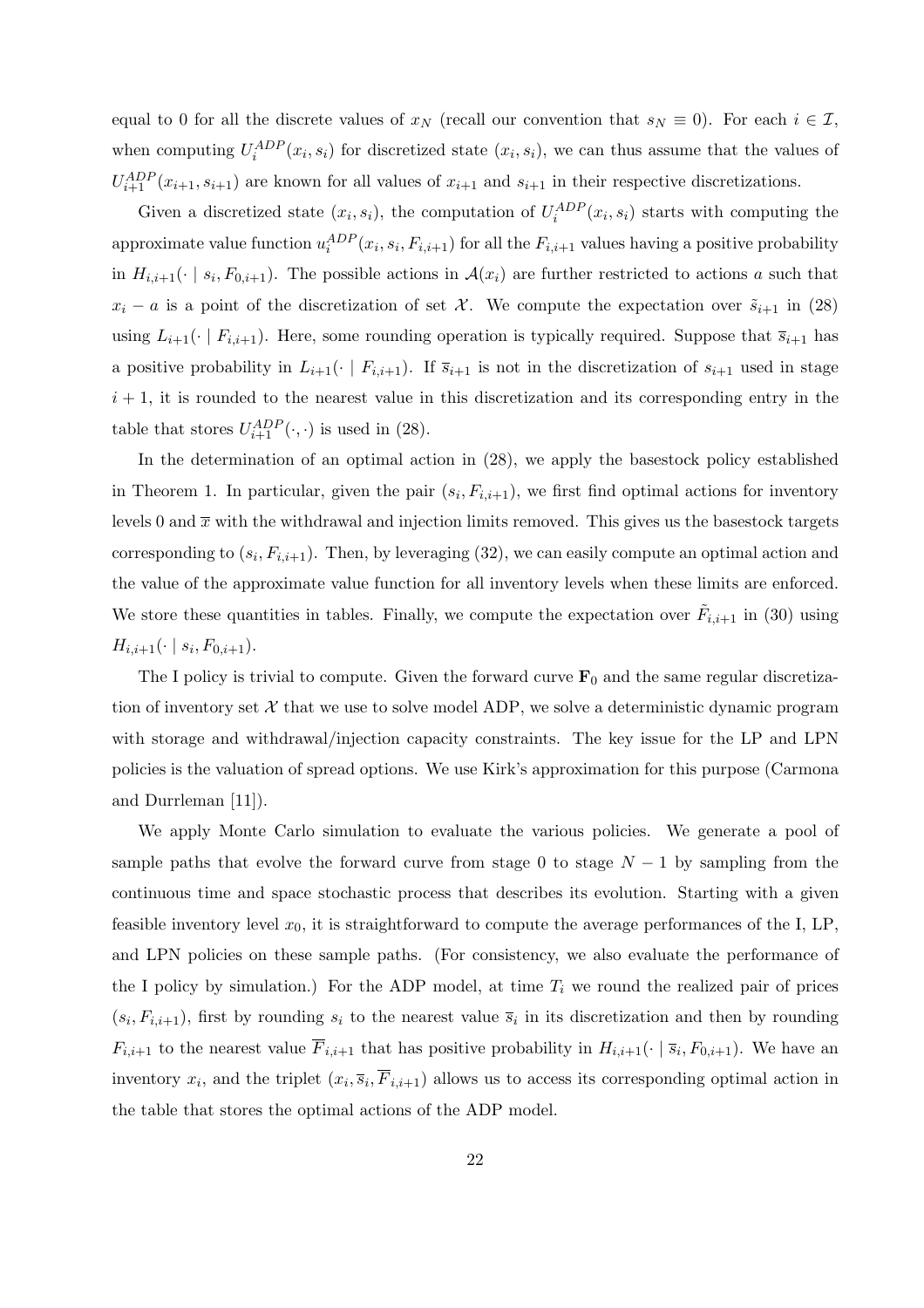The implementation of the reoptimization versions of all the policies and of DUB is straightforward. For brevity, we do not discuss it here.

## 6. Numerical Results

In this section, we numerically analyze the performance of the models and policies presented in §§3-4 on a set of realistic benchmark instances. Before discussing our numerical results, we describe how we created these instances.

#### 6.1 Instances

We generate the benchmark instances by combining real data and data reported in the energy trading literature. We use four sets of prices from the NYMEX natural gas price database, each corresponding to the information available at the close of trading on the following four days: 3/1/2006 (Spring), 6/1/2006 (Summer), 8/31/2006 (Fall), and 12/1/2006 (Winter). (The reason why we choose  $8/31/2006$  instead of  $9/1/2006$  to represent Fall is explained below.) The choice of these days allows us to generate instances with trading information typical of the four seasons of the year. For each selected trading day, we consider the Henry Hub spot price and the futures prices of the first 23 maturities (recall that Henry Hub is the delivery location of the NYMEX natural gas futures contract). This gives us four forward curves, each consisting of 24 prices. The two top panels of Figure 2 illustrate these forward curves. (Table 10 in the Online Appendix lists this data.) These panels clearly show the pronounced seasonality in the natural gas forward curve.

We use prices of NYMEX call options on natural gas futures to calibrate the market implied volatilities of the 23 futures prices on each of the four considered trading days. We do not have access to the prices of the options traded in September 2006, but we have these prices for 8/31/2006. This is why we choose this date, as opposed to  $9/1/2006$ , to represent Fall. The two bottom panels of Figure 2 illustrate the implied volatilities on each of the four trading days. (Table 11 in the Online Appendix tabulates this data.) These panels show that these volatilities "tend" to decrease with increasing maturity, which is as expected, but also bring to light what appear to be seasonal patterns that somewhat mirror those displayed by the forward curves.

We do not have access to calendar spread options on NYMEX futures prices. Thus, we are unable to imply out correlations between futures prices for different maturities. Instead, we construct a historical correlation matrix based on the futures prices of the first 23 maturities on each trading day from  $1/2/1997$  to  $12/14/2006$ . Tables 12-14 in the Online Appendix display the part of that matrix above the main diagonal.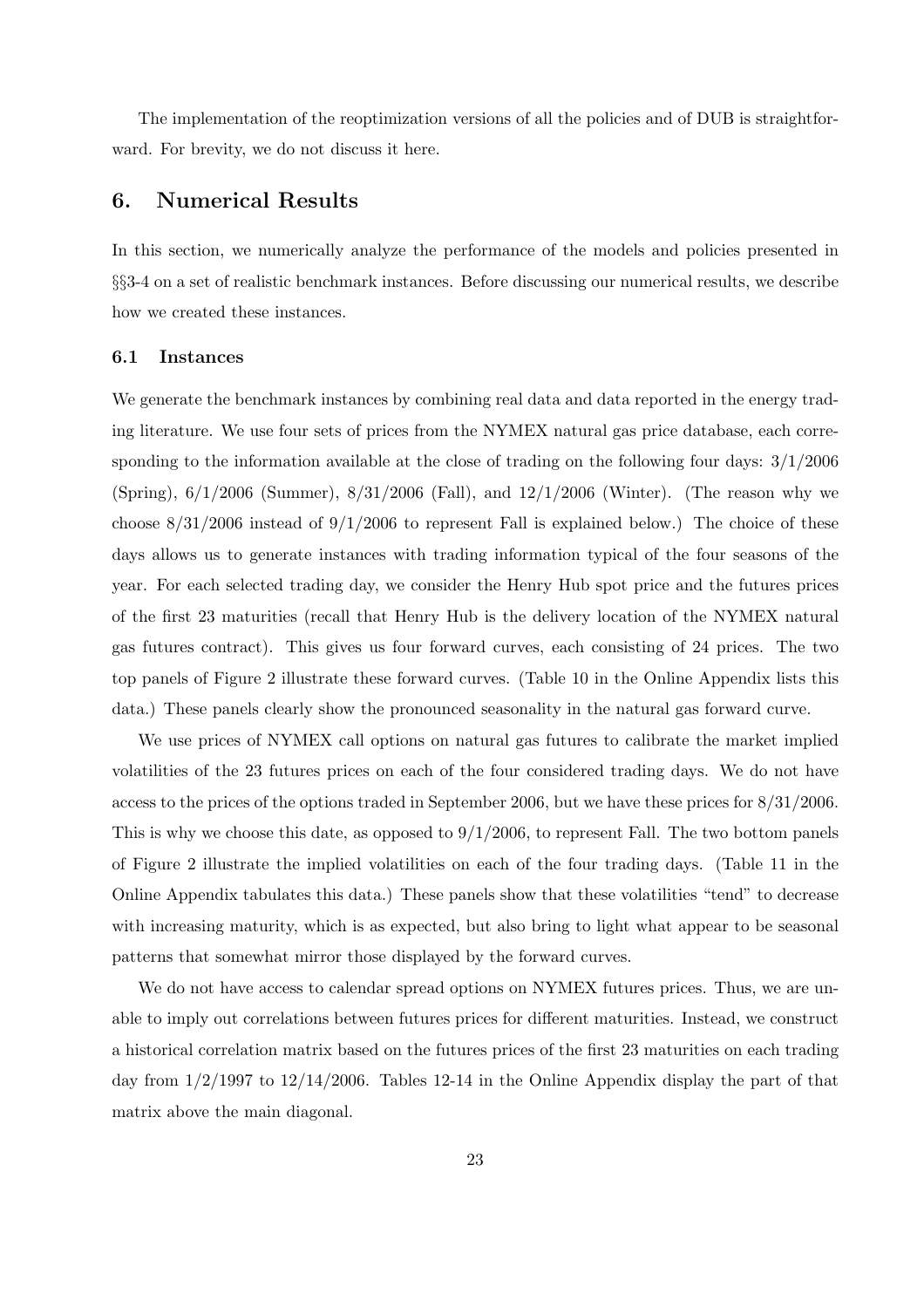

Figure 2: NYMEX natural gas forward curves (top panels) and implied volatilities (bottom panels) on 3/1/2006 (Spring), 6/1/2006 (Summer), 8/31/2006 (Fall), and 12/1/2006 (Winter).

|   |      | orate values of the Capacity I also (fill |
|---|------|-------------------------------------------|
|   |      | Number Injection Withdrawal               |
|   | 0.15 | 0.30                                      |
| 9 | 0.30 | 0.60                                      |
| З | 0.45 | 0.90                                      |

Table 2: Absolute Values of the Capacity Pairs (mmBtu/Month).

The one-year treasury rates on the four selected dates, as reported by the U.S. Department of Treasury, are 4.74%, 5.05%, 5.01%, and 4.87%, respectively. We use them as risk-free interest rates to generate the monthly discount factors used in our experiments.

We normalize the maximum inventory  $\bar{x}$  to one mmBtu. We employ the three pairs of injection and withdrawal capacities shown in Table 2. The first pair roughly reflects the capacities in Example 8.11 in Eydeland and Wolyniec [16, p. 355]. We obtain the other two by multiplying this pair by 2 and 3, respectively. Following Maragos [27], we set the injection and withdrawal costs to \$0.02 and \$0.01 per mmBtu, respectively, and the injection and withdrawal fuel coefficients to 1.01 and 0.99, respectively.

The distinguishing features of our benchmark instances are the number of months in the contract tenure (number of stages), the season corresponding to the initial stage (forward curve and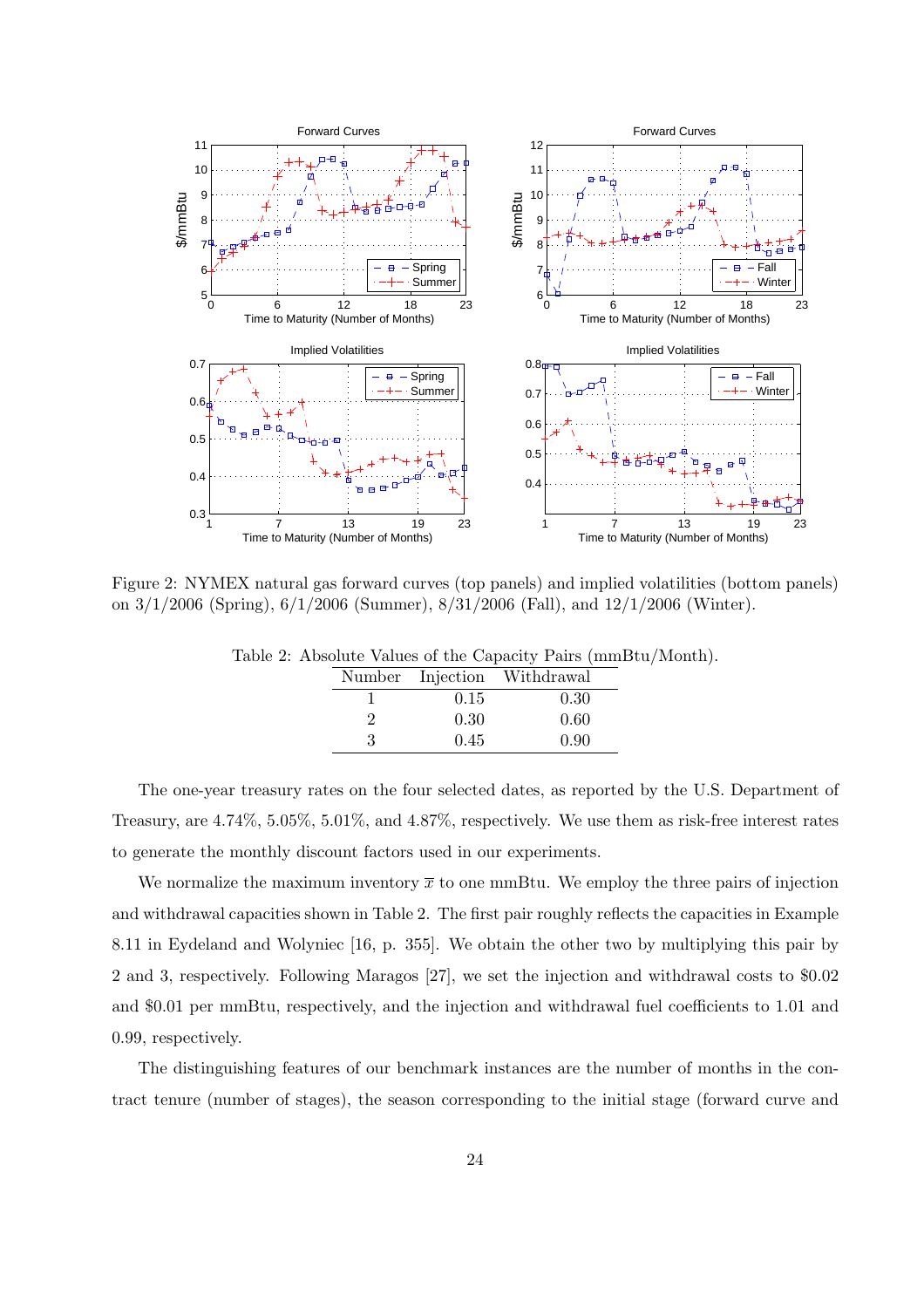volatilities), the withdrawal/injection limits, and the correlation matrix. The label of an instance encodes this information in the following order:

- Number of stages: 12 or 24;
- Season: one of Sp, Su, Fa, and Wi, which abbreviate Spring, Summer, Fall, and Winter, respectively;
- Injection and withdrawal pair number: 1, 2, or 3.

We consider twelve 12-stage instances, labeled 12-Sp-1 to 12-Wi-3, and twelve 24-stage instances, labeled 24-Sp-1 to 24-Wi-3. Thus, we generate a total of twenty-four instances. For brevity, the ensuing discussion focuses on the 24-stage instances, because the valuation results pertaining to the 12-stage instances are very similar to those of the 24-stage instances. However, the Cpu times required to compute and evaluate the various policies are significantly smaller on the 12-stage instances than the 24-stage instances. When reoptimization is used, the average Cpu time of each of the heuristics is approximately divided by four. Without reoptimization, the average Cpu time for the ADP based heuristics is divided approximately by two, while for the other three heuristics it is approximately divided by four.

The machine used for the computations is a 64 bits Monarch Empro 4-Way Tower Server with four AMD Opteron 852 2.6GHz processors, each with eight DDR-400 SDRAM of 2 GB and running Linux Fedora 9. The compiler is g++ version 4.3.0 20080428 (Red Hat 4.3.0-8). Results are obtained using only one processor. We solve the linear programs associated with the LP and LPN policies using the Clp linear solver of COIN-OR (www.coin-or.org).

#### 6.2 Results

We evaluate all the policies and the two upper bounds by starting with zero initial inventory and by using 10, 000 futures price sample paths.

DUB. We compare the value of all the policies to the upper bound of Proposition 3, DUB. This bound depends on the discretization used to solve the ADP model, that is, the values of the parameters  $m_i$  and m discussed in §5. We set  $m = 20$ . We examine the values of DUB for values of  $m_i$  ranging from 5 to 500. Setting  $m_i = 500$  yields the tightest DUB. Thus, for convenience of comparison, we report all other values as percentages of the DUB values obtained for  $m_i = 500$ (Table 15 in the Online Appendix displays the values of DUB for  $m_i = 500$ ). Table 3 reports the values of DUB for  $m_i$  ranging from 5 to 250, as well as the value of the perfect information upper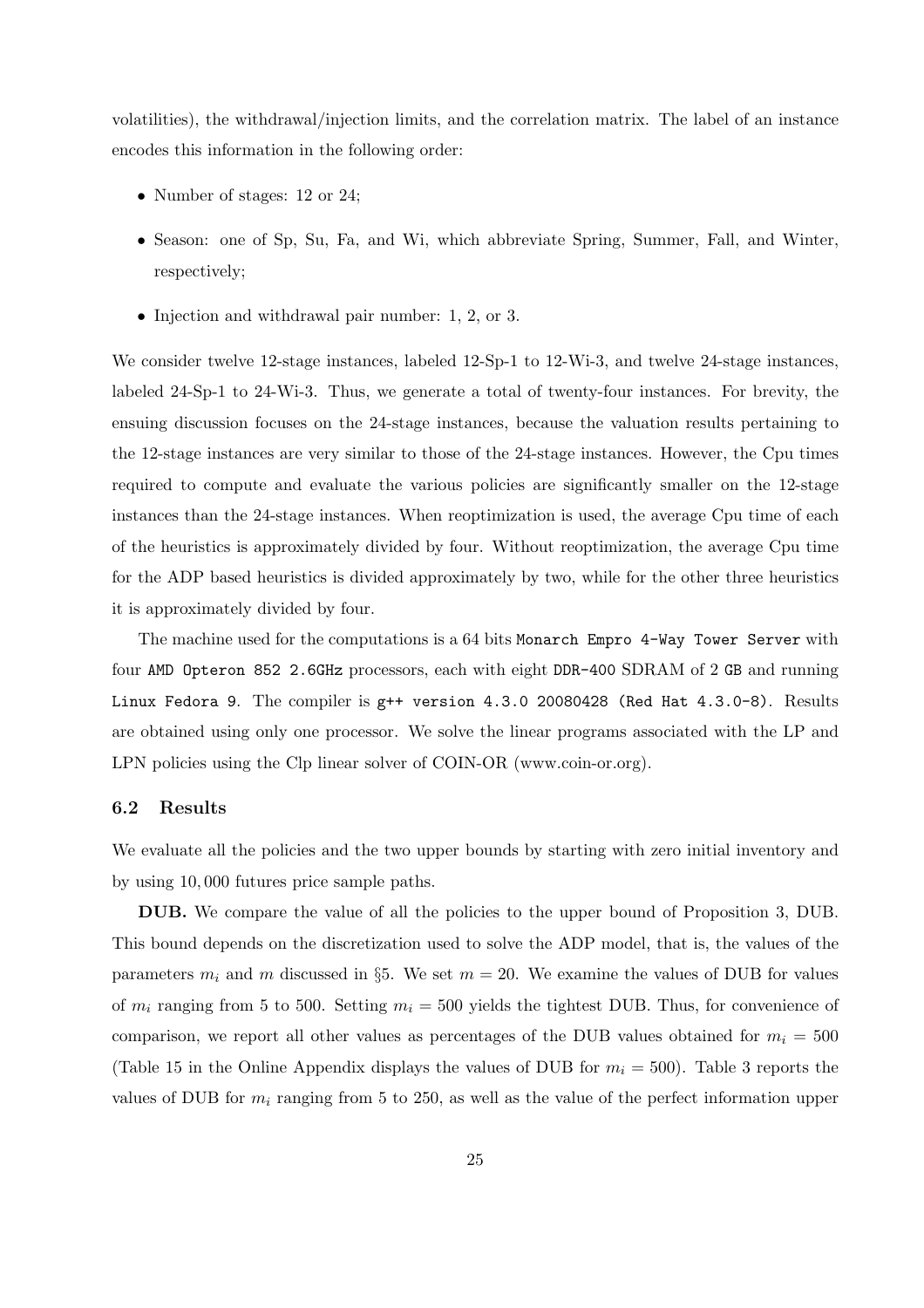| Instance  | 5      | 20     | 50     | 100    | 250    | PIUB   |
|-----------|--------|--------|--------|--------|--------|--------|
| $24-Sp-1$ | 108.06 | 112.41 | 105.64 | 102.86 | 100.74 | 147.09 |
| $24-Sp-2$ | 125.32 | 116.76 | 107.54 | 103.72 | 100.90 | 164.13 |
| $24-Sp-3$ | 137.35 | 119.54 | 108.72 | 104.26 | 101.03 | 175.02 |
| $24-Su-1$ | 107.22 | 111.45 | 104.74 | 102.58 | 100.62 | 142.77 |
| $24-Su-2$ | 121.20 | 114.36 | 106.08 | 103.24 | 100.85 | 155.12 |
| $24-Su-3$ | 132.00 | 116.97 | 107.22 | 103.76 | 100.99 | 165.98 |
| $24-Fa-1$ | 110.64 | 112.61 | 105.43 | 102.88 | 100.69 | 153.01 |
| $24-Fa-2$ | 122.72 | 114.42 | 106.30 | 103.31 | 100.81 | 158.18 |
| $24-Fa-3$ | 130.93 | 116.06 | 107.01 | 103.63 | 100.92 | 164.02 |
| $24-Wi-1$ | 141.54 | 130.92 | 113.80 | 106.76 | 101.69 | 224.37 |
| $24-Wi-2$ | 167.14 | 136.05 | 115.88 | 107.72 | 101.96 | 245.04 |
| $24-Wi-3$ | 184.94 | 139.31 | 117.22 | 108.25 | 102.13 | 258.36 |

Table 3: DUB Values for Several Values of Discretization Parameter  $m_i$  and PIUB Value as Percentages of the DUB Value for  $m_i = 500$ .  $\overline{a}$ 

Table 4: Statistics on the Cpu Seconds Needed to Compute DUB for Several Values of Discretization Parameter  $m_i$  and PIUB.

|                           |       | <b>DUB</b>                     |       |       |        |        |          |  |  |  |
|---------------------------|-------|--------------------------------|-------|-------|--------|--------|----------|--|--|--|
|                           |       | Number of Discretization Steps |       |       |        |        |          |  |  |  |
| Statistic                 | 5     | 20                             | 50    | 100   | 250    | 500    | PIUB     |  |  |  |
| Maximum                   | 11.06 | 15.71                          | 24.96 | 41.96 | 123.33 | 382.45 | 4.46     |  |  |  |
| Minimum                   | 10.32 | 14.44                          | 22.48 | 37.55 | 107.21 | 320.64 | 2.30     |  |  |  |
| Average                   | 10.59 | 14.89                          | 23.38 | 39.43 | 115.42 | 353.16 | 3.02     |  |  |  |
| <b>Standard Deviation</b> | 0.23  | 0.37                           | 0.70  | 1.25  | 4.85   | 21.02  | $1.00\,$ |  |  |  |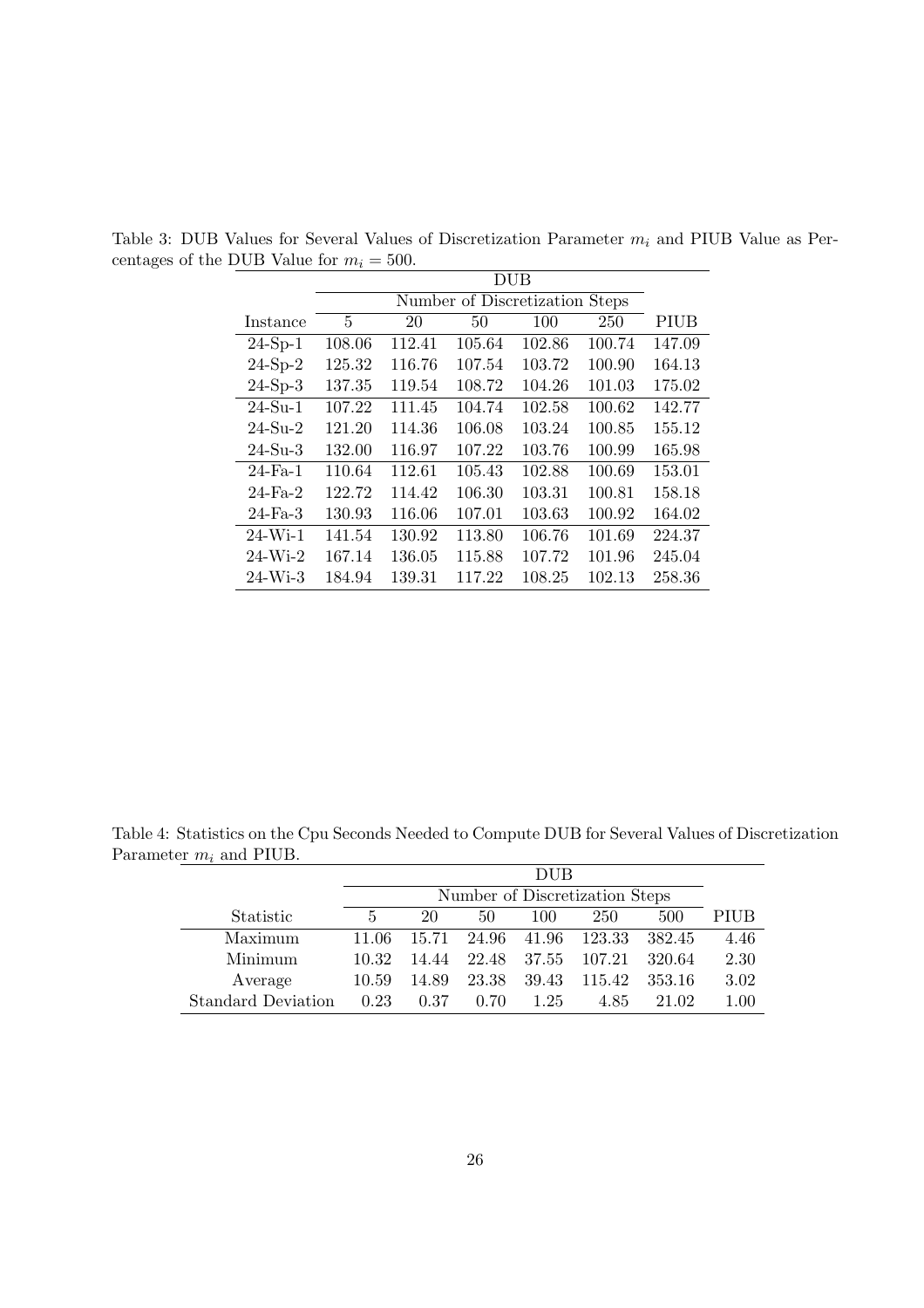bound, PIUB. It should be clear from Table 3 that increasing  $m_i$  to larger values would likely improve the resulting value of DUB only marginally. Moreover, PIUB is much weaker than DUB, even for relatively small values of  $m_i$  such as 5 and 20. Note that the average values of DUB are not always monotonically decreasing as  $m_i$  increases, although this is the usual pattern. For example, in Table 3 for the instances 24-Sp-1, 24-Su-1, and 24-Fa-1 the values obtained with  $m_i = 20$  are worse than those for  $m_i = 5$ .

The standard errors for the values displayed in Table 3 are typically around 0.60% of the corresponding DUB values for  $m_i = 500$ . The average standard error ranges from 0.49% (for  $m_i = 500$ ) to 0.71% (for  $m_i = 5$ ) of DUBs. The standard errors for PIUBs are between 1.07% and 1.89% with an average of 1.32%.

Table 4 reports some statistics of the Cpu times needed to compute the various upper bounds. This can be done in a manageable amount of time. Obtaining tighter DUBs requires more Cpu time. For example, the small improvement in the quality of DUB obtained by increasing  $m_i$  from 100 to 500 is obtained at the cost of multiplying the Cpu time by roughly a factor of 9. Computing PIUB is much faster than computing DUB, but, as noted above, the latter bound is significantly better than the former.

We will see later in this section that DUB for  $m_i = 500$  is close to the optimal value of storage, as we are able to produce a feasible policy whose value is within 1% to 6% of this bound on most instances. Thus, the valuation performance of each policy as a percentage of DUB for  $m_i = 500$  can be taken as a fairly accurate estimate of the fraction of the value of storage that can be captured by each policy. All subsequent performance tables use this reporting format. Moreover, the standard errors discussed below are percentages of the relevant DUB values for  $m_i = 500$ .

ADP policy and discretization. Before comparing the performances of the different policies, we emphasize that increasing the value of  $m_i$  also improves the performance of the ADP policy. This is shown in Table 5, which reports the performance of this policy for values of  $m<sub>i</sub>$  ranging from 5 to 500. Improved valuations require larger Cpu times, as shown in Table 6. The valuation results for  $m_i$  equal to 100 and 500 are fairly close, but their associated Cpu times are in a ratio of 35. In the following comparative analysis we use the ADP policy obtained for  $m_i = 500$ .

The standard errors for the values reported in Table 5 are typically around 1%, with a minimum of 0.86% and a maximum of 1.63%. The average standard errors range from 1.10% (for  $m_i = 5$ ) to 1.18% (for  $m_i = 500$ ). The largest standard errors occur on the Winter instances with a spread from 1.24% to 1.63%.

No reoptimization. We now compare the performance of the ADP, I, LP, and LPN policies,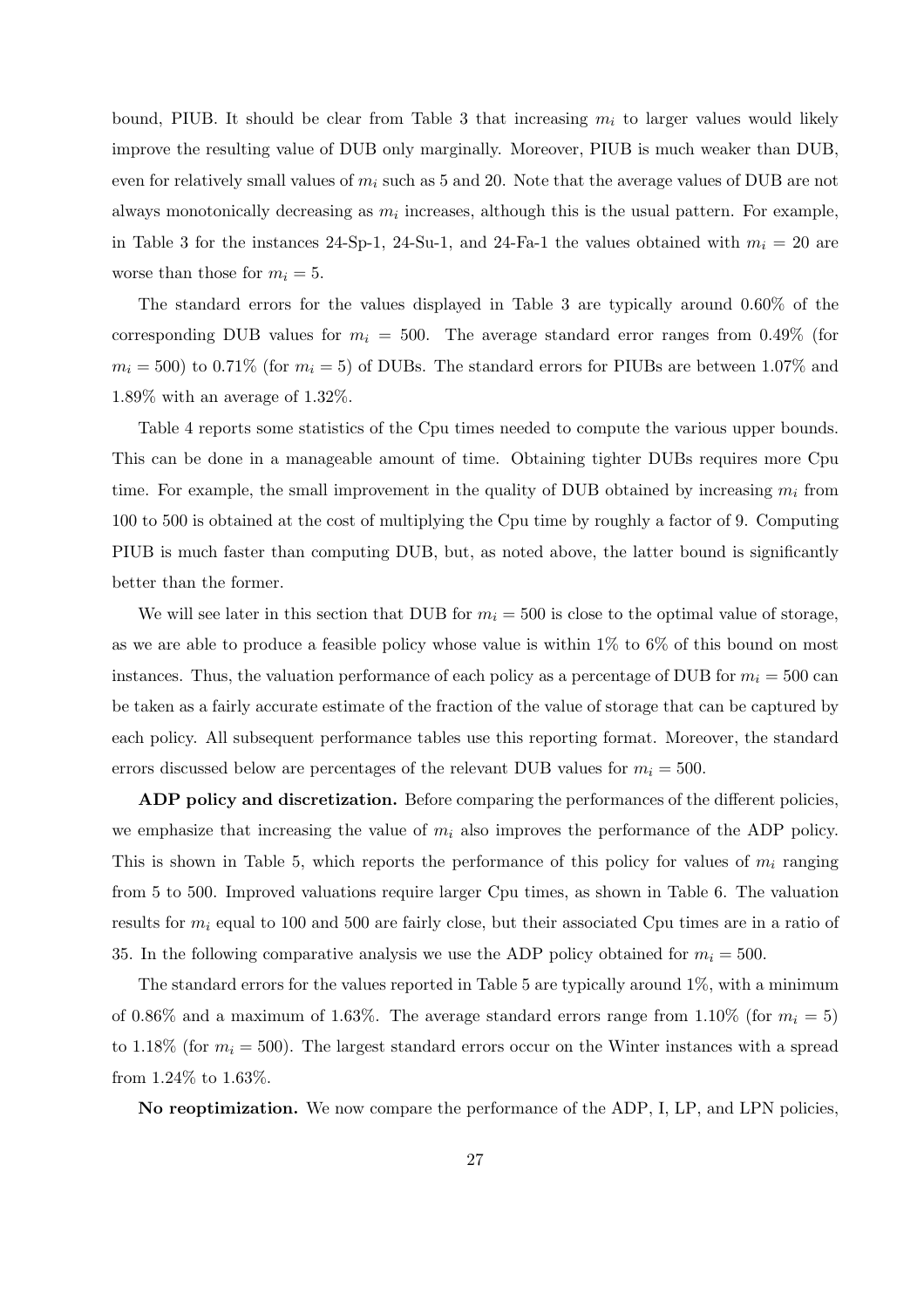|               | Number of Discretization Steps |       |       |       |       |       |  |  |  |
|---------------|--------------------------------|-------|-------|-------|-------|-------|--|--|--|
| Instance      | 5                              | 20    | 50    | 100   | 250   | 500   |  |  |  |
| $24-Sp-1$     | 82.83                          | 88.52 | 91.37 | 92.49 | 92.89 | 93.11 |  |  |  |
| $24-Sp-2$     | 74.38                          | 84.71 | 90.09 | 92.42 | 93.48 | 94.01 |  |  |  |
| $24-Sp-3$     | 70.66                          | 83.06 | 89.76 | 93.13 | 94.59 | 95.12 |  |  |  |
| $24-Su-1$     | 83.19                          | 89.58 | 92.29 | 93.31 | 93.74 | 93.88 |  |  |  |
| $24-Su-2$     | 77.64                          | 87.53 | 92.22 | 94.48 | 95.48 | 96.14 |  |  |  |
| $24 - Su - 3$ | 73.80                          | 86.06 | 91.92 | 94.74 | 96.39 | 96.88 |  |  |  |
| $24-Fa-1$     | 80.82                          | 88.86 | 92.18 | 93.58 | 94.29 | 94.64 |  |  |  |
| $24-Fa-2$     | 76.08                          | 87.28 | 92.22 | 94.39 | 95.82 | 96.45 |  |  |  |
| $24-Fa-3$     | 73.85                          | 86.58 | 92.31 | 94.91 | 96.56 | 97.37 |  |  |  |
| $24-Wi-1$     | 41.81                          | 63.45 | 72.40 | 76.55 | 78.89 | 80.17 |  |  |  |
| $24-Wi-2$     | 36.76                          | 62.84 | 75.10 | 80.89 | 83.96 | 86.15 |  |  |  |
| $24-Wi-3$     | 33.35                          | 62.56 | 76.71 | 83.32 | 86.69 | 89.10 |  |  |  |

Table 5: Effect of Discretization Parameter  $m_i$  on the Quality of the ADP Policy without Reoptimization (Percent of the DUB Value for  $m_i = 500$ ).

Table 6: Statistics on the Cpu Seconds Needed to Compute the ADP Policy for Several Values of Discretization Parameter  $m_i$ .

|                           |       | Number of Discretization Steps |       |       |       |        |  |  |  |
|---------------------------|-------|--------------------------------|-------|-------|-------|--------|--|--|--|
| Statistic                 | 5     | 20                             | 50    | 100   | 250   | 500    |  |  |  |
| Maximum                   | 0.44  | 0.57                           | 1.38  | 4.27  | 28.35 | 146.23 |  |  |  |
| Minimum                   | 0.42  | 0.56                           | 1.33  | 4.07  | 27.21 | 135.29 |  |  |  |
| Average                   | 0.43  | 0.56                           | 1.35  | 4.15  | 27.68 | 140.01 |  |  |  |
| <b>Standard Deviation</b> | 0.003 | 0.003                          | 0.019 | 0.069 | 0.383 | 4.536  |  |  |  |

Table 7: Statistics on the Cpu Seconds Needed to Compute the Four Policies without Reoptimization.

|                           | Policy           |      |                   |      |  |  |  |
|---------------------------|------------------|------|-------------------|------|--|--|--|
| Statistic                 | ADP              |      | LP                | LPN. |  |  |  |
| Maximum                   | 146.23 0.53 0.64 |      |                   | 0.69 |  |  |  |
| Minimum                   | 135.29           |      | $0.40 \quad 0.46$ | 0.47 |  |  |  |
| Average                   | 140.01           |      | $0.46 \quad 0.54$ | 0.56 |  |  |  |
| <b>Standard Deviation</b> | 4.54             | 0.05 | 0.07              | 0.08 |  |  |  |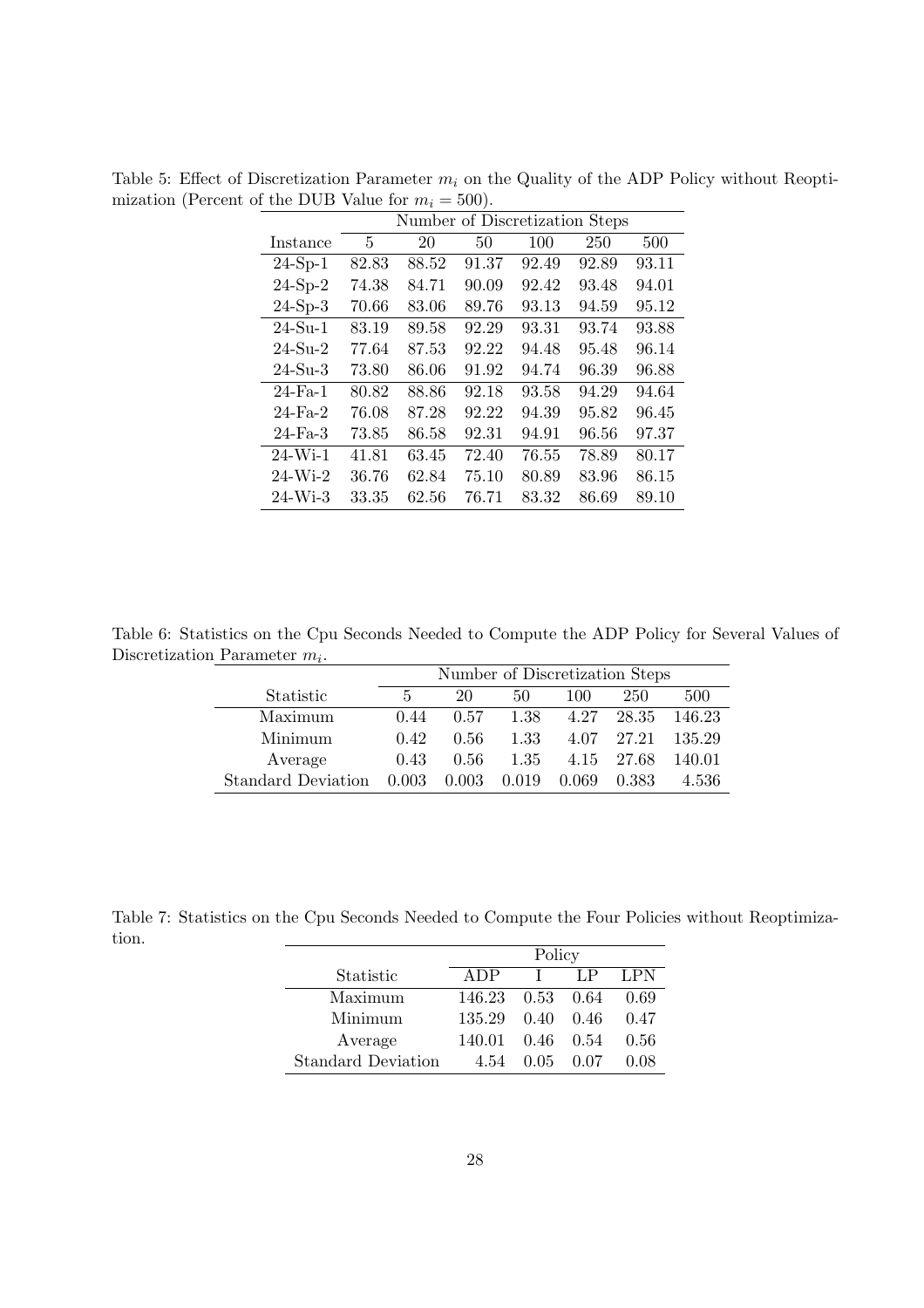

Figure 3: Valuation Performance of the Four Policies without Reoptimization (Percent of the DUB Value for  $m_i = 500$ ).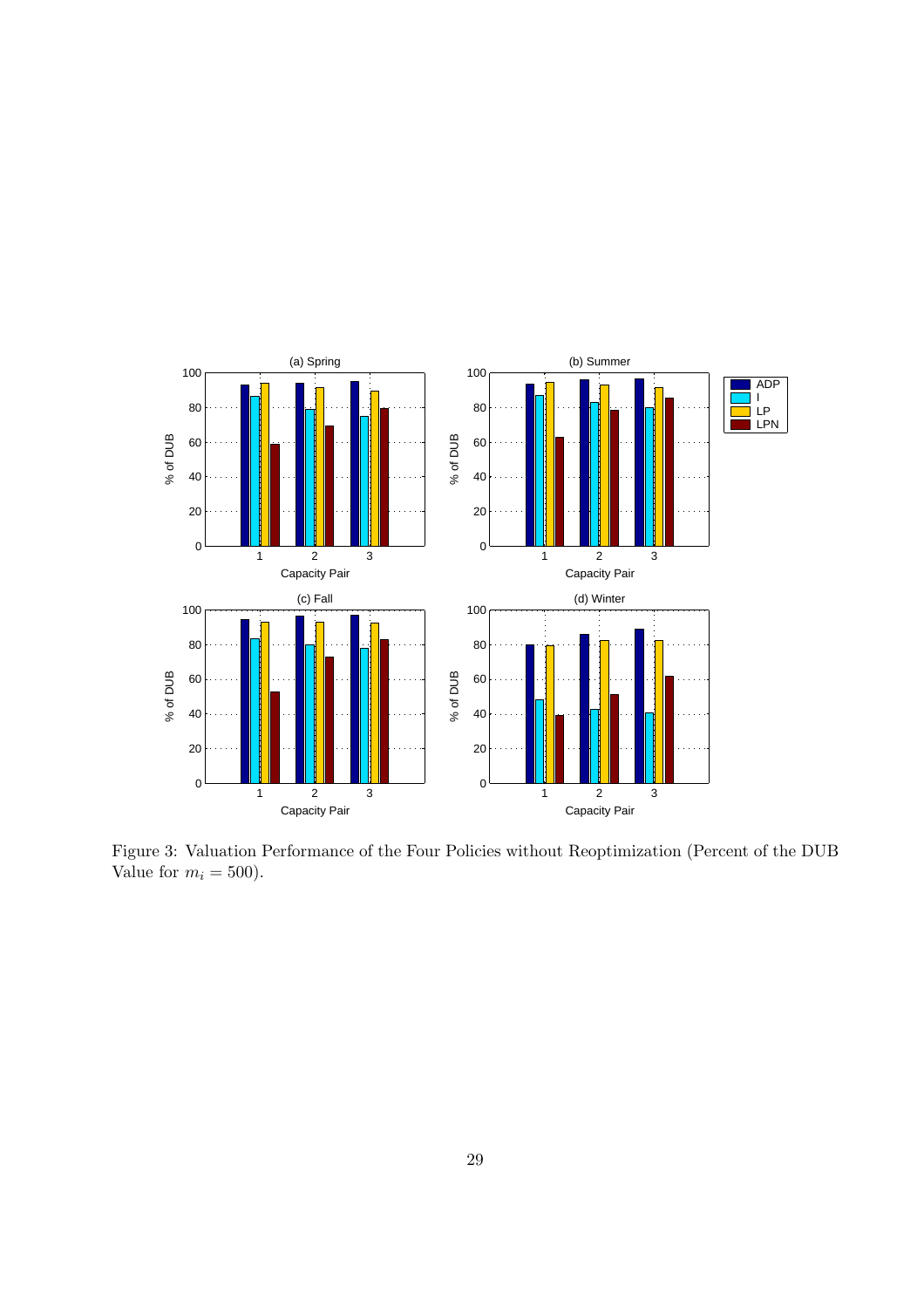that is, the policies that do not use reoptimization. Recall that the I policy computes the intrinsic value of storage, that is, that part of the storage value that can be attributed to the seasonality in the natural gas forward curve, rather than its volatility. Thus, its valuation performance should be interpreted accordingly. In other words, even if we include the I policy in our comparisons, we do so with the understanding that this policy is likely to yield lower valuations than the others.

Figure 3 reports the valuation performance of the four policies on the 24-stage instances (the detailed values are presented in Table 16 in the Online Appendix). Overall, the ADP and LP policies perform consistently better than the I and LPN policies. The performance of the latter two may reach as low as 40% of the DUB value. The ADP policy performs better than the other policies on most of the instances except on the instances 24-Sp-1 and 24-Su-1, where the LP policy outperforms it.

The standard errors on the values of the policies without reoptimization are typically around 1% with a minimum of 0.66% and a maximum of 1.63%. We obtain average standard errors of 1.18%, 1.16%, 1.12% and 0.84% for the ADP, I, LP and LPN policies, respectively.

To discuss how the valuation performance of a policy depends on the injection/withdrawal capacities, we define the range of valuation performances for a policy to be the difference between its minimum and maximum valuation performance figures on each of the three instances that differ only in their injection/withdrawal capacities. For example, the range of the ADP policy on instances 24-Sp-1, 24-Sp-2, and 24-Sp-3 is (95.12−93.11)% = 2.01%. The LP policy is the least sensitive with a rough average range of  $3\%$ , whereas the ranges of the ADP, I, and LPN policies are about  $4\%$ . 8%, and 24%, respectively. It appears that the ADP and LPN policies are able to capture a larger share of the value of storage for instances with higher injection/withdrawal capacities, while the intrinsic value becomes smaller when the injection/withdrawal capacities increase. In particular, the values obtained by the LP policy do not show a monotone pattern as the injection/withdrawal capacities vary.

The statistics on the Cpu times needed to compute and evaluate the different policies are reported in Table 7. The ADP policy requires on average much more Cpu time than the other policies, but, as pointed out in comments on Table 6, this number can be significantly reduced by using a coarser discretization without significantly affecting the valuation performance of this policy. The fastest policy to compute and evaluate is I, but the computational requirements of both the LP and LPN policies are very small.

Reoptimization. Figure 4 reports the valuation performance of the RADP, RI, RLP, and RLPN policies (the detailed values are provided in Table 17 in the Online Appendix). Notice that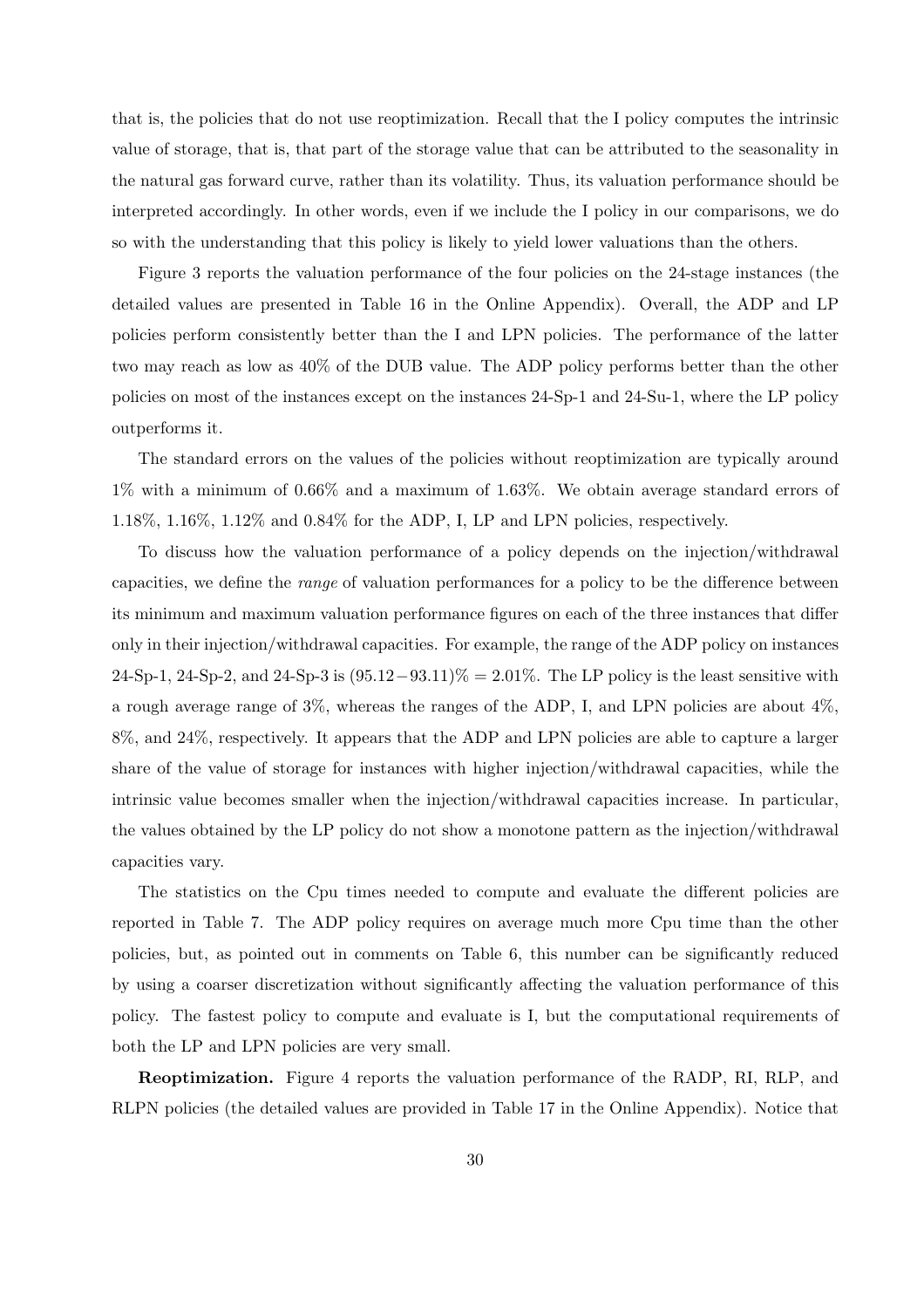

Figure 4: Valuation Performance of the Four Policies with Reoptimization (Percent of the DUB Value for  $m_i = 500$ ).

|                           | Policy      |      |                            |       |  |  |  |
|---------------------------|-------------|------|----------------------------|-------|--|--|--|
| Statistic                 | <b>RADP</b> | RІ   | <b>RLP</b>                 | RLPN. |  |  |  |
| Maximum                   |             |      | 634.22 24.81 296.12 249.21 |       |  |  |  |
| Minimum                   |             |      | 570.66 23.20 262.88 233.84 |       |  |  |  |
| Average                   | 595.73      |      | 23.90 278.74 240.94        |       |  |  |  |
| <b>Standard Deviation</b> | 20.85       | 0.47 | 12.26                      | 4.58  |  |  |  |

Table 8: Statistics on the Cpu Seconds Needed to Compute the Four Policies with Reoptimization.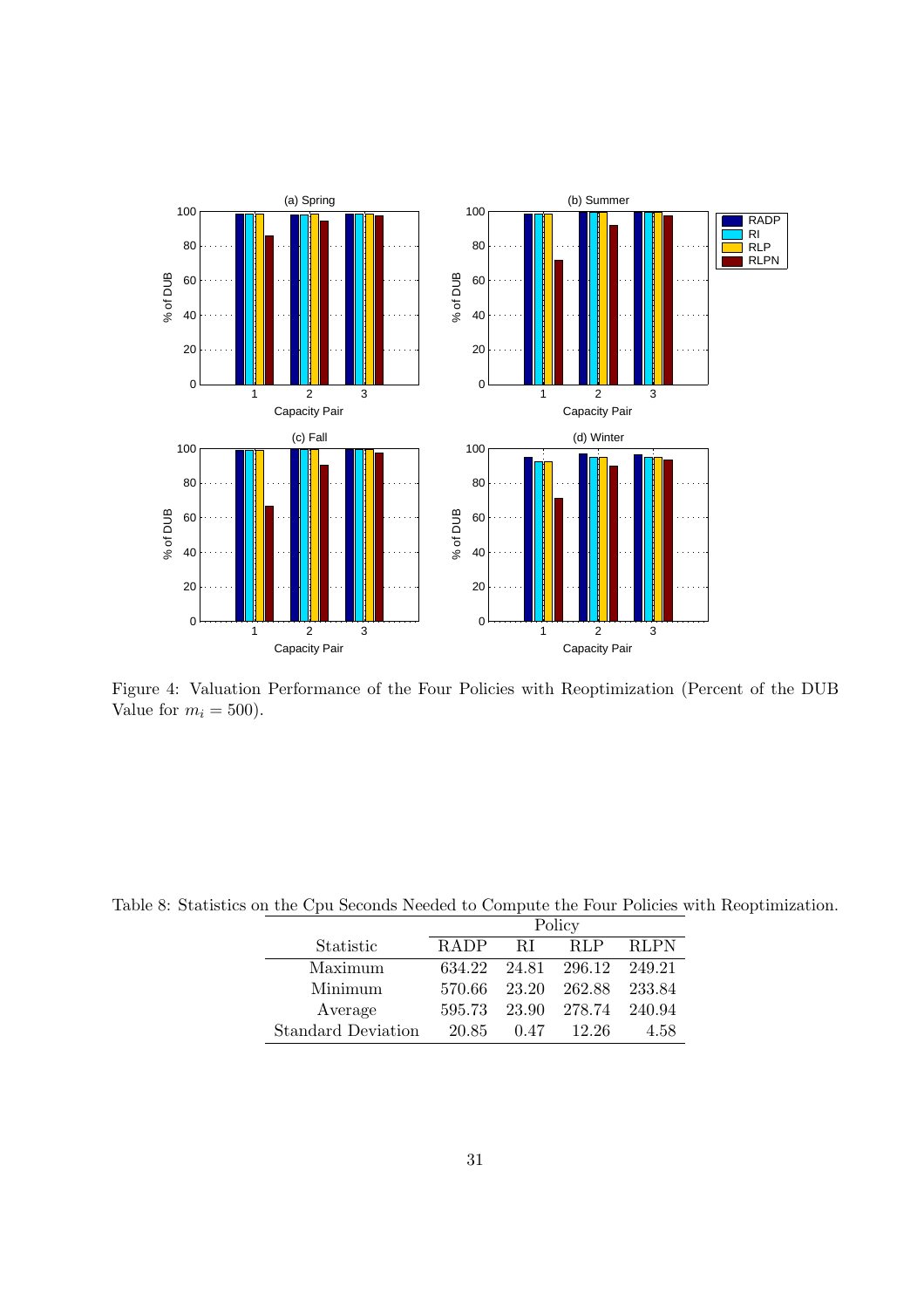we compute the RADP policy using  $m_i = 5$  and  $m = 5$  to keep its computational requirement at a manageable level. The RADP policy captures at least 96% of the value of storage on all the instances, except on 24-Wi-1 for which this figure is 94.91%. Moreover, the RADP policy performs mostly better than the other policies, with the exception of 24-Sp-2, where it is marginally outperformed by RLP. The performances of RADP, RI and RLP are all very insensitive to changes in injection/withdrawal capacities with average ranges less than 1%, whereas the average range of the RLPN policy is a whooping 23%.

Similar to the case without reoptimization, the standard errors of the policies with reoptimization are around 1%. We obtain average standard errors of 1.19%, 1.17%, 1.17% and 1.16% for the RADP, RI, RLP, and RLPN policies, respectively.

It is noteworthy that the gap between DUB and the value of the RADP policy is substantially higher in the Winter instances than in the instances associated with the other seasons (see panel (d) of Figure 4). This may be due to DUB being looser or to the performance of the RADP policy being worse on the Winter instances compared to the other instances. Thus, we also evaluate the RADP policy with  $m_i$  set equal to 10 and 20. Unfortunately, the value of the RADP policy in these cases does not appreciably change relative to the case of  $m_i = 5$ , and we are unable to shed any light on this issue.

The statistics on the Cpu times needed to compute the four reoptimization policies are reported in Table 8. The RADP policy needs on average substantially more Cpu time than the other policies, whose computational requirements, however, increase markedly relative to the no-reoptimization case. The policy that can be evaluated the fastest is RI; this takes roughly one tenth of the time needed to evaluate the RLP and RLPN policies, which in turn take half the time required to evaluate the RADP policy.

No simulation. We now discuss how the "raw" values of the four optimization models used to compute the various policies compare to DUB. That is, we focus on the values generated by optimization of the four models at time  $T_0$  without simulating their corresponding policies. In contrast, all the valuation results discussed so far entail simulation to evaluate the quality of the policy obtained from each model. Figure 5 reports these raw values (the detailed values are provided in Table 18 in the Online Appendix). The ADP model underestimates the value of storage for this set of experiments. This underestimation is much more marked for models I and LP. Unlike these three models, model LPN may overestimate or underestimate the value of storage. Recall from §3 that the raw values of the I and LP models are lower bounds on the optimal value of storage, while those of the ADP and LPN models may not be. These results also imply that it seems difficult for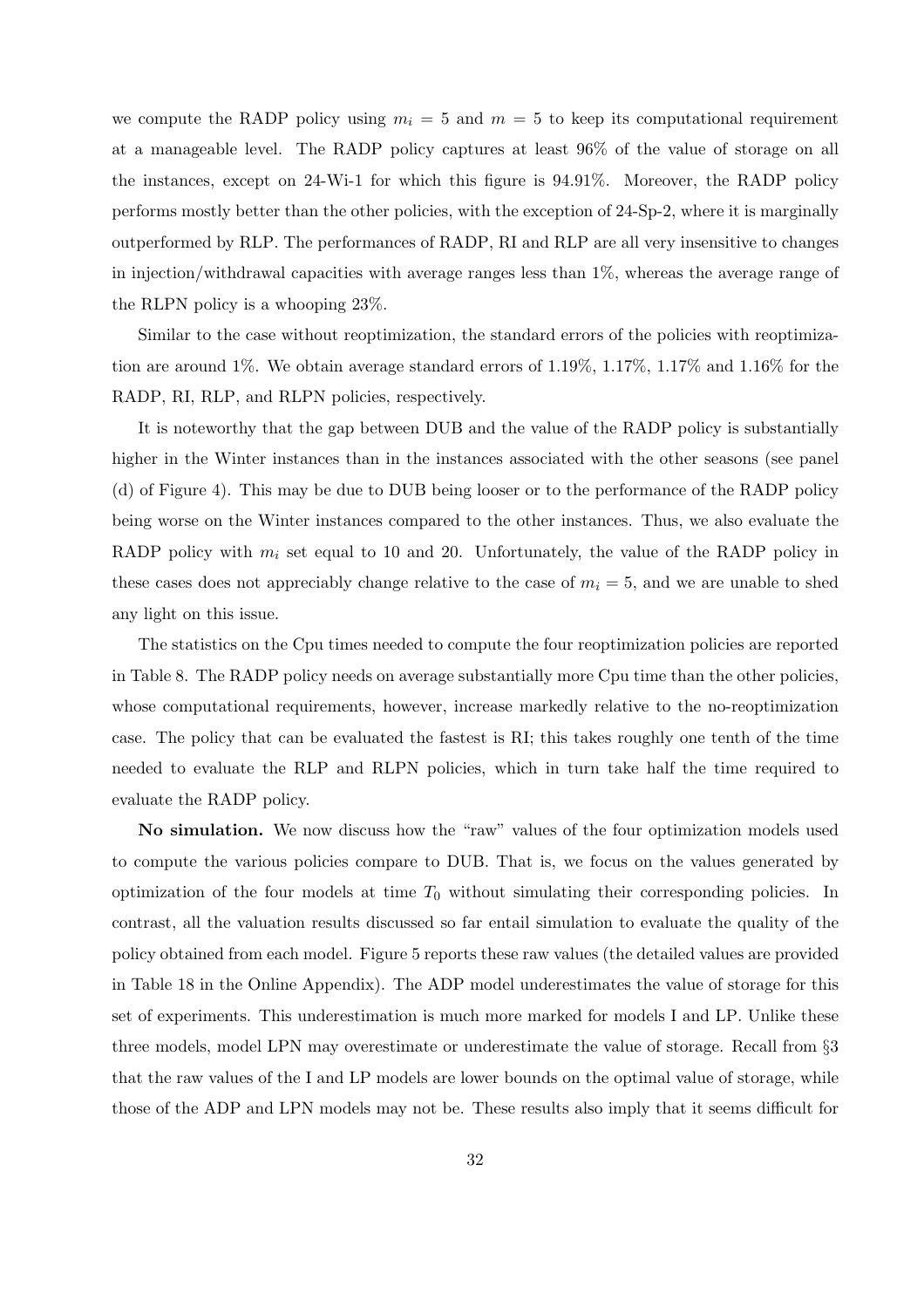

Figure 5: "Raw" Values of the Four Models without Simulation (Percent of the DUB Value for  $m_i = 500$ ).

any of these models to consistently produce near optimal storage valuations without reoptimization and simulation.

Table 9 displays some statistics of the Cpu times needed to solve the four models: solving the I, LP, and LPN models is remarkably fast, whereas solving the ADP model requires considerably more time.

Summary. Our computational results bring to light the value of combining reoptimization and Monte Carlo simulation for natural gas storage valuation. This approach allows one to compute a near optimal policy in a rather simple and relatively fast fashion, for example, by sequentially

Table 9: Statistics on the Cpu Seconds Needed to Compute the "Raw" Values of the Four Models.

|                    | Model                            |        |                            |        |  |  |  |  |
|--------------------|----------------------------------|--------|----------------------------|--------|--|--|--|--|
| Statistic          | ADP.                             |        | LP.                        | LPN    |  |  |  |  |
| Maximum            | 145.5830  0.0010  0.0050  0.0030 |        |                            |        |  |  |  |  |
| Minimum            | 134.6100 0.0001 0.0030 0.0010    |        |                            |        |  |  |  |  |
| Average            | 139.4726                         |        | $0.0005$ $0.0038$ $0.0021$ |        |  |  |  |  |
| Standard Deviation | 4.4848                           | 0.0005 | 0.0007                     | 0.0005 |  |  |  |  |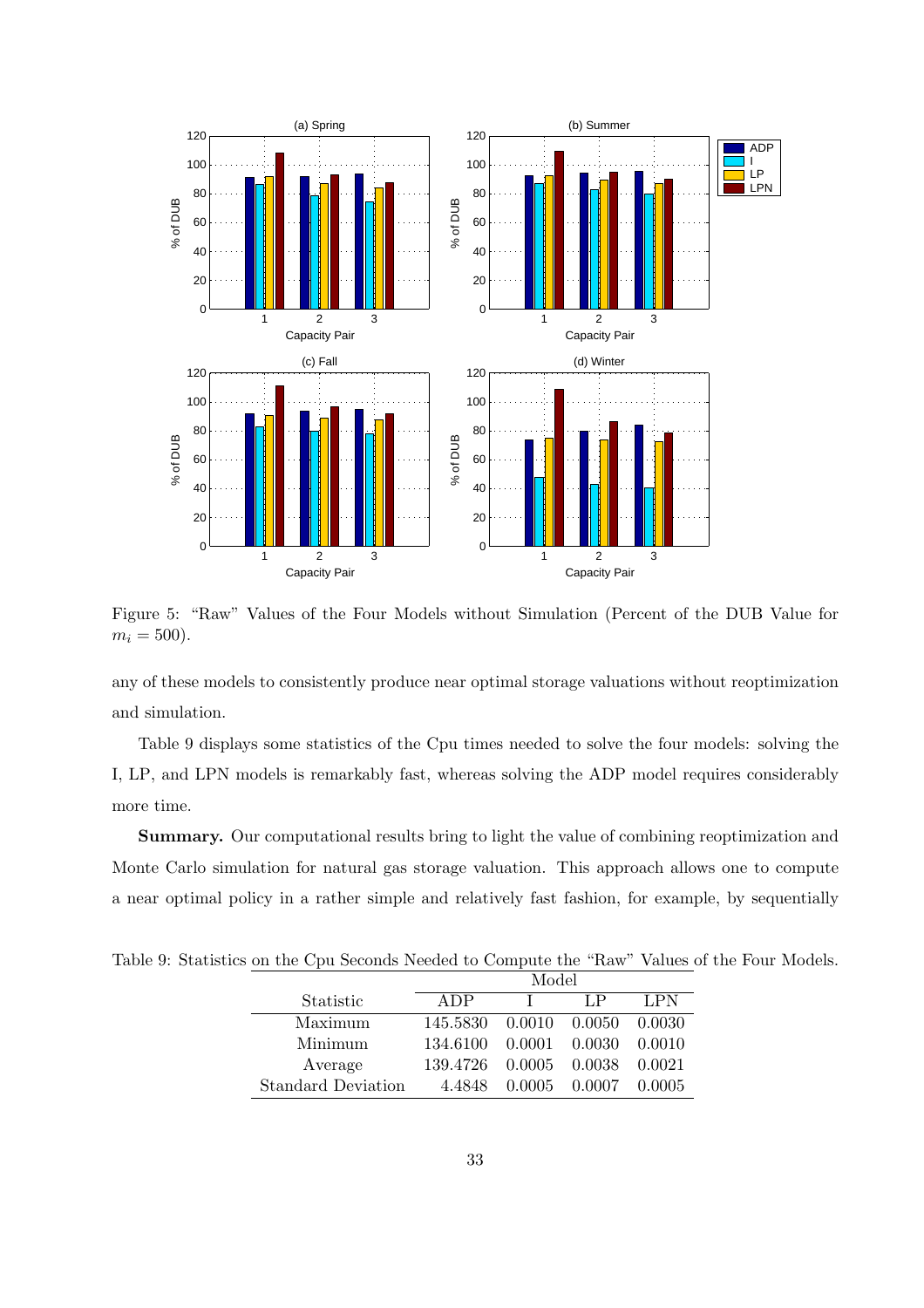reoptimizing model I, which is a deterministic and dynamic model that can be optimized very efficiently. Reoptimizing model ADP, which is a stochastic and dynamic model, yields a slightly better policy at the expense of significantly higher Cpu requirements (recall that model I is a special case of model ADP, that is, I is the deterministic version of ADP). Reoptimizing model LP, which is a stochastic and static model, also generates a very good policy and is faster than reoptimizing model ADP. Moreover, although beneficial, reoptimization applied to model LPN does not yield a near optimal policy. Hence, the choice of which model to sequentially reoptimize is important in order to obtain near optimal valuation of natural gas storage contracts by sequential reoptimization coupled with Monte Carlo simulation.

## 7. Conclusions

The valuation of the real option to store natural gas is an important problem in practice. Exact valuation of this real option using the multidimensional models of the evolution of the natural gas forward curve that seem to be used in practice is an intractable problem. Thus, practitioners typically value storage using heuristics. In this paper, we develop a novel approach to benchmark a set of such heuristics. Unlike these heuristics or methods that are available in the extant literature, our approach yields both lower and upper bounds on the value of storage using the multidimensional representation of the dynamics of the natural gas forward curve that seem to be used in practice.

These bounds allow us to assess the effectiveness of the stated heuristics on a set of realistic instances. Our upper bound appears to be fairly tight. We find that the practice-based policies that we analyze are very fast to compute but also significantly suboptimal, and are dominated by our policy. When employed in a reoptimization fashion within Monte Carlo simulation, the valuation performances of all but one of these policies become nearly optimal. The price to be paid for this improvement is a significantly higher computational burden. Our own policy with reoptimization is very competitive with these reoptimization-based policies, but requires more time to compute. Overall, sequential reoptimization within Monte Carlo simulation of a deterministic model that computes the intrinsic value of storage strikes the best balance between valuation quality and computational requirements.

These results have immediate relevance for natural gas storage traders. Although not discussed in this paper, our findings with reoptimization remain substantially similar when we (artificially) remove the seasonality from the natural gar forward curves that we employ in our instances. This suggests that our results in the reoptimization case have potential relevance for traders involved in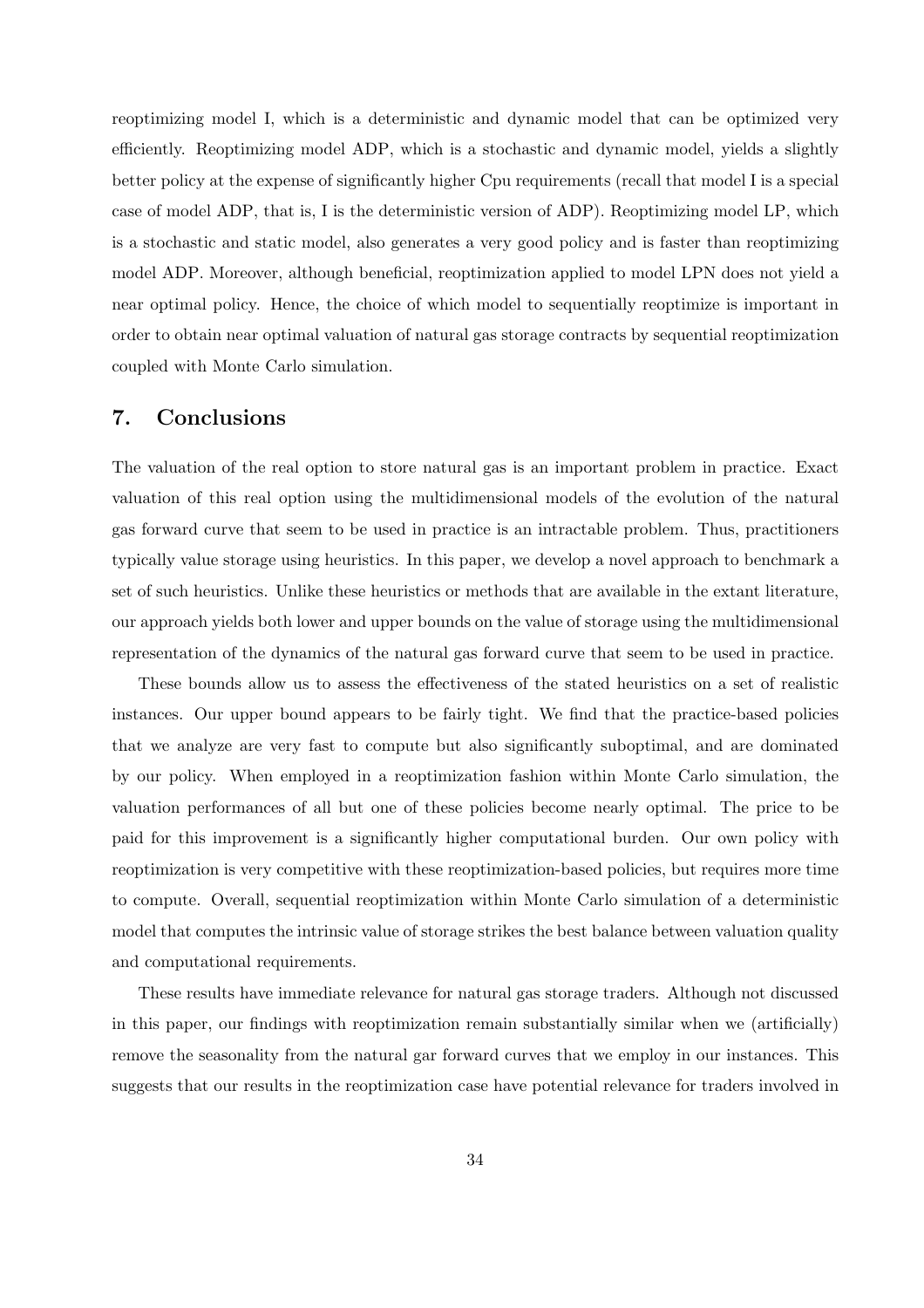the valuation of the real option to store other commodities, whose forward curves do not exhibit the marked seasonality of the natural gas forward curve.

Our results imply that improving the computational efficiency of valuation algorithms that use periodic reoptimizations of optimization models embedded within Monte Carlo simulation is an interesting area for further research and applications in the valuation of commodity storage real options. Moreover, as explained in  $\S2$ , our focus in this paper is on the value of the "monthlyvolatility" component of a storage contract; that is, when trading decisions are made on a monthly basis. Extending our work to the case when trading decisions are made more frequently, such as in Carmona and Ludkovski [12] and Boogert and de Jong [7], would also be of interest.

## Acknowledgments

We thank Alan Scheller-Wolf for his initial suggestion to explore information reduction as a way to make the full information stochastic dynamic program tractable, and Duane Seppi for useful discussions regarding the framing of our research. The useful and constructive comments of an associate editor and two referees led to an improved version of this paper and are gratefully acknowledged. This work was supported by a grant from the Center for Analytical Research in Technology at the Carnegie Mellon Tepper School of Business. The second author was also supported by ONR grant N00014-03-1-0188.

## References

- [1] D. Adelman. Math programming approaches to approximate dynamic programming. Tutorial, INFORMS Annual Meeting, Pittsburgh, PA, USA, 2006.
- [2] L. Andersen and M. Broadie. Primal-dual simulation algorithm for pricing multidimensional American options. Management Science, 50:1222–1234, 2004.
- [3] C. Barrera-Esteve, F. Bergeret, C. Dossal, E. Gobet, A. Meziou, R. Munos, and D. Reboul-Salze. Numerical methods for the pricing of swing options: A stochastic control approach. Methodology And Computing In Applied Probability, 8:517–540, 2006.
- [4] D. P. Bertsekas. Dynamic Programming and Optimal Control Volume I. Athena Scientific, Belmont, MA, USA, third edition, 2005.
- [5] D. P. Bertsekas and J. N. Tsitsiklis. Neuro-Dynamic Programming. Athena Scientific, Belmont, MA, USA, 1996.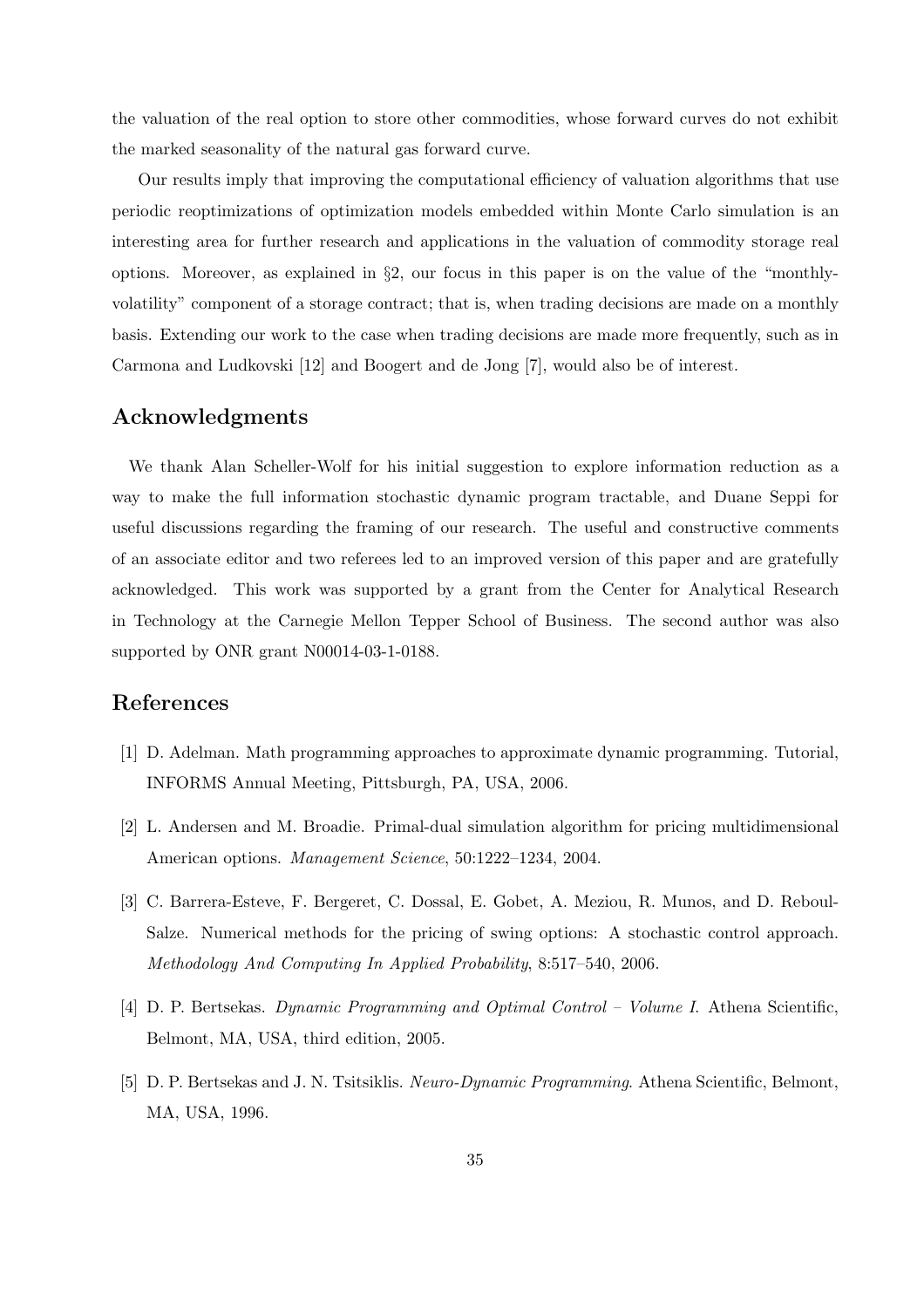- [6] F. Black. The pricing of commodity contracts. Journal of Financial Economics, 3:167–179, 1976.
- [7] A. Boogert and C. de Jong. Gas storage valuation using a Monte Carlo method. Journal of Derivatives, 15:81–98, 2008.
- [8] A. Brace, D. Gatarek, and M. Musiela. The market model of interest rate dynamics. Mathematical Finance, 7:127–147, 1997.
- [9] D. B. Brown, J. E. Smith, and P. Sung. Information relaxation and duality in stochastic dynamic programs. Working Paper, Fuqua School of Business, Durham, NC, USA, 2008.
- [10] J. W. Byers. Commodity storage valuation: A linear optimization based on traded instruments. Energy Economics, 28:275–287, 2006.
- [11] R. Carmona and V. Durrleman. Pricing and hedging spread options. Society for Industrial and Applied Mathematics Review, 45:627–685, 2003.
- [12] R. Carmona and M. Ludkovski. Valuation of energy storage: An optimal switching approach. Working Paper, Princeton University, Princeton, NJ, USA, 2007.
- [13] Z. Chen and P. A. Forsyth. A semi-Lagrangian approach for natural gas storage valuation and optimal operation. SIAM Journal on Scientific Computing, 30:339–368, 2007.
- [14] L. Clewlow and C. Strickland. Energy Derivatives: Pricing and Risk Management. Lacima Publications, London, UK, 2000.
- [15] M. Davis and I. Karatzas. A deterministic approach to optimal stopping, with applications. In P. Kelly, editor, Probability, Statistics and Optimization: A Tribute to Peter Whittle, pages 255–466. John Wiley & Sons, Chichester, UK, 1994.
- [16] A. Eydeland and K. Wolyniec. Energy and Power Risk Management: New Developments in Modeling, Pricing, and Hedging. John Wiley & Sons, Inc., Hoboken, NJ, USA, 2003.
- [17] FEA. @ENERGY/Storage Pricing, hedging and optimization of gas storage contracts and facilities. http://www.fea.com/products/pdf/fea energy storage.pdf, 2007.
- [18] H. Geman. Commodities and Commodity Derivatives: Modeling and Pricing for Agriculturals, Metals and Energy. John Wiley & Sons, Chichester, UK, 2005.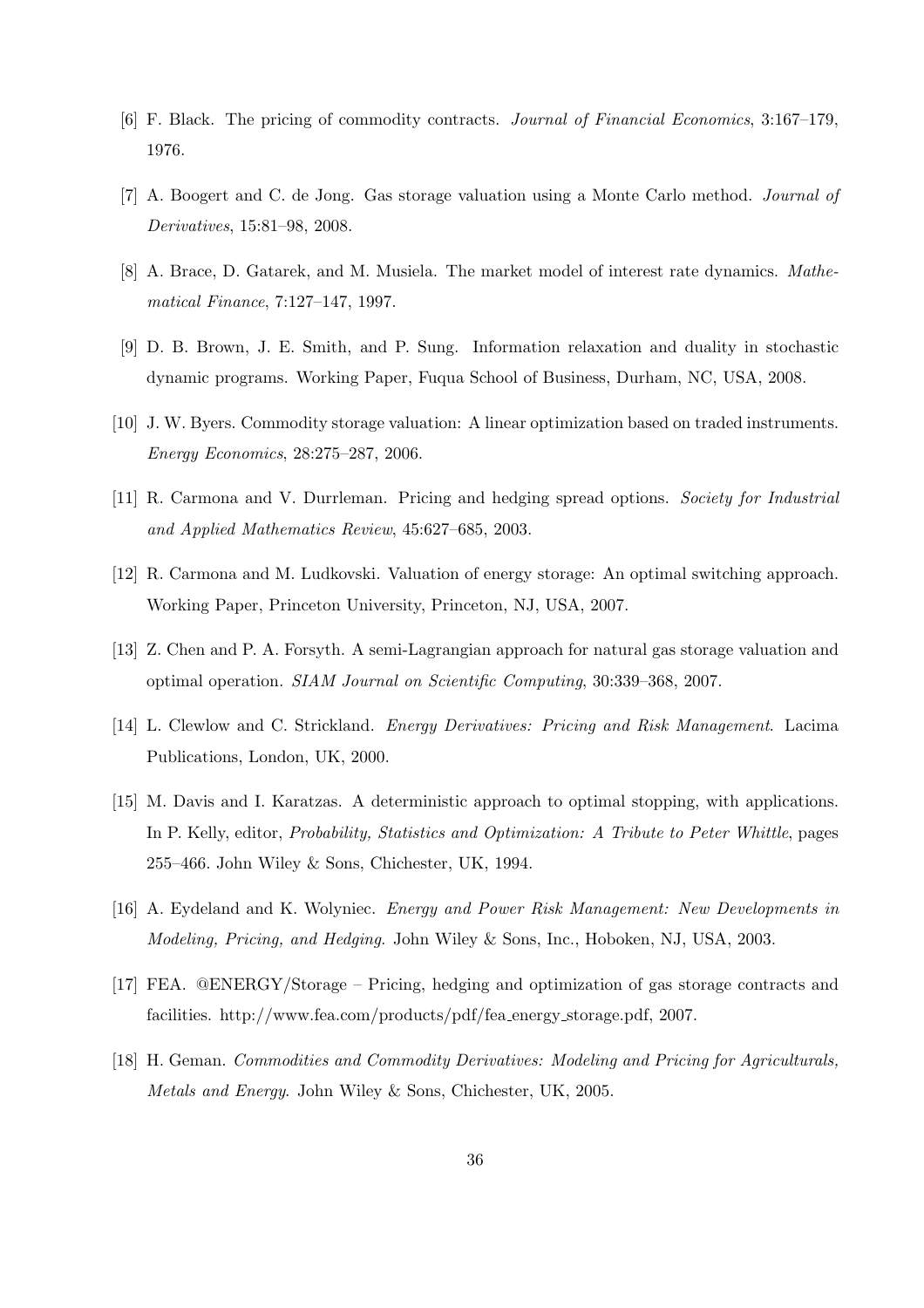- [19] C. S. Ghiuvea, J. P. Lehoczky, and D. Seppi. Pricing swing and other generalized American options. Working Paper, Carnegie Mellon University, Pittsburgh, PA, USA, 2003.
- [20] J. Gray and P. Khandelwal. Realistic gas storage models II: Trading strategies. Commodities Now, pages 1–5, September 2004.
- [21] J. Gray and P. Khandelwal. Towards a realistic gas storage model. Commodities Now, pages 1–4, June 2004.
- [22] E. G. Haugh. The Complete Guide to Option Pricing Formulas. McGraw-Hill, New York, NY, USA, 1998.
- [23] M. B. Haugh and L. Kogan. Pricing American options: A duality approach. Operations Research, 52:258–270, 2004.
- [24] P. Jaillet, E. I. Ronn, and S. Tompaidis. Valuation of commodity-based swing options. Management Science, 50:909–921, 2004.
- [25] D. P. Kennedy. The term structure of interest rates as a Gaussian random field. Mathematical Finance, 4:247–258, 1994.
- [26] KYOS. MayStore-Gas storage valuation Optimal trading decisions in forward and spot markets. http://www.kyos.com/upload/Modeling/MayStore Brochure 2009.pdf, 2009.
- [27] S. Maragos. Valuation of the operational flexibility of natural gas storage reservoirs. In E. Ronn, editor, Real Options and Energy Management Using Options Methodology to Enhance Capital Budgeting Decisions, pages 431–456. Risk Publications, London, UK, 2002.
- [28] E. L. Porteus. Foundations of Stochastic Inventory Theory. Stanford Business Books, Stanford, CA, USA, 2002.
- [29] W. B. Powell. Approximate Dynamic Programming: Solving the Curses of Dimensionality. Wiley-Interscience, Hoboken, NJ, USA, 2007.
- [30] M. L. Puterman. Markov Decision Processes: Discrete Stochastic Dynamic Programming. John Wiley & Sons, New York, NY, USA, 1994.
- [31] L. C. G. Rogers. Monte Carlo valuation of American options. Mathematical Finance, 12:271– 286, 2002.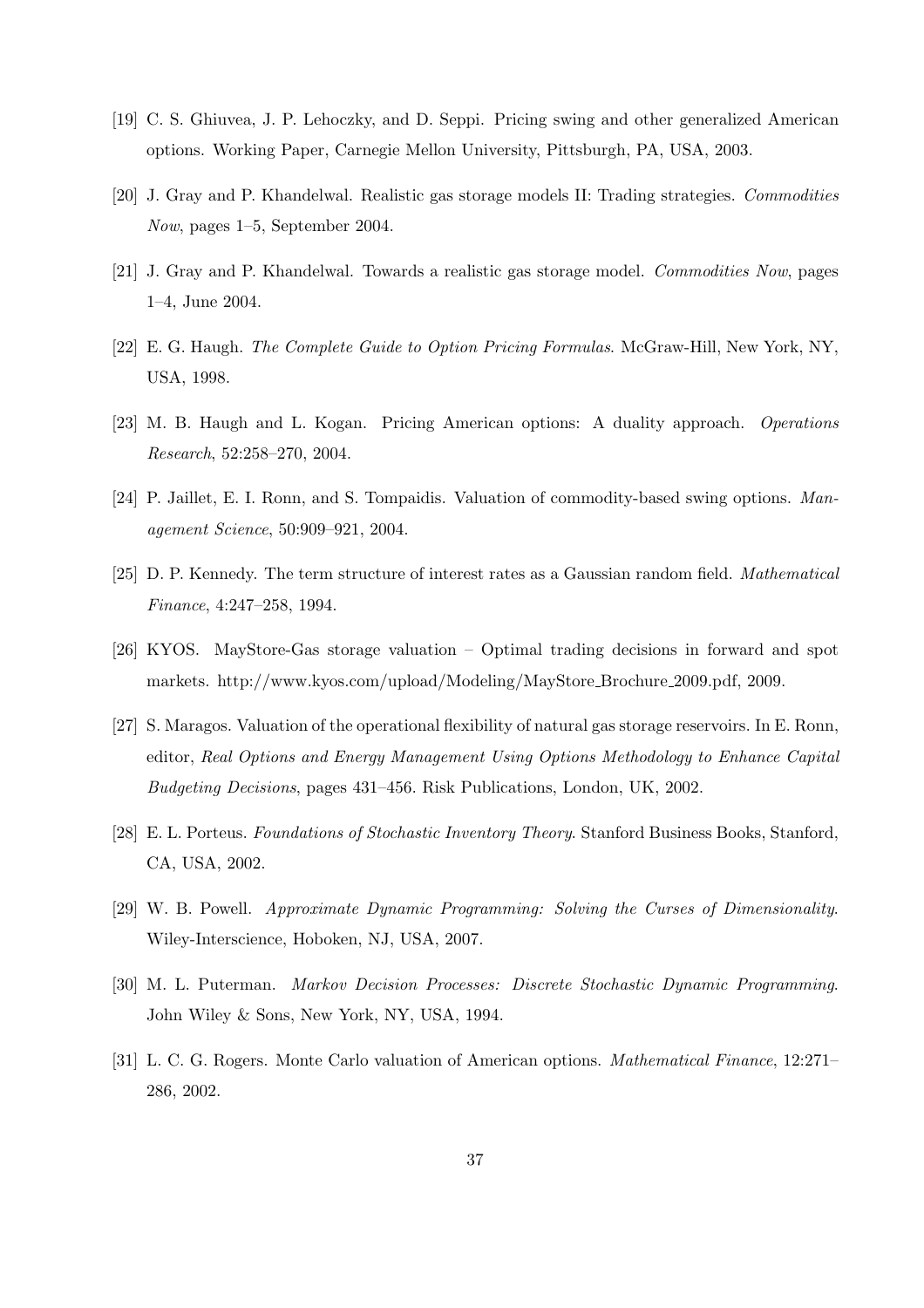- [32] N. Secomandi. An analysis of the control-algorithm re-solving issue in inventory and revenue management. Manufacturing & Service Operations Management, 10:468-483, 2008.
- [33] N. Secomandi. Optimal commodity trading with a capacitated storage asset. Management Science, Forthcoming, 2009.
- [34] D. J. Seppi. Risk-neutral stochastic processes for commodity derivative pricing: An introduction and survey. In E. Ronn, editor, Real Options and Energy Management Using Options Methodology to Enhance Capital Budgeting Decisions, pages 3–60. Risk Publications, London, UK, 2002.
- [35] J. E. Smith and K. F. McCardle. Options in the real world: Lessons learned in evaluating oil and gas investments. Operations Research, 47:1–15, 1999.
- [36] N. L. Stokey and R. E. Lucas. *Recursive Methods in Economic Dynamics*. Harvard University Press, Cambridge, MA, USA, 1989. With E. C. Prescott.
- [37] M. Thompson, M. Davison, and H. Rasmussen. Natural gas storage valuation and optimization: A real options application. Naval Research Logistics, 56:226–238, 2009.
- [38] D. M. Topkis. Supermodularity and Complementarity. Princeton University Press, Princeton, NJ, USA, 1998.
- [39] L. Trigeorgis. Real Options: Managerial Flexibility and Strategy in Resource Allocation. The MIT Press, Cambridge, MA, USA, 1996.
- [40] T. Weston. Applying stochastic dynamic programming to the valuation of gas storage and generation assets. In E. Ronn, editor, Real Options and Energy Management Using Options Methodology to Enhance Capital Budgeting Decisions, pages 183–216. Risk Publications, London, UK, 2002.
- [41] P. H. Zipkin. Foundations of Inventory Management. McGraw-Hill, Boston, MA, USA, 2000.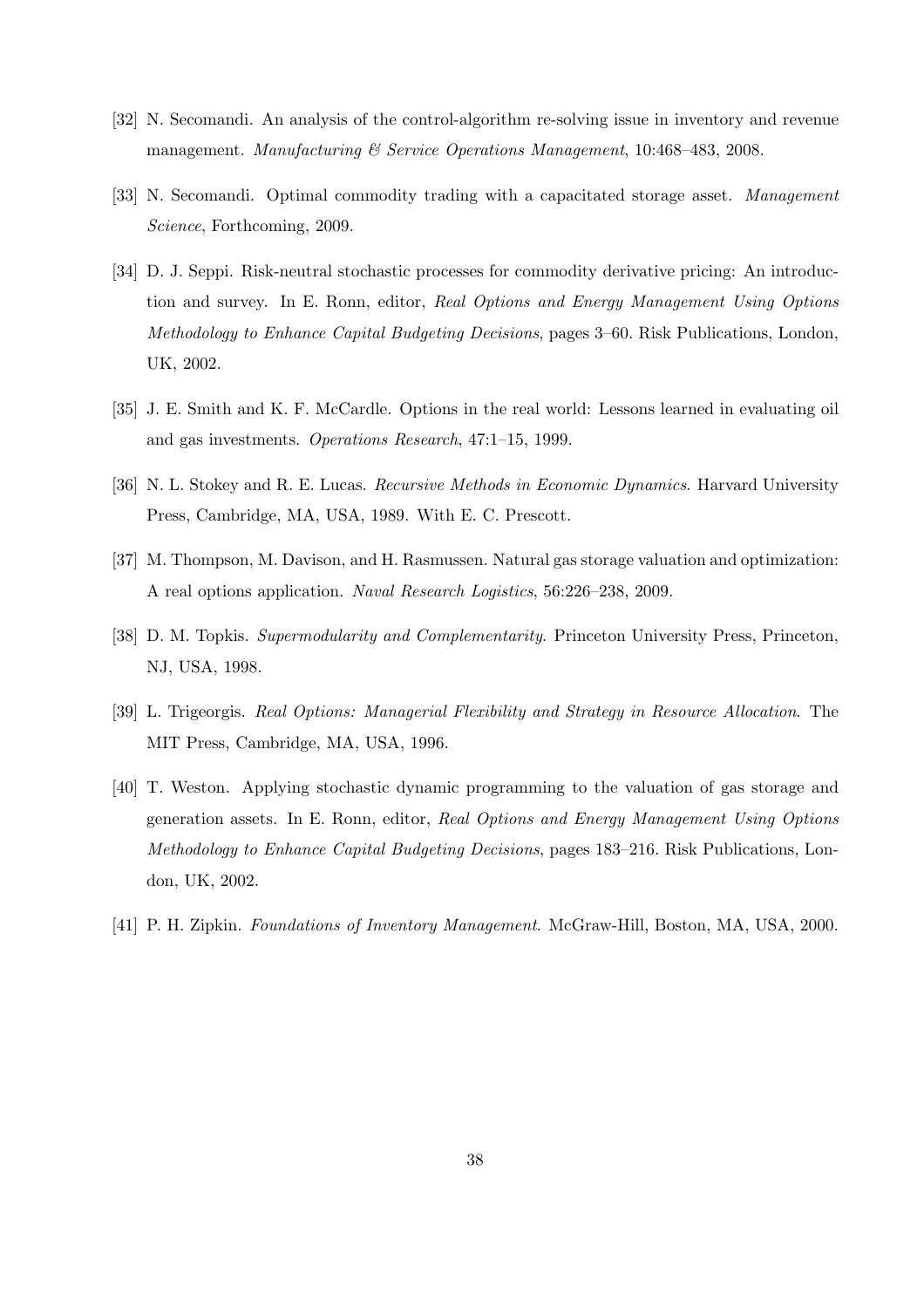# Online Appendix

The tables reported in this Online Appendix include the details of the market data used in the numerical experiments and the valuation results. In particular:

- Tables 10-11: The two top and bottom panels of Figure 2, respectively;
- Tables 12-14 display the correlation matrix;
- Table 15 reports the DUB values for discretization parameter  $m_i = 500$ ;
- Tables 16-18 are associated with Figures 3-5, respectively.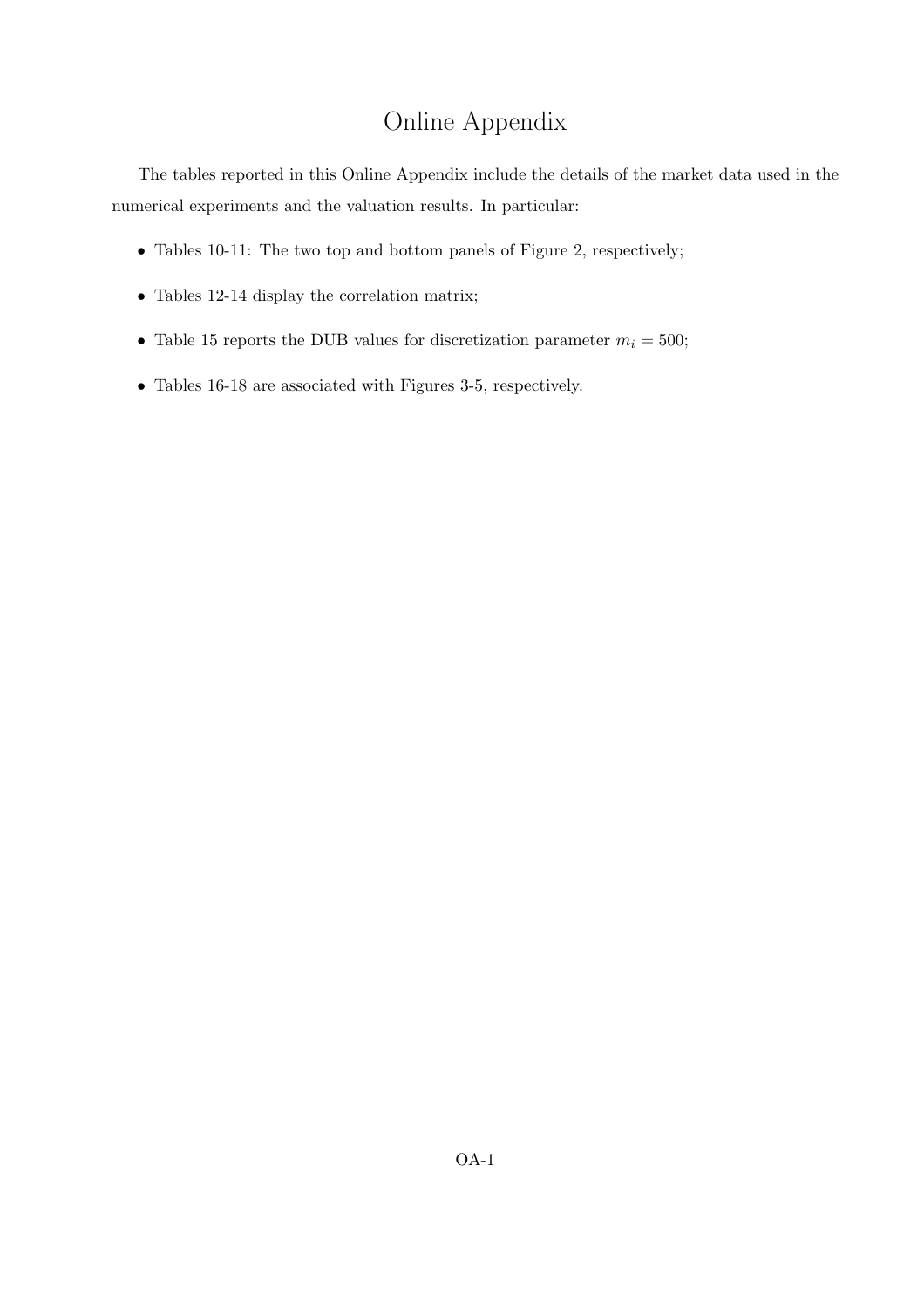| Months to Maturity | Spring | Summer    | Fall   | Winter |
|--------------------|--------|-----------|--------|--------|
| $\boldsymbol{0}$   | 7.112  | $5.925\,$ | 6.816  | 8.318  |
| $\mathbf{1}$       | 6.733  | 6.448     | 6.048  | 8.422  |
| $\sqrt{2}$         | 6.940  | 6.698     | 8.228  | 8.480  |
| 3                  | 7.115  | 6.963     | 9.978  | 8.380  |
| $\,4\,$            | 7.290  | 7.318     | 10.628 | 8.080  |
| $\overline{5}$     | 7.417  | 8.523     | 10.663 | 8.062  |
| 6                  | 7.502  | 9.758     | 10.483 | 8.125  |
| $\overline{7}$     | 7.607  | 10.318    | 8.343  | 8.207  |
| 8                  | 8.722  | 10.323    | 8.193  | 8.278  |
| $9\phantom{.0}$    | 9.742  | 10.138    | 8.283  | 8.333  |
| 10                 | 10.432 | 8.388     | 8.388  | 8.433  |
| 11                 | 10.437 | 8.218     | 8.478  | 8.908  |
| 12                 | 10.242 | 8.315     | 8.568  | 9.338  |
| 13                 | 8.502  | 8.435     | 8.728  | 9.573  |
| 14                 | 8.322  | 8.530     | 9.703  | 9.578  |
| 15                 | 8.382  | 8.640     | 10.588 | 9.348  |
| 16                 | 8.457  | 8.800     | 11.108 | 8.028  |
| 17                 | 8.527  | 9.565     | 11.113 | 7.903  |
| 18                 | 8.552  | 10.290    | 10.848 | 7.958  |
| 19                 | 8.622  | 10.785    | 7.878  | 8.038  |
| 20                 | 9.262  | 10.790    | 7.673  | 8.098  |
| 21                 | 9.837  | 10.535    | 7.758  | 8.153  |
| $22\,$             | 10.272 | 7.935     | 7.838  | 8.233  |
| 23                 | 10.277 | 7.705     | 7.918  | 8.578  |

Table 10: Forward Curves (\$/mmBtu).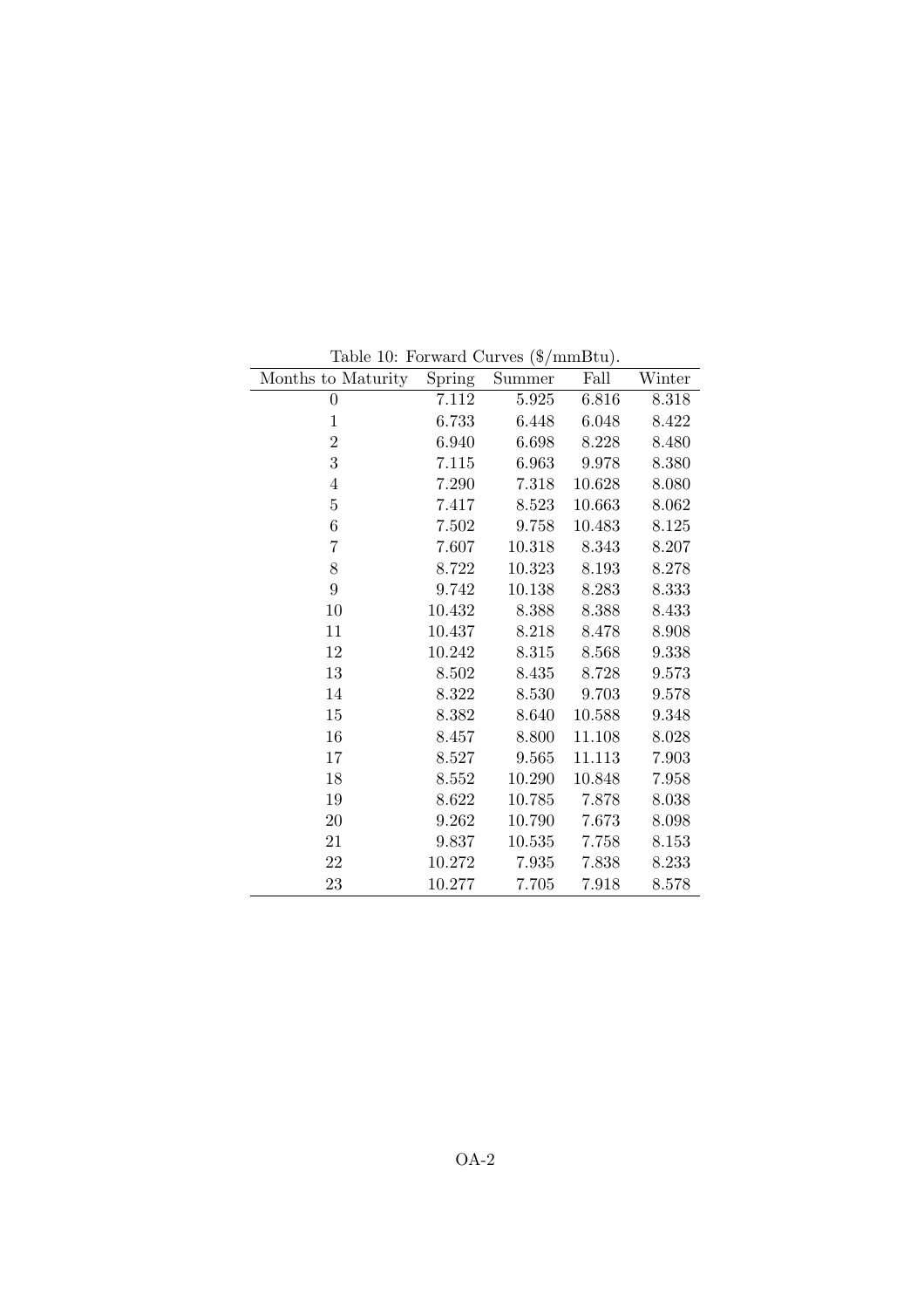| Months to Maturity | <b>Spring</b> | таме 11. пирней топанныем.<br>Summer | Fall | Winter   |
|--------------------|---------------|--------------------------------------|------|----------|
| $\mathbf{1}$       | $0.59\,$      | 0.56                                 | 0.79 | 0.55     |
| $\overline{2}$     | 0.55          | 0.66                                 | 0.79 | 0.57     |
| 3                  | 0.53          | 0.68                                 | 0.70 | 0.61     |
| $\overline{4}$     | 0.51          | 0.69                                 | 0.70 | 0.52     |
| $\mathbf 5$        | $0.52\,$      | 0.62                                 | 0.73 | 0.49     |
| 6                  | 0.53          | 0.56                                 | 0.75 | $0.47\,$ |
| 7                  | 0.53          | 0.57                                 | 0.50 | 0.47     |
| 8                  | 0.51          | 0.57                                 | 0.47 | 0.48     |
| $\boldsymbol{9}$   | 0.50          | 0.60                                 | 0.47 | 0.49     |
| 10                 | 0.49          | 0.44                                 | 0.47 | 0.49     |
| 11                 | 0.49          | 0.41                                 | 0.48 | 0.47     |
| 12                 | 0.50          | 0.41                                 | 0.50 | 0.44     |
| 13                 | 0.39          | 0.41                                 | 0.51 | 0.43     |
| 14                 | 0.36          | 0.42                                 | 0.47 | 0.44     |
| 15                 | 0.36          | 0.43                                 | 0.46 | 0.44     |
| 16                 | 0.37          | 0.45                                 | 0.44 | 0.33     |
| 17                 | 0.38          | 0.45                                 | 0.46 | 0.33     |
| 18                 | 0.39          | 0.44                                 | 0.48 | 0.33     |
| 19                 | 0.40          | 0.44                                 | 0.34 | 0.33     |
| 20                 | 0.43          | 0.46                                 | 0.33 | 0.34     |
| 21                 | 0.40          | 0.46                                 | 0.33 | 0.35     |
| 22                 | 0.41          | 0.36                                 | 0.31 | 0.36     |
| 23                 | 0.42          | 0.34                                 | 0.34 | 0.34     |

Table 11: Implied Volatilities.

|                  |                |       |       | rable 12: Correlation Matrix: Submatrix 1. |       |       |       |       |       |       |       |       |
|------------------|----------------|-------|-------|--------------------------------------------|-------|-------|-------|-------|-------|-------|-------|-------|
|                  | Maturity       |       |       |                                            |       |       |       |       |       |       |       |       |
| Maturity         | $\overline{1}$ | 2     | 3     | 4                                          | 5     | 6     |       | 8     | 9     | 10    | 11    | 12    |
|                  | 1              | 0.958 | 0.933 | 0.910                                      | 0.887 | 0.871 | 0.858 | 0.843 | 0.832 | 0.819 | 0.806 | 0.795 |
| 2                |                | 1     | 0.983 | 0.959                                      | 0.935 | 0.919 | 0.906 | 0.889 | 0.876 | 0.860 | 0.846 | 0.833 |
| 3                |                |       | T     | 0.982                                      | 0.962 | 0.946 | 0.934 | 0.918 | 0.905 | 0.890 | 0.876 | 0.863 |
| 4                |                |       |       |                                            | 0.990 | 0.975 | 0.961 | 0.947 | 0.935 | 0.921 | 0.907 | 0.895 |
| 5                |                |       |       |                                            |       | 0.991 | 0.978 | 0.965 | 0.955 | 0.942 | 0.929 | 0.918 |
| $\boldsymbol{6}$ |                |       |       |                                            |       | 1     | 0.992 | 0.981 | 0.971 | 0.960 | 0.948 | 0.936 |
| 7                |                |       |       |                                            |       |       |       | 0.992 | 0.985 | 0.974 | 0.963 | 0.952 |
| 8                |                |       |       |                                            |       |       |       |       | 0.996 | 0.986 | 0.976 | 0.966 |
| 9                |                |       |       |                                            |       |       |       |       | 1     | 0.994 | 0.984 | 0.975 |
| 10               |                |       |       |                                            |       |       |       |       |       | 1     | 0.994 | 0.986 |
| 11               |                |       |       |                                            |       |       |       |       |       |       |       | 0.995 |
| 12               |                |       |       |                                            |       |       |       |       |       |       |       |       |

Table 12: Correlation Matrix: Submatrix 1.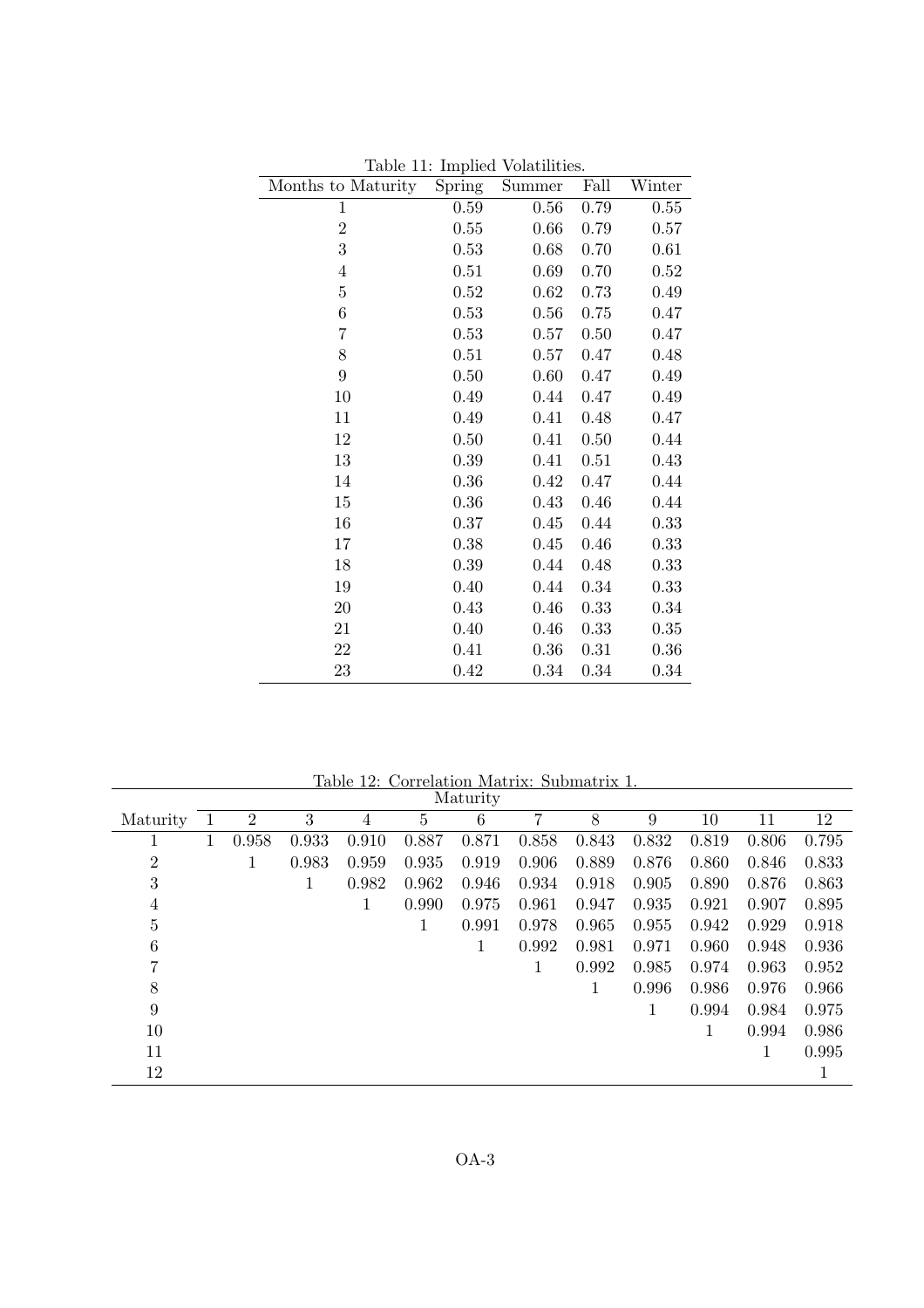|                |       |       |       |       |       | Maturity |       |       |       |       |       |
|----------------|-------|-------|-------|-------|-------|----------|-------|-------|-------|-------|-------|
| Maturity       | 13    | 14    | 15    | 16    | 17    | 18       | 19    | 20    | 21    | 22    | 23    |
| 1              | 0.784 | 0.768 | 0.749 | 0.727 | 0.708 | 0.696    | 0.681 | 0.668 | 0.654 | 0.643 | 0.634 |
| $\overline{2}$ | 0.822 | 0.809 | 0.790 | 0.768 | 0.750 | 0.737    | 0.720 | 0.706 | 0.693 | 0.680 | 0.671 |
| 3              | 0.852 | 0.841 | 0.825 | 0.804 | 0.787 | 0.773    | 0.754 | 0.739 | 0.724 | 0.712 | 0.703 |
| $\overline{4}$ | 0.884 | 0.873 | 0.861 | 0.847 | 0.831 | 0.817    | 0.796 | 0.780 | 0.767 | 0.755 | 0.746 |
| $\overline{5}$ | 0.907 | 0.896 | 0.884 | 0.872 | 0.859 | 0.846    | 0.825 | 0.809 | 0.796 | 0.784 | 0.775 |
| 6              | 0.926 | 0.915 | 0.904 | 0.891 | 0.880 | 0.869    | 0.848 | 0.833 | 0.820 | 0.807 | 0.798 |
| 7              | 0.942 | 0.930 | 0.916 | 0.903 | 0.891 | 0.881    | 0.870 | 0.856 | 0.843 | 0.830 | 0.820 |
| 8              | 0.956 | 0.944 | 0.931 | 0.918 | 0.907 | 0.897    | 0.887 | 0.876 | 0.864 | 0.851 | 0.841 |
| 9              | 0.967 | 0.955 | 0.942 | 0.929 | 0.919 | 0.909    | 0.899 | 0.889 | 0.879 | 0.867 | 0.858 |
| 10             | 0.978 | 0.967 | 0.955 | 0.943 | 0.932 | 0.923    | 0.913 | 0.903 | 0.894 | 0.885 | 0.876 |
| 11             | 0.988 | 0.979 | 0.967 | 0.955 | 0.946 | 0.936    | 0.928 | 0.918 | 0.909 | 0.901 | 0.893 |
| 12             | 0.995 | 0.986 | 0.976 | 0.964 | 0.954 | 0.946    | 0.937 | 0.928 | 0.919 | 0.911 | 0.904 |

Table 13: Correlation Matrix: Submatrix 2.

Table 14: Correlation Matrix: Submatrix 3.

|          |    |       |       |       |       | Maturity |       |       |       |       |       |
|----------|----|-------|-------|-------|-------|----------|-------|-------|-------|-------|-------|
| Maturity | 13 | 14    | 15    | 16    | 17    | 18       | 19    | 20    | 21    | 22    | 23    |
| 13       |    | 0.994 | 0.984 | 0.973 | 0.964 | 0.955    | 0.947 | 0.939 | 0.930 | 0.922 | 0.915 |
| 14       |    | 1     | 0.993 | 0.984 | 0.975 | 0.967    | 0.955 | 0.946 | 0.937 | 0.930 | 0.923 |
| 15       |    |       | 1     | 0.994 | 0.986 | 0.978    | 0.962 | 0.953 | 0.945 | 0.938 | 0.931 |
| 16       |    |       |       | 1     | 0.995 | 0.987    | 0.971 | 0.963 | 0.955 | 0.947 | 0.939 |
| 17       |    |       |       |       | 1     | 0.995    | 0.980 | 0.972 | 0.965 | 0.957 | 0.949 |
| 18       |    |       |       |       |       | 1        | 0.987 | 0.980 | 0.972 | 0.964 | 0.957 |
| 19       |    |       |       |       |       |          | 1     | 0.995 | 0.988 | 0.981 | 0.973 |
| 20       |    |       |       |       |       |          |       |       | 0.996 | 0.988 | 0.980 |
| 21       |    |       |       |       |       |          |       |       |       | 0.994 | 0.987 |
| 22       |    |       |       |       |       |          |       |       |       | 1     | 0.994 |
| 23       |    |       |       |       |       |          |       |       |       |       | 1     |

Table 15: DUB Values ( $\gamma_{\text{mm}}$ Btu) for Discretization Parameter  $m_i = 500$ .

| Instances         | DUB  |
|-------------------|------|
| $24$ -Sp- $1$     | 4.25 |
| $24$ -Sp- $2$     | 5.34 |
| $24$ -Sp- $3$     | 5.79 |
| $24 - S_{11} - 1$ | 4.75 |
| 24-Su-2           | 6.33 |
| 24-Su-3           | 6.84 |
| $24-Fa-1$         | 4.19 |
| $24$ -Fa-2        | 6.45 |
| $24$ -Fa-3        | 7.56 |
| 24-Wi-1           | 1.85 |
| 24-Wi-2           | 2.55 |
| 24-Wi-3           | 2.92 |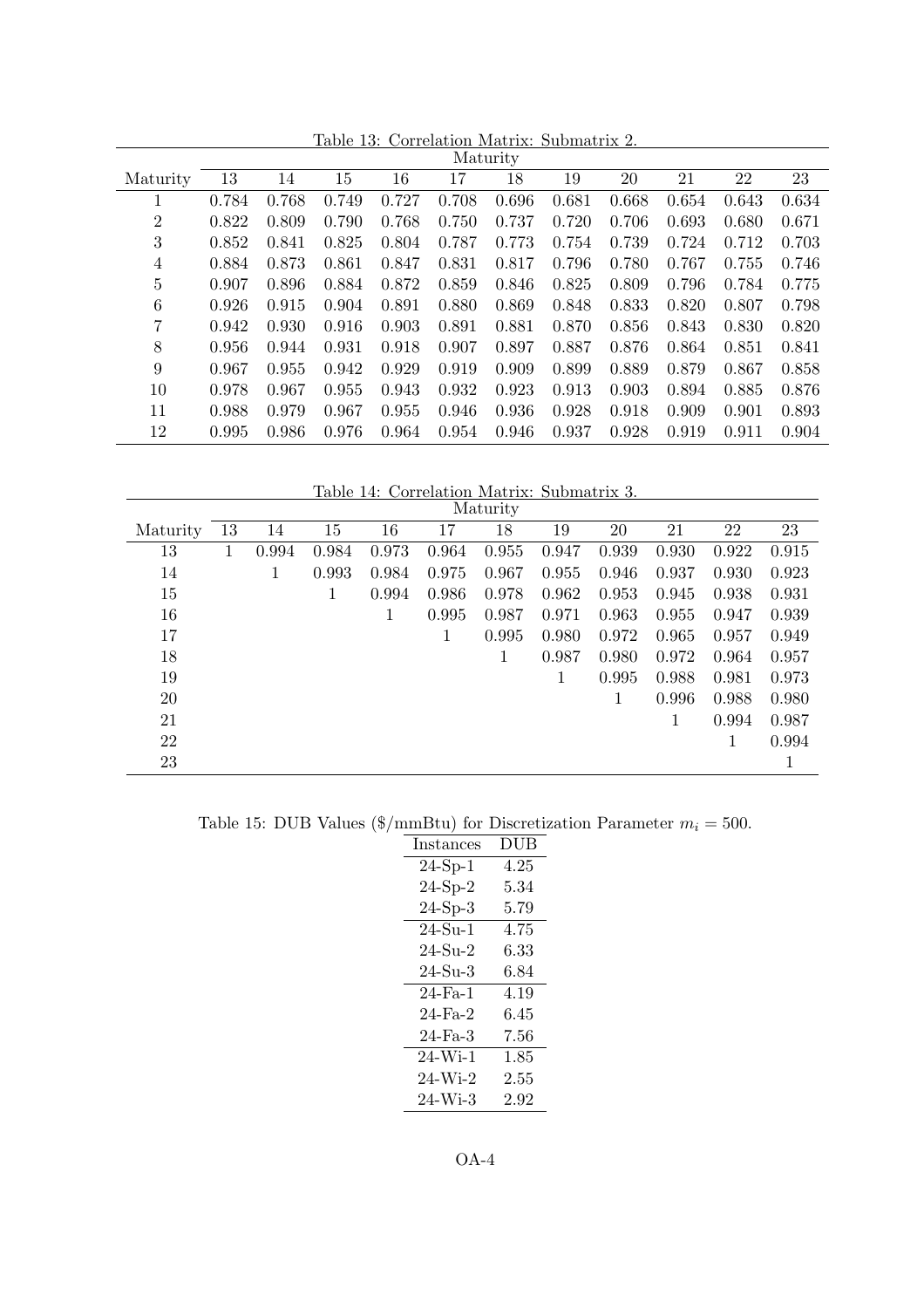|                   | Policy     |       |       |            |  |  |
|-------------------|------------|-------|-------|------------|--|--|
| Instance          | <b>ADP</b> | T     | LP    | <b>LPN</b> |  |  |
| $24-Sp-1$         | 93.11      | 86.86 | 94.04 | 58.79      |  |  |
| $24-Sp-2$         | 94.01      | 79.16 | 91.52 | 71.28      |  |  |
| $24-Sp-3$         | 95.12      | 75.06 | 89.80 | 79.71      |  |  |
| $24-Su-1$         | 93.88      | 87.26 | 94.55 | 63.06      |  |  |
| $24 - S_{11} - 2$ | 96.14      | 83.10 | 92.93 | 78.72      |  |  |
| $24-Su-3$         | 96.88      | 80.07 | 91.62 | 85.69      |  |  |
| $24-Fa-1$         | 94.64      | 83.45 | 92.87 | 52.95      |  |  |
| $24-Fa-2$         | 96.45      | 80.12 | 93.37 | 72.98      |  |  |
| $24-Fa-3$         | 97.37      | 78.18 | 92.76 | 82.89      |  |  |
| $24-Wi-1$         | 80.17      | 48.14 | 79.62 | 39.38      |  |  |
| $24-Wi-2$         | 86.15      | 42.96 | 82.29 | 51.15      |  |  |
| $24-Wi-3$         | 89.10      | 40.48 | 82.77 | 61.74      |  |  |

Table 16: Valuation Performance of the Four Policies without Reoptimization (Percent of the DUB Value for  $m_i = 500$ ).

Table 17: Valuation Performance of the Four Policies with Reoptimization (Percent of the DUB Value for  $m_i = 500$ ). <u> 1989 - Johann Barbara, martin a</u>

|           | Policy |       |            |             |  |  |
|-----------|--------|-------|------------|-------------|--|--|
| Instance  | RADP   | RІ    | <b>RLP</b> | <b>RLPN</b> |  |  |
| $24-Sp-1$ | 98.37  | 98.29 | 98.37      | 85.93       |  |  |
| $24-Sp-2$ | 98.20  | 98.20 | 98.23      | 94.25       |  |  |
| $24-Sp-3$ | 98.52  | 98.51 | 98.44      | 97.47       |  |  |
| $24-Su-1$ | 98.61  | 98.51 | 98.52      | 71.51       |  |  |
| $24-Su-2$ | 99.31  | 99.24 | 99.26      | 92.04       |  |  |
| $24-Su-3$ | 99.39  | 99.32 | 99.30      | 97.61       |  |  |
| $24-Fa-1$ | 98.96  | 98.84 | 98.84      | 66.45       |  |  |
| $24-Fa-2$ | 99.67  | 99.59 | 99.61      | 90.41       |  |  |
| $24-Fa-3$ | 99.63  | 99.51 | 99.53      | 97.54       |  |  |
| $24-Wi-1$ | 94.91  | 92.45 | 92.39      | 71.27       |  |  |
| $24-Wi-2$ | 96.69  | 94.80 | 94.76      | 89.87       |  |  |
| $24-Wi-3$ | 96.44  | 94.73 | 94.73      | 93.46       |  |  |